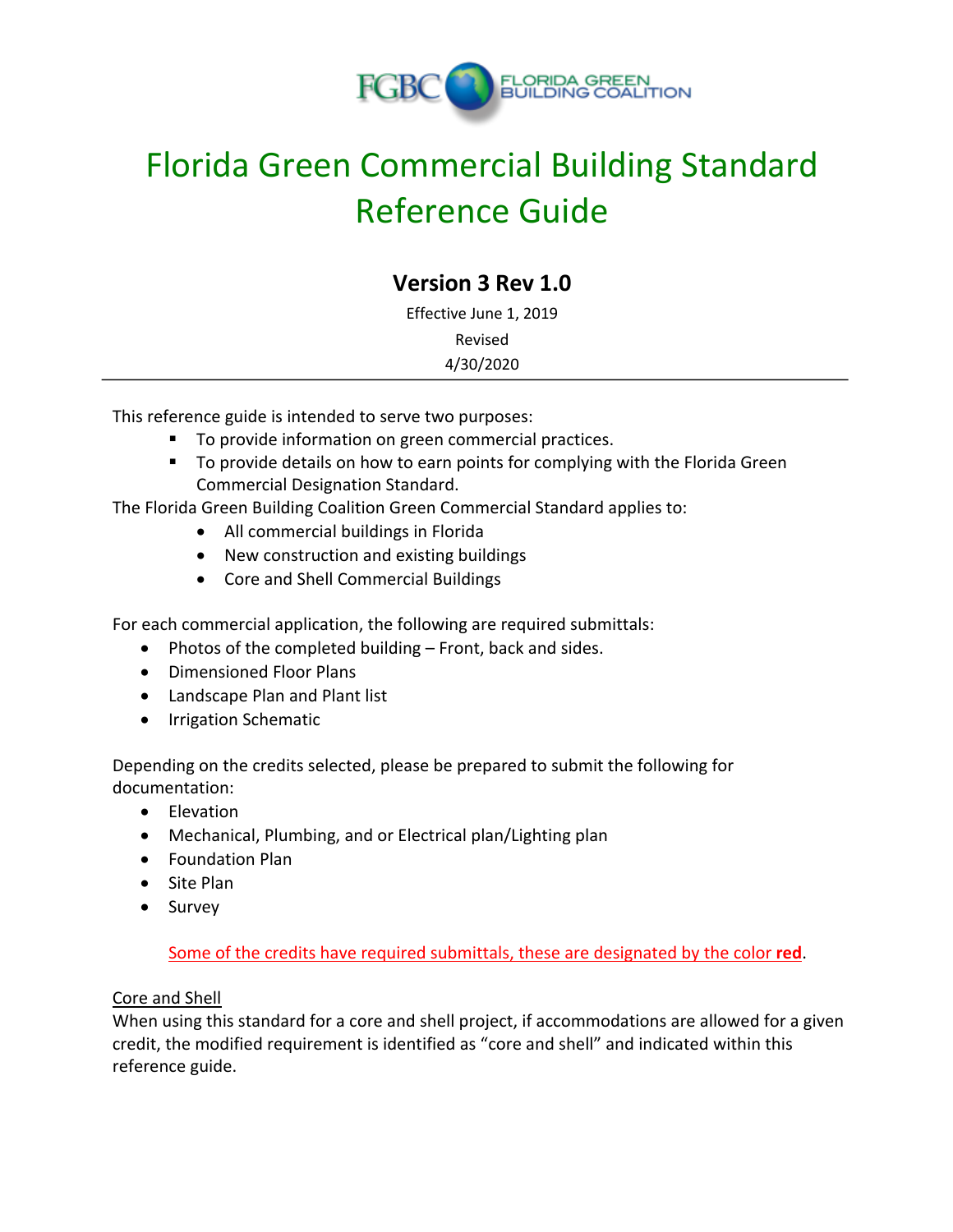#### Note:

It is possible to combine many submittals in one detailed plan. Letters or documented verbal communication from vendors can substitute for material and equipment cut sheets where required. No document produced by FGBC is intended to supersede or contradict the Florida Building Code.

#### **INSTRUCTIONS FOR SUBMISSIONS:**

#### **Electronic Submission (required)**

Pay online or complete the credit card authorization on the Final Application Form. (Note: Payment by check is acceptable - see mailing instructions below).

Send the completed Excel file containing the Final Application and Checklist, along with all supporting documents to the FGBC FTP link below. Maximum file size for FTP is 2 GB. Consider zipping groups of files before sending.

FGBC FTP Link: https://dropbox.hightail.com/certifications

#### **Payment Mailing Instructions**

Mail check or credit card authorization (see Final Application Form) to FGBC at the address below. Include a printed copy of the Final Application Form. Submit complete checklist and documentation via Hightail as shown above.

**FGBC P.O. Box 2406 Orlando, FL 32802**

For Additional Information contact your Project Evaluator or FGBC at PH: 407-777-4914. All documents are available for download on the FGBC website: www.FloridaGreenBuilding.org

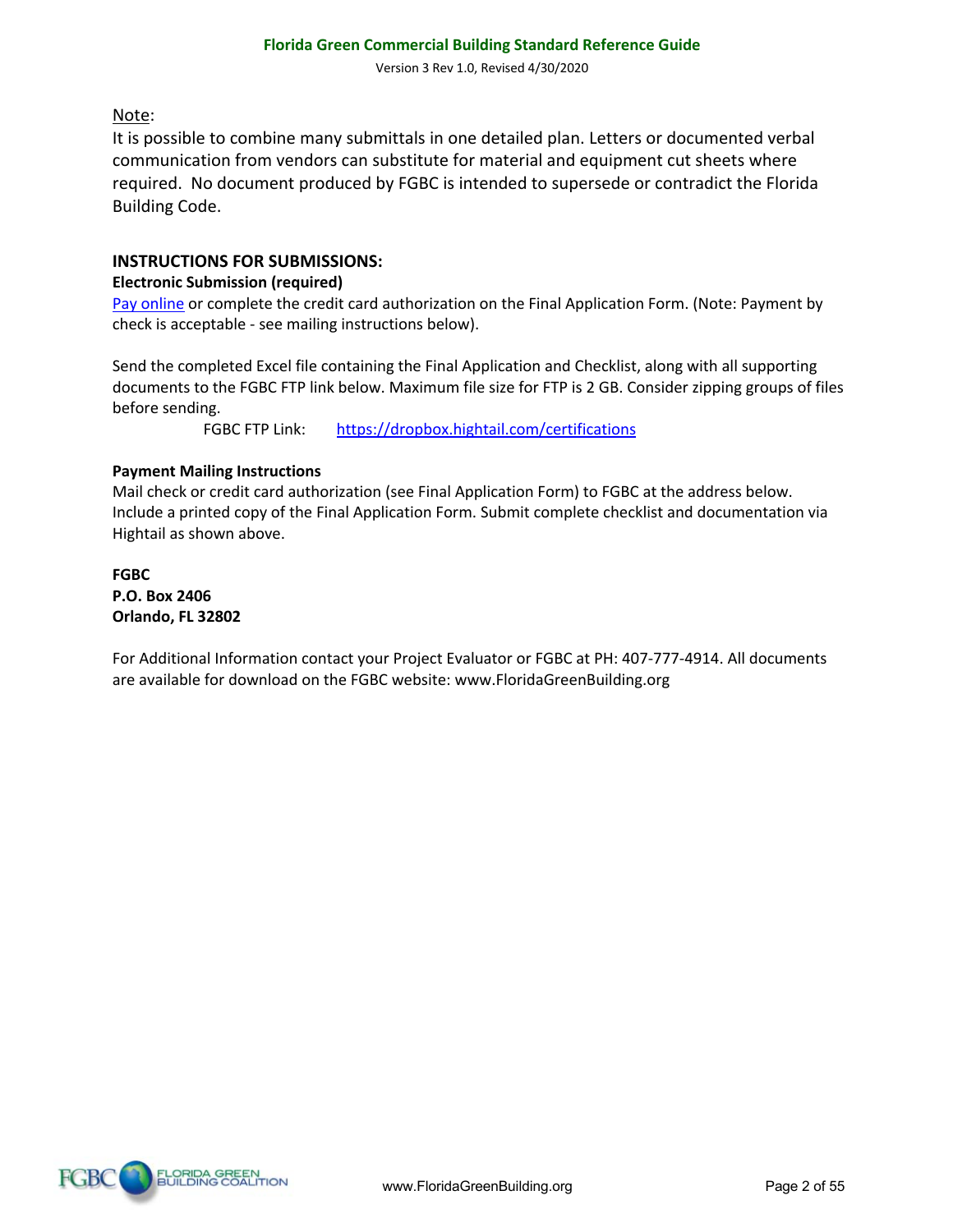# **Table of Contents**

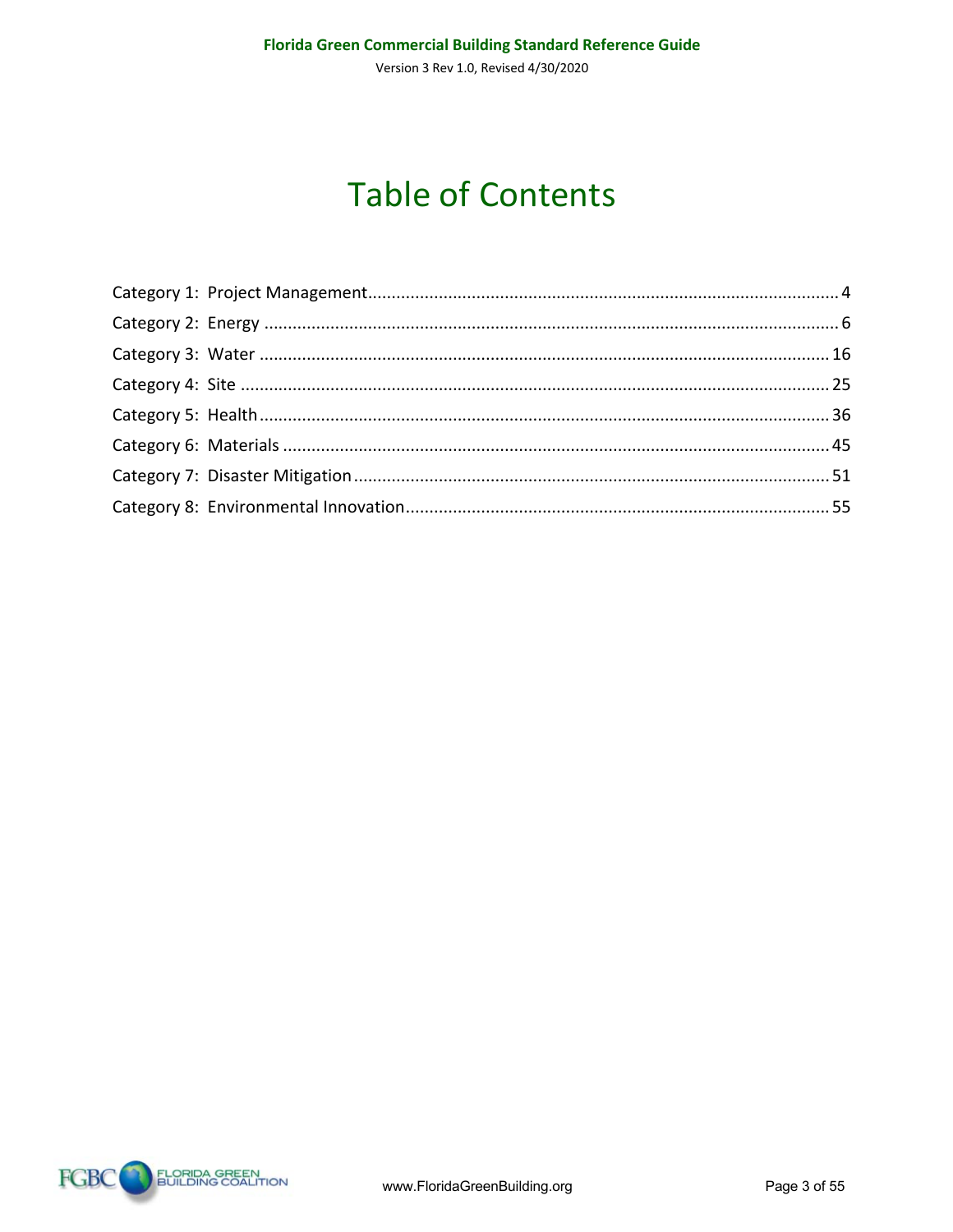# **CATEGORY 1: PROJECT MANAGEMENT**

#### **PM Prerequisite 1: Green Project Meeting**

- **Requirement:** Owner and project team decision makers must participate in a green project meeting no later than the design development phase of the project. Attendees must include a participant from all disciplines currently under contract for the project. FGBC recommends that all design team members, construction team members, owners, and occupants are represented at the green team meeting. Virtual meetings are allowed with appropriate documentation.
- **Points: Prerequisite - Required**
- **Intent:** To engage all project team members in the green process prior to building design. At a minimum the team meeting shall be used to introduce the FGBC Standard and Checklist to all team members, identify project goals, and complete a preliminary checklist.
- **Submittals:** Provide a meeting agenda, attendee list and sign in sheet (screen capture for virtual meetings), date, location, and time of the meeting and a copy of the resulting preliminary project checklist.
- **Resources:** -

# **PM1 Building Information Modeling (BIM)**

- **Requirement:** Design team and construction teams use BIM process to optimize the efficiencies related to design, estimating, materials ordering, and construction.
- **Points: 1 point for Architect**
	- **2 points for Architect, Structural, and MEP**
	- **5 points for Architect, Structural, MEP, Contractor and Mechanical, Electrical, Plumbing and Fire Subs**
- **Intent:** Reduce costs associated with design and construction conflicts by identifying issues prior to construction.
- **Submittals:** Provide a minimum of 6 examples of 3D renderings and conflict reports, Meeting minutes discussing conflict resolution may be submitted in lieu of conflict reports.

# **PM2 Cost Benefit Analysis**

**Requirement:** FGBC project team member shall document the cost impact of each energy and water credit the project is pursuing for certification. Analysis shall include a minimum of two building alternatives considered to achieve the credit, the cost associated with each alternative and calculated annual kWh, gallons of water, and cost savings. Alternatively, select 3 credits and conduct a cost benefit analysis for 3 energy and or water credits.

**Points: 5 points for all Energy and Water credits**

- **1 point for 3 credits**
- **Intent:** To collect data on the life cycle cost and environmental impacts of the energy and water credits of this certification.
- **Submittals:** Provide calculation and a summary spreadsheet of cost benefit analysis.

Include assumptions regarding interest rates, life of materials, and any other assumptions made for the analysis. A short narrative must accompany each credit explaining the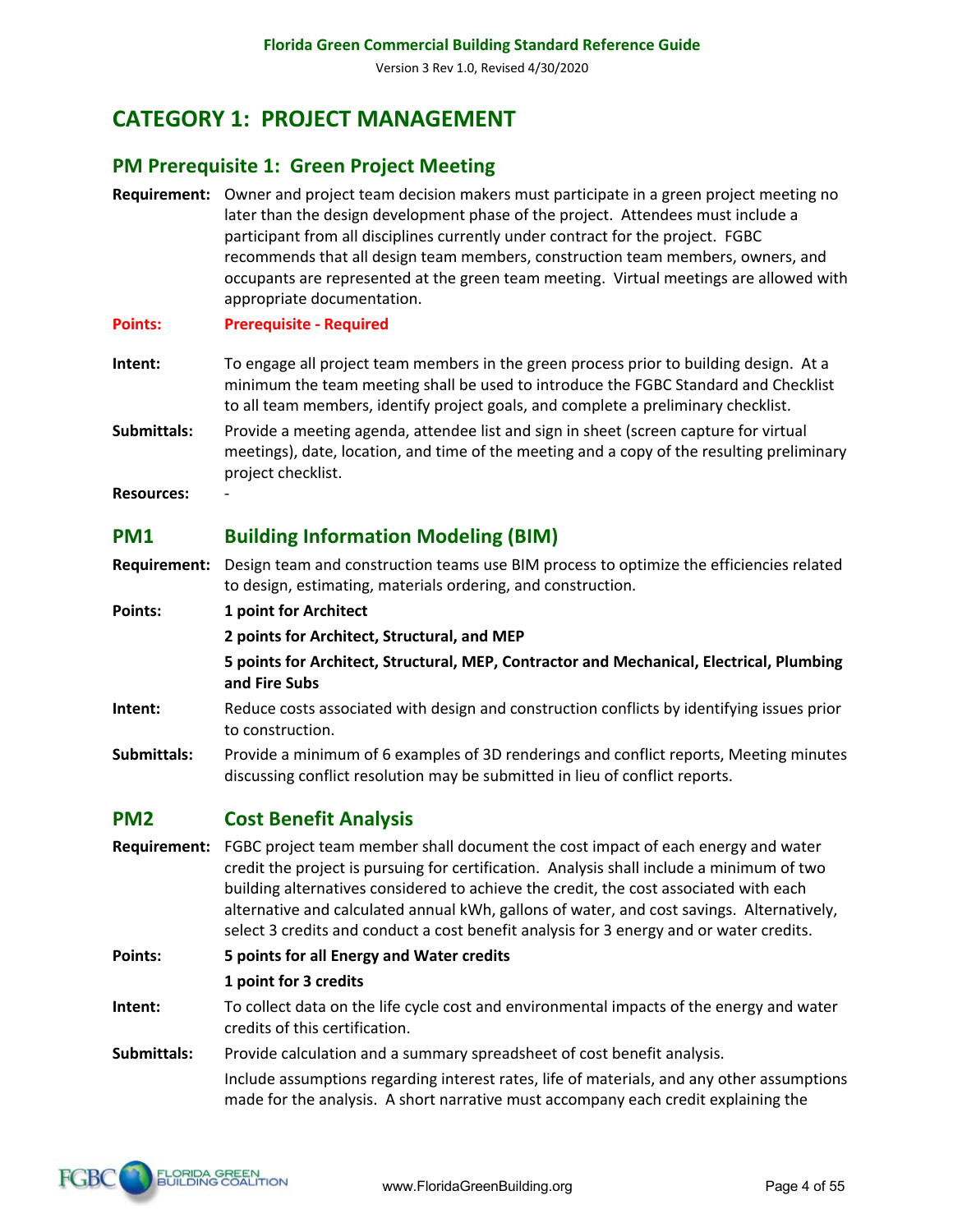Version 3 Rev 1.0, Revised 4/30/2020

options reviewed, environmental benefits, and reasoning for final selection for inclusion in the project.

**Resources:** -

#### **PM3 Green Education**

**Requirement:** Provide permanently installed signage that educates building occupants and visitors of the sustainable features and benefits that are incorporated into the building.A minimum of 5 signs must be placed in public/common/high traffic areas of the building to receive this credit. **Points: 1 Intent:** To educate both building occupants and visitors on the green features and benefits of the building. FGBC also recommends that the signs are made from a green material. **Submittals:** Submit a floor plan of the building indicating the location of the signs, the content for each of the 5 signs, and either a graphic design of the sign or a photo of the actual sign. **Resources:** -

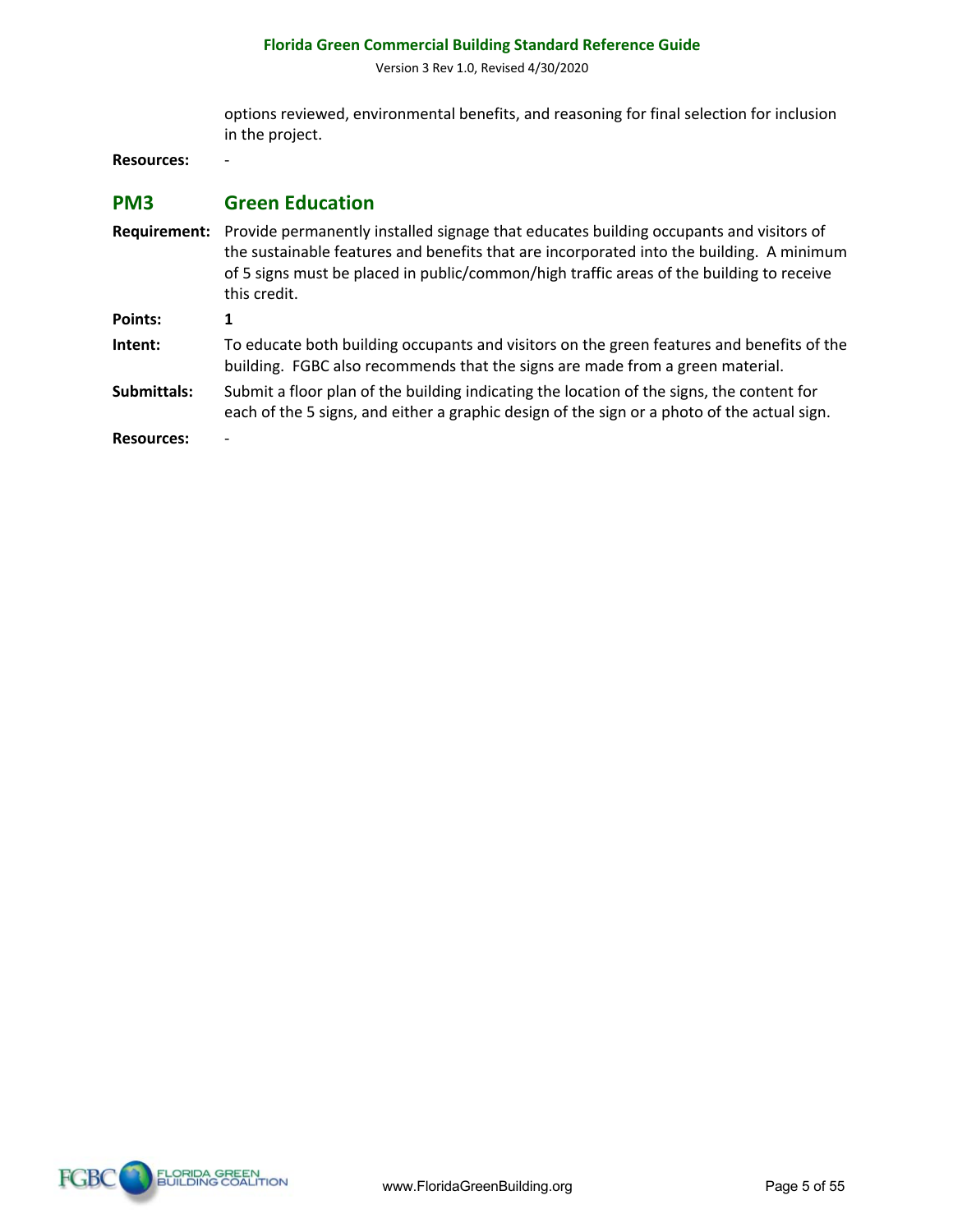# **CATEGORY 2: ENERGY**

# **E Prerequisite 1: Owner Project Requirements (OPR)**

**Requirement:** Owner designated representative must develop a list of owner project requirements related to each of the FGBC categories of the commercial standard.The OPR should indicate minimum goals for each FGBC category and any specific credits the Owner wishes to target.

**Points: Prerequisite - Required**

- **Intent:** To establish performance criteria for the project as it relates to each of the FGBC Green Commercial Building categories.
- **Submittals:** Submit a narrative explaining the OPR for the project.

**Resources:** -

#### **E Prerequisite 2: Basis of Design (BOD)**

**Requirement:** Design team representatives develop and document how the building design will achieve the Owner Project Requirements. The Basis of Design should specify how the FGBC goals of the OPR are addressed and how the performance desires of the Owner will be achieved by the proposed design.

**Points: Prerequisite - Required**

**Intent:** To assist the design team in fulfilling the Owner project requirements.

**Submittals:** The design team must submit a narrative that explains how the design decisions support the Owner project requirements.

**Resources:** -

#### **E Prerequisite 3: Testing and Balancing of Installed Equipment**

**Requirement:** Mechanical Electrical Plumbing (MEP) Engineering Firm works with the Architect or design team leader to verify field installed equipment meet OPR, BOD and is installed and operating correctly. Testing and verification must include at a minimum, Heating, Ventilation, Air Conditioning and Refrigeration (HVAC&R) systems & controls, lighting systems and controls, renewable energy systems, hot water system, and energy and water measurement devices. Testing and verification shall be performed by a licensed engineer or a professional certified by the National Environmental Balancing Bureau (NEBB), the Associated Air Balance Council (AABC), or other nationally accredited organization.

**Points: Prerequisite - Required**

**Intent:** To verify that the as built structure performs as the design intended and that the installed equipment is installed and set to the manufacturer's requirements.

**Submittals:** The design team shall provide a copy of the testing and balancing report.

**Resources:** -

#### **E Prerequisite 4: Minimum Energy Performance**

**Requirement:** Building must perform the minimum required by the Florida Commercial Building Energy Code when the building is permitted - as verified by the Energy Gauge Summit Fla/Com software or other state approved performance-based software.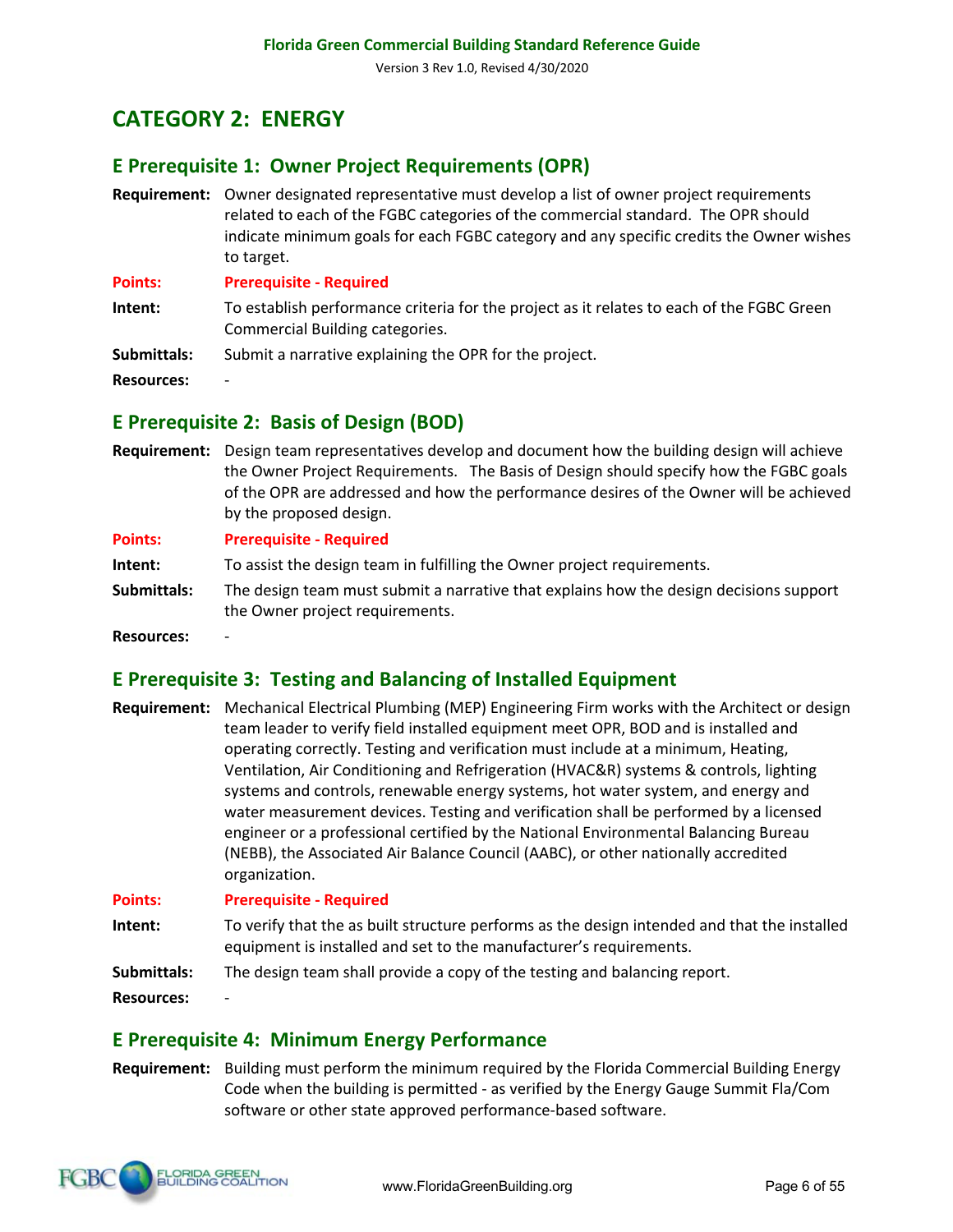Version 3 Rev 1.0, Revised 4/30/2020

| <b>Points:</b>    | <b>Prerequisite - Required</b>                                                                                                                                                                                                                                                                                          |
|-------------------|-------------------------------------------------------------------------------------------------------------------------------------------------------------------------------------------------------------------------------------------------------------------------------------------------------------------------|
| Intent:           | Reduce energy use                                                                                                                                                                                                                                                                                                       |
| Submittals:       | Submit a copy of the Energy Gauge Summit "Total Building Performance Method for<br>Commercial Buildings - Project Summary" (Form 506-2010) or its equivalent) from<br>software approved by the Florida Building Commission that identifies the percent above<br>code minimum the proposed building design has achieved. |
| <b>Resources:</b> | www.floridabuilding.org/fbc/committees/energy/Energy_Code_Compliance_Software.html                                                                                                                                                                                                                                      |

#### **E Prerequisite 5: Ozone Depletion Potential Management**

**Requirement:** Requires that all building HVAC&R systems be free of CFC's and Halons. When reusing existing base building HVAC equipment, complete a comprehensive 5-year CFC phase-out conversion.

**Points: Prerequisite - Required**

**Intent:** Reduce ozone depletion.

**Submittals:** Mechanical engineer will submit a signed letter declaring that the building's new HVAC&R systems do not use CFC-based refrigerants or that the existing HVAC&R systems will be phased out in 5 years.

**Resources:** -

#### **E1 EPA Target Finder**

**Requirement:** Designated project team member is required to enter baseline building and proposed design building information into the EPA Target Finder Program.

**Points: 1 point** 

**Intent:** Target Finder is a no-cost online tool that enables you to set energy targets and receive an EPA energy performance score for projects during the design process. The "Target Rating" uses the EPA energy performance rating of 1-100. 75 or higher denotes ENERGY STAR. An "Energy Reduction Target" is the percentage reduction from the average energy consumption of a similar building in your climate region, i.e. A Target Finder score of 75 indicates that the building performs better than 75% of similar buildings in its region.

**Submittals:** Submit a copy of the printout of the building from the Target Finder Program. Please note that there are instances where the Target Finder database does not have enough information to generate a report for your building type. If you enter your building data and the report results in an error, simply provide a copy of the error report page and you will be awarded 1 point.

**Resources:** www.energystar.gov/index.cfm?c=new\_bldg\_design.bus\_target\_finder

**E2 Portfolio Manager**

#### **E2.01 Input building into Portfolio Manager**

**Requirement:** Use EPA Portfolio Manager to baseline and track building design and ongoing performance **Points: 1**

**Intent:** To assist the project team in benchmarking, tracking, and reporting on their building projects with respect to environmental impacts. Portfolio Manager is an interactive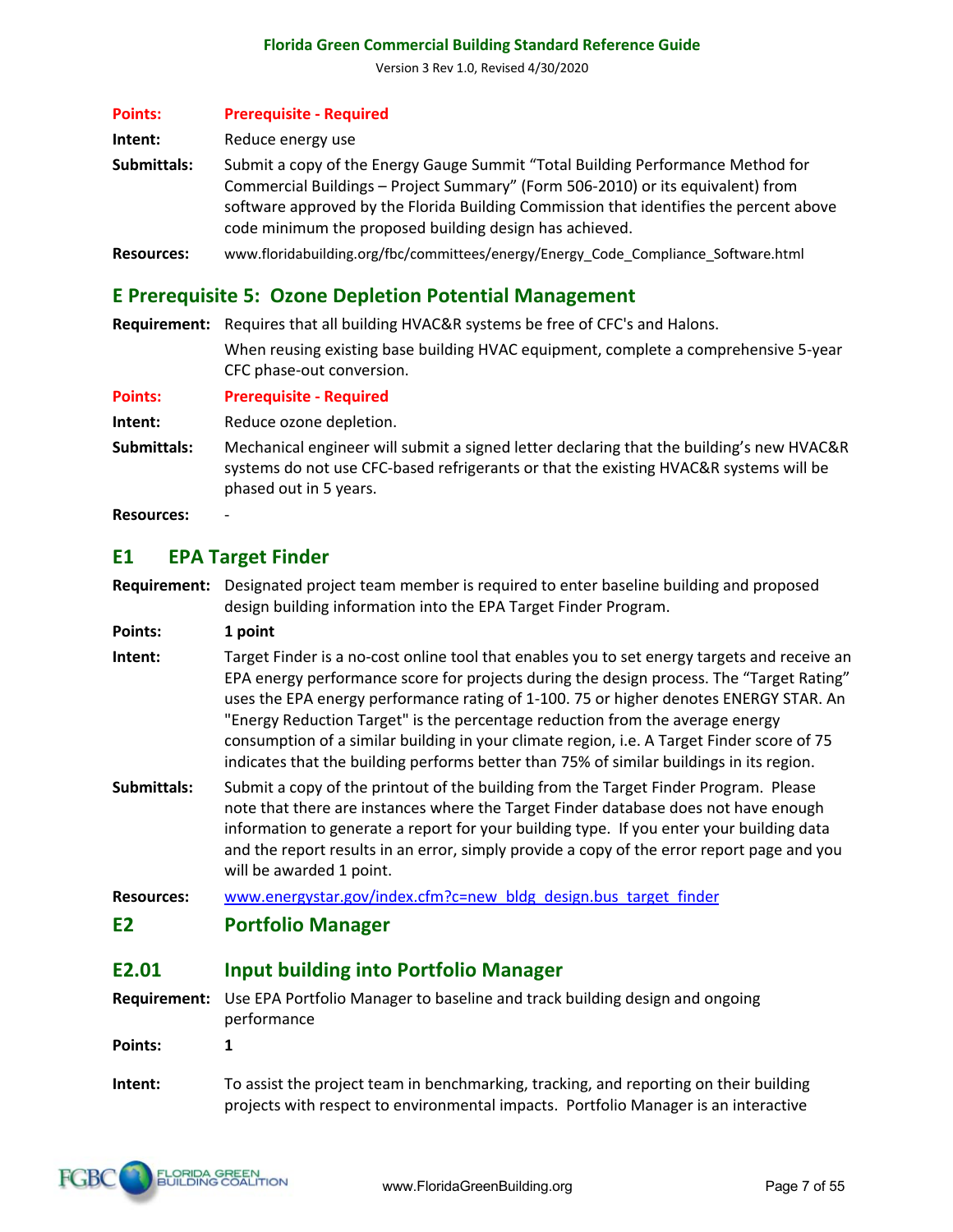Version 3 Rev 1.0, Revised 4/30/2020

energy management tool that allows you to track and assess energy and water consumption across your entire portfolio of buildings in a secure online environment. Whether you own, manage, or hold properties for investment, Portfolio Manager can help you set investment priorities, identify under-performing buildings, verify efficiency improvements, and receive EPA recognition for superior energy performance.

**Submittals:** Submit a printout showing the project listed in Portfolio Manager

**Resources:** https://www.energystar.gov/istar/pmpam/

#### **E2.02 Grant FGBC access to the project Portfolio Manager Account**

**Requirement:** FGBC is given access to the building information within Portfolio Manager. **Points: 1 Intent:** To allow FGBC to collect performance data on FGBC Certified Projects. **Submittals:** User name and password (access information) for Portfolio Manager **Resources:** https://www.energystar.gov/istar/pmpam/

#### **E3 Commissioning**

#### **E3.01 Fundamental Building Systems Commissioning**

**Requirement:** Fundamental Building Systems Commissioning: Implement or have a contract in place to implement all of the following fundamental best practice commissioning procedures Commissioning includes verifying installation, functional performance testing, training and documentation for EACH of the commissioned system or components as compared to the design intent, training of owner designated O&M professional and completion of the operation and maintenance manuals.

The minimum requirements for serving as the commissioning agent are:

- 1. Must have served as the commissioning agent of record on at least two (2) projects certified by a state or nationally recognized green certification program, OR
- 2. Participated in the commissioning of at least two (2) green certified projects and have a letter of recommendation from the project's commissioning agent of record, OR
- 3. Possess one of the following designations:
	- a. CPMP Commissioning Process Management Professional Certification (ASHRAE)
	- b. BCxP Building Commissioning Professional (ASHRAE)
	- c. CEM Certified Energy Manager (AEE Association of Energy Engineers)
	- d. PE Professional Engineer
	- e. ACG Commissioning Agent (ACG AABC Commissioning Group)

The commissioning agent (CxA) be an independent party hired by the owner, reporting to the owner. If the CxA is contracted as part of the design or construction team, the CxA must have in their contract that they report directly to the owner with respect to performance verification and they must disclose any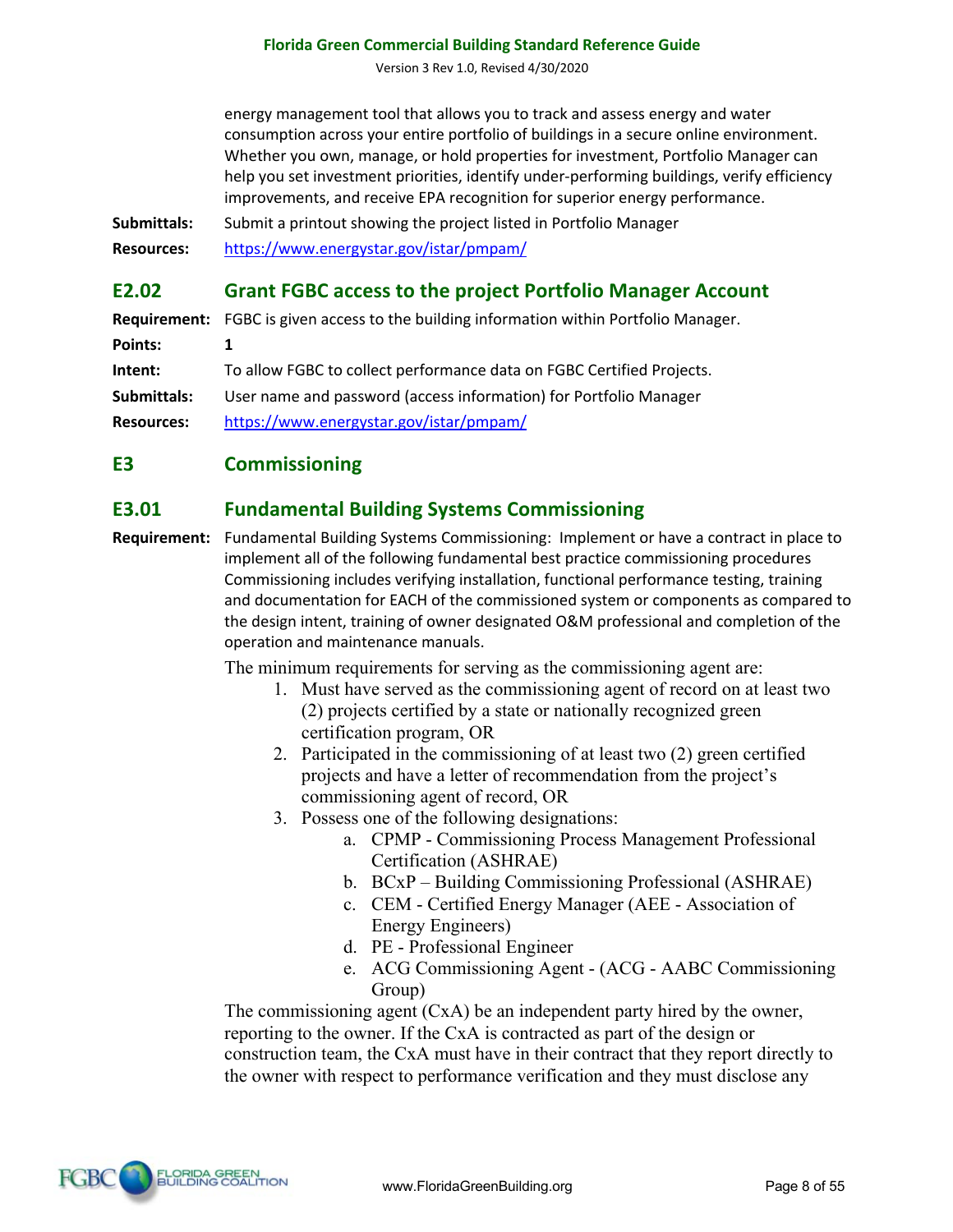Version 3 Rev 1.0, Revised 4/30/2020

involvement with the design team to verify unbiased ability to verify OPR and BOD.

| Points:     | 4                                                                                                                                                                                                                                                                                                                                                                                                                                                                                                                                                                                                                                        |
|-------------|------------------------------------------------------------------------------------------------------------------------------------------------------------------------------------------------------------------------------------------------------------------------------------------------------------------------------------------------------------------------------------------------------------------------------------------------------------------------------------------------------------------------------------------------------------------------------------------------------------------------------------------|
| Intent:     | Verify that the OPR and BOD have been met, identify equipment shortcomings and verify<br>corrections to failures of equipment start-up or inadequate operations                                                                                                                                                                                                                                                                                                                                                                                                                                                                          |
| Submittals: | Submit a copy of the CxA signed contract (black out fees), OPR, BOD, Commissioning Plan<br>and Commissioning Report. The commissioning Plan should include an overview of the<br>commissioning process, a list of systems and features, the commissioning participants and<br>their roles, a communication and management plan, an outline of the scope of<br>commissioning tasks, and a schedule. Where possible, include copies of the completed<br>startup checklists. The commissioning report should contain the analysis of whether each<br>commissioned system or component meets the design intent, specifications, was properly |

**Resources:** http://www.wbdg.org/project/buildingcomm.php

#### **E3.02 Advanced Building Systems Commissioning**

manuals, and was covered in the operator training.

**Requirement:** In addition to fundamental commissioning, retain a CxA prior to completing the design phase of the project.

The CxA, in addition to the Fundamental Building Commissioning, must:

1. Conduct a focused review of the design prior to the construction documents phase.

installed, passed the functional performance tests, was properly documented in the O&M

- 2. Conduct a focused review of the drawings and specifications near completion of the construction documents phase and prior to issuing them for construction.
- 3. Review the contractor submittals relative to systems being commissioned.
- 4. Provide information to the owner in a single document (manual) that is required for re-commissioning building systems.
- 5. Within one year after construction completion date, have a contract in place to review building operation with O&M staff, including a plan for resolution of outstanding commissioning-related issues.

**Points: 5**

- **Intent:** Verify and ensure that the entire building is designed, constructed and calibrated to operate as intended.
- **Submittals:** Copy of signed contract explaining scope of work (contract amount may be excluded). Provide a copy of the CxA design document review report provided to the owner and design team, provide a copy of the review notes of the specifications provided to the design team, provide a copy of the owner manual for re-commissioning and copy of building operation review contract.

**Resources:** http://www.wbdg.org/project/buildingcomm.php

# **E3.03 Additional Building Systems Commissioning**

**Requirement:** Commissioning shall also include building envelope, elevators, commercial kitchen equipment, and any other equipment as recommended by the CxA.

**Points: 1**

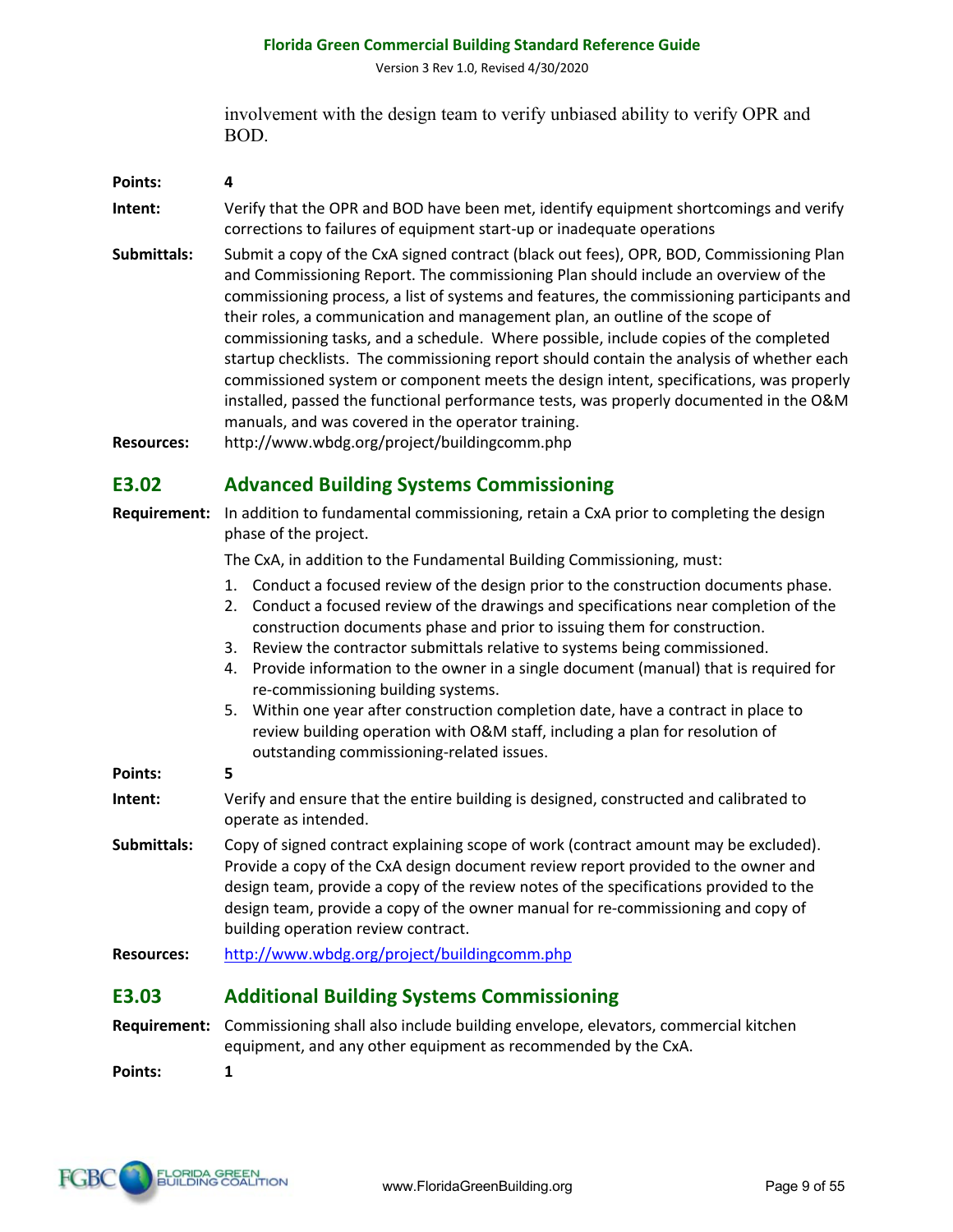Version 3 Rev 1.0, Revised 4/30/2020

- **Intent:** Verify and ensure that the entire building is designed, constructed and calibrated to operate as intended.
- **Submittals:** Copy of signed contract explaining scope of work (contract amount may be excluded) and a letter from the CxA or the building owner stating all CxA duties were completed. Also, should include a list of equipment from the CxA that they recommended for additional commissioning.

**Resources:** http://www.wbdg.org/project/buildingcomm.php

#### **E4 Energy Performance Improvement**

#### **Requirement:**

Submit performance based energy calculations indicating *base/required* energy performance for passing Florida Energy code and *designed* building energy performance of the building as designed. For example, if using Energy Gauge Summit® the results report indicates the "Passing Criteria" and the "Design (including any credits) numbers. These are the numbers used to calculate the energy performance percentage better than code used to determine the points received for this credit.

#### **Points: 2 points for each percentage point below Florida Energy Code.**

**Up to 60 pointsIntent:** Achieve increasing levels of energy performance above the prerequisite standard to reduce environmental impacts associated with excessive energy use.

#### **Energy Performance Improvements greater than 30% below the Florida Energy Code:**

It is FGBC's intent to encourage conservation and the reduction of energy use in the building environment. The FGBC Certification programs are designed to encompass a broad spectrum of green building and sustainable construction practices including energy, water, site, health, materials, and disaster mitigation. If your project achieved the required minimum points in each category the project may claim additional points, 2 points for each percentage greater than 31% energy use reduction, in the innovative credit category.

**Submittals:** Submit a copy of the FLA/COM Form 400A **Resources:** http://www.energygauge.com/flacom/

#### **E5 Renewable Energy Production**

- **Requirement:** Supply a fraction of the building's total energy use (as expressed as a fraction of annual energy cost) through the use of on-site renewable energy systems.
- **Points:** 1 point per 1% of the building power provided. Maximum 20 points.
- **Intent:** Encourage improved efficiencies and reduce reliance on non-renewable energy sources.
- **Submittals:** Provide a copy of the contract for the purchase of renewable energy indicating the types of renewable purchased and the total kWh of energy production capacity.

**Resources:** -

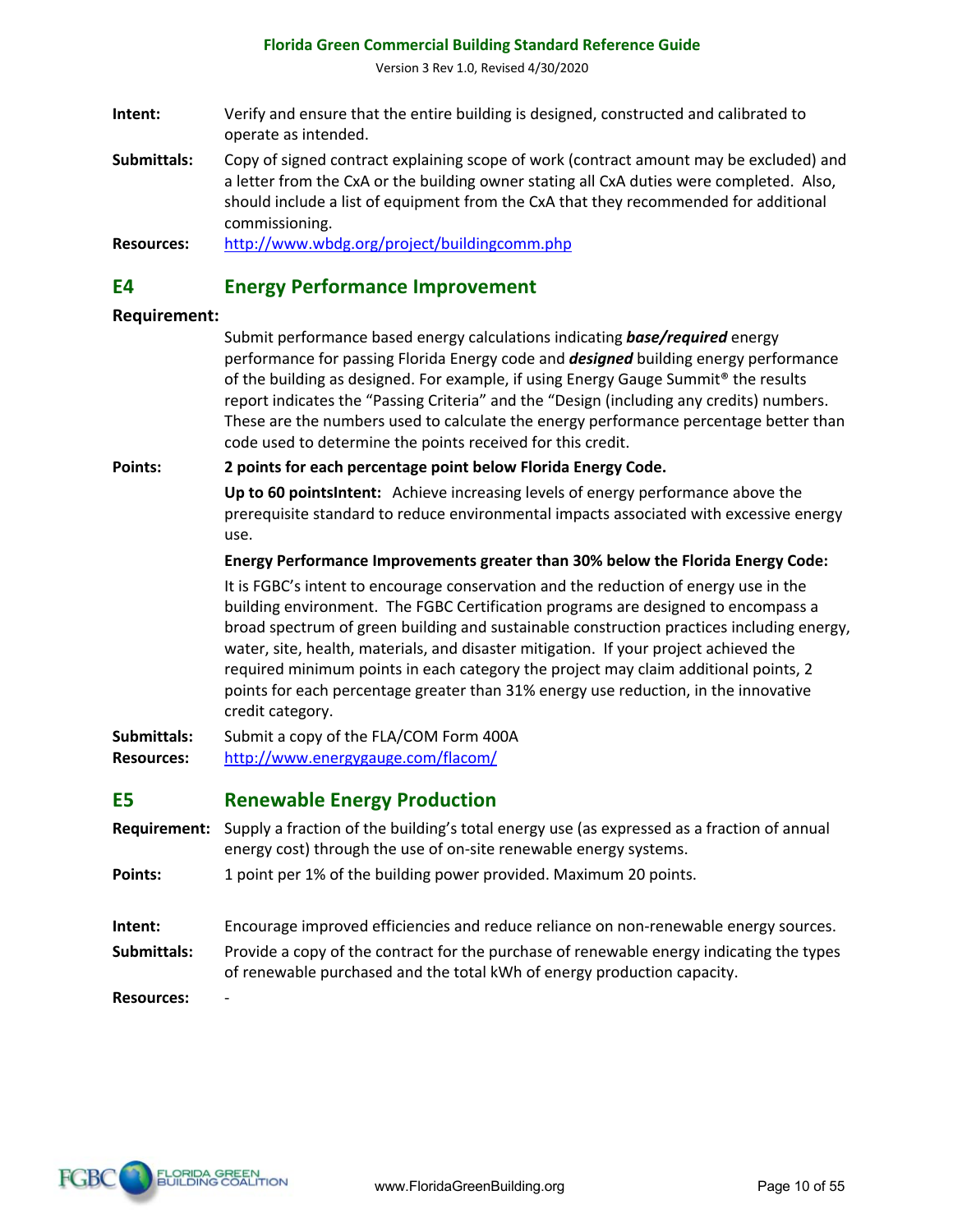#### **E6 Green Power**

**Requirement:** Provide a percentage of the building's electricity from renewable sources by engaging in at least a one-year renewable energy contract to purchase green power. The Checklist requires that you enter the kWh that are being purchased and the length of the contract.

**Points: 1 point for 50% for 1 year 2 points for 100% for 1 year 3 points for 100% for 2 years Earn 1 bonus point for Certified Green Power which is provided by renewable generation in Florida. Intent:** Encourage the development and use of grid-source, renewable energy technologies on a net zero pollution basis. Renewable sources are as defined by the Center for Resource Solutions (CRS) Green-e products certification requirements. Green power may be procured from a Green-e certified power marketer, a Green-e accredited utility program, or through Green-e certified Tradable Renewable Certificates.

Submittals: Provide a copy of the signed green power purchase contract.

**Resources:** -

# **E7 Daylight Sensors**

**Requirement: Install daylight sensors in occupied areas of the building. Earn 1-2 based on the building square footage, not required by code, that has daylight sensors. Note spaces where daylight sensors are not allowed due to safety/security or spaces without windows (or natural light) may be excluded from the square foot calculation.** Daylighting sensors installed shall provide controls that automatically reduce lighting power in response to available daylighting, either by continuous daylight dimming OR a combination of stepped switching and daylight-sensing automatic controls, which are capable of incrementally reducing the light level in step automatically and turning the lights off automatically.

**Points: 1 point ≥ 50% of building square footage equipped with daylight sensors**

**2 points ≥ 75% of building square footage equipped with daylight sensors**

- **Intent:** Reduce energy consumption from lighting by installing sensors that automatically dim artificial lighting when enough daylight is available for the tasks conducted in a given building space.
- **Submittals:** Floor plan with location of daylight sensors, approved submittals and photos of installed sensors.

**Resources:** -

# **E8 Occupancy Sensors**

**Requirement: Install occupancy sensors in occupied areas of the building. Earn 1-2 based on the building square footage, not required by code, that has occupancy sensors. Note spaces where occupancy sensors are not allowed due to safety/security may be excluded from the square foot calculation.** Occupancy sensors shall be equipped to automatically turn lighting off within 15 minutes of all occupants leaving a space and allow "manual off" control. In addition, all occupancy sensor controls shall be either "manual on" or use bilevel switching coupled with manual-on control ("automatic on" programmed to a low light level combined with multi-level circuitry and "manual on" switching for higher

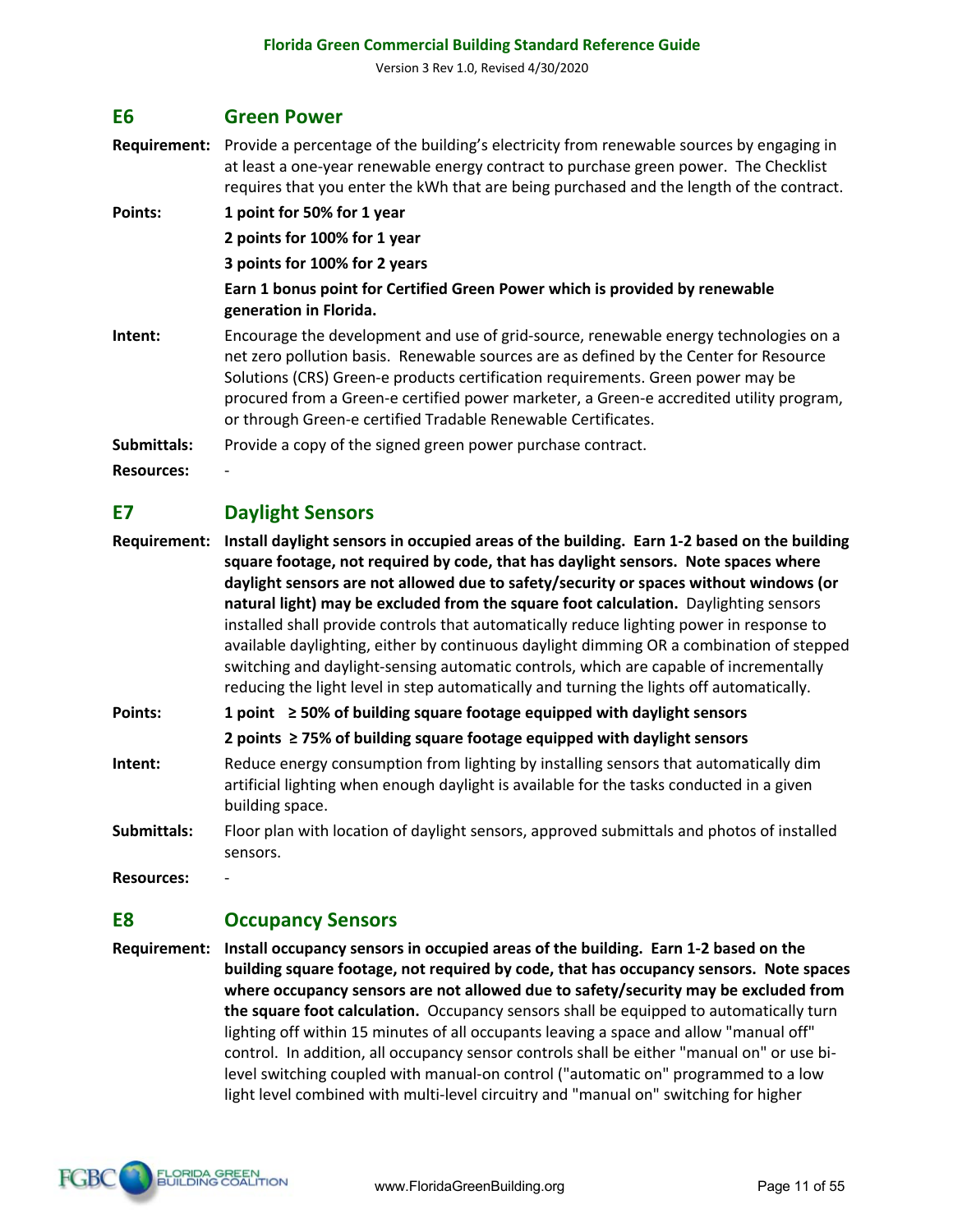# **E10 Lighting Power Density**

**Florida Green Commercial Building Standard Reference Guide** Version 3 Rev 1.0, Revised 4/30/2020

occupancy sensor shall work in conjunction with the daylighting controls. **Core & Shell:** Assuming minimum code lighting is installed with 100% coverage of occupancy sensors

**2 points ≥ 75% of building square footage equipped with daylight sensors Intent:** Reduce energy demand from the building by incorporating occupancy sensors that turn

**Submittals:** Floor plan indicating the location of the occupancy sensors, approved submittals and

**Requirement:** Building has an "all off" policy where all interior lighting is on timer, or motion sensors

**Intent:** Reduce energy demand from artificial lighting in unoccupied buildings after business

MEP that explains the installed system, features and benefits.

**Submittals:** Copy of the "all off" policy or lease agreement and a letter from the lighting designer or

with override, so no lights can be left on after regular business hours - except for security

**Points: 1 point ≥ 50% of building square footage equipped with daylight sensors**

off lighting when an area is not in use.

photos of installed sensors.

lighting levels). Where occupancy sensors and daylighting sensors are utilized, the

(so that lighting may not be inadvertently or mistakenly be left on) 1 point may be

- **Requirement: Design and construct such that the average lighting power density for the building, which includes conditioned space and enclosed spaces defined as enclosed with doors, windows and roof (for instance fire truck bay) and which excludes the structures exterior and parking area shall be < 0.8 W/SF.**
- **Points: 1 – 5**

**Resources:** -

**Points: 1**

**Resources:** -

1 point: < 0.8W/SF 2 points: < 0.7W/SF 3 points: < 0.6W/SF 4 points =  $0.5W/SF$ 5 points = 0.4W/SF

claimed.

**E9 Interior Lighting**

lighting.

hours.

**Intent:** Reduce energy consumption associated with lighting.

**Submittals:** Signed approved lighting submittal, photos of installed lighting and Watt per square foot calc.

**Resources:** - http://www.energygauge.com/

# **E11 Exterior Lighting Efficiency**

**Requirement: Meet or exceed the efficiency requirements of the 2018 IECC Chapter 4 Commercial Energy Efficiency for Exterior Lighting C405.4.2.**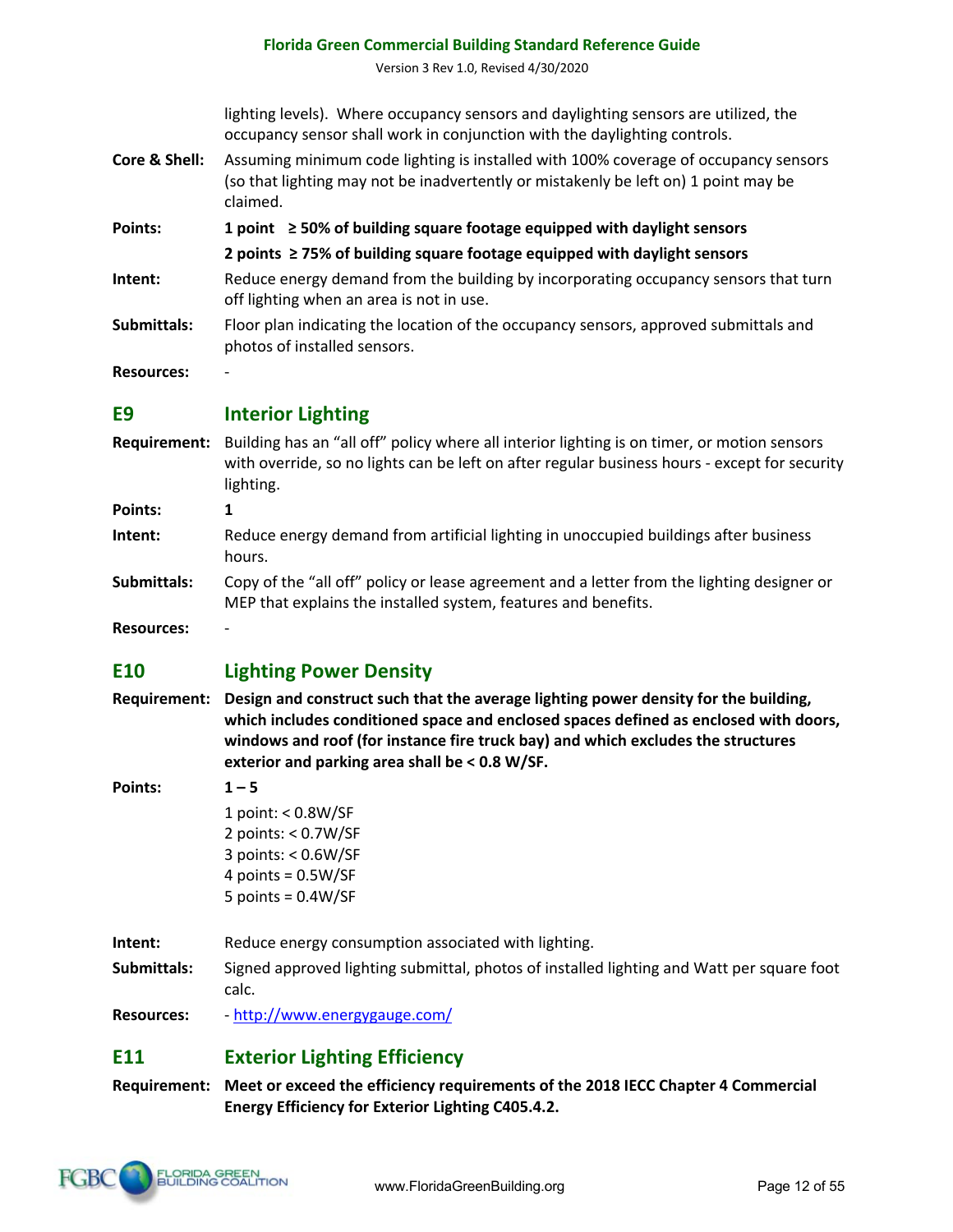Version 3 Rev 1.0, Revised 4/30/2020

| Points:           |                                                                                                    |
|-------------------|----------------------------------------------------------------------------------------------------|
| Intent:           | Reduce energy consumption associated with lighting.                                                |
| Submittals:       | Signed approved lighting submittal, photos of installed lighting and Watt per square foot<br>calc. |
| <b>Resources:</b> | - http://www.energygauge.com/                                                                      |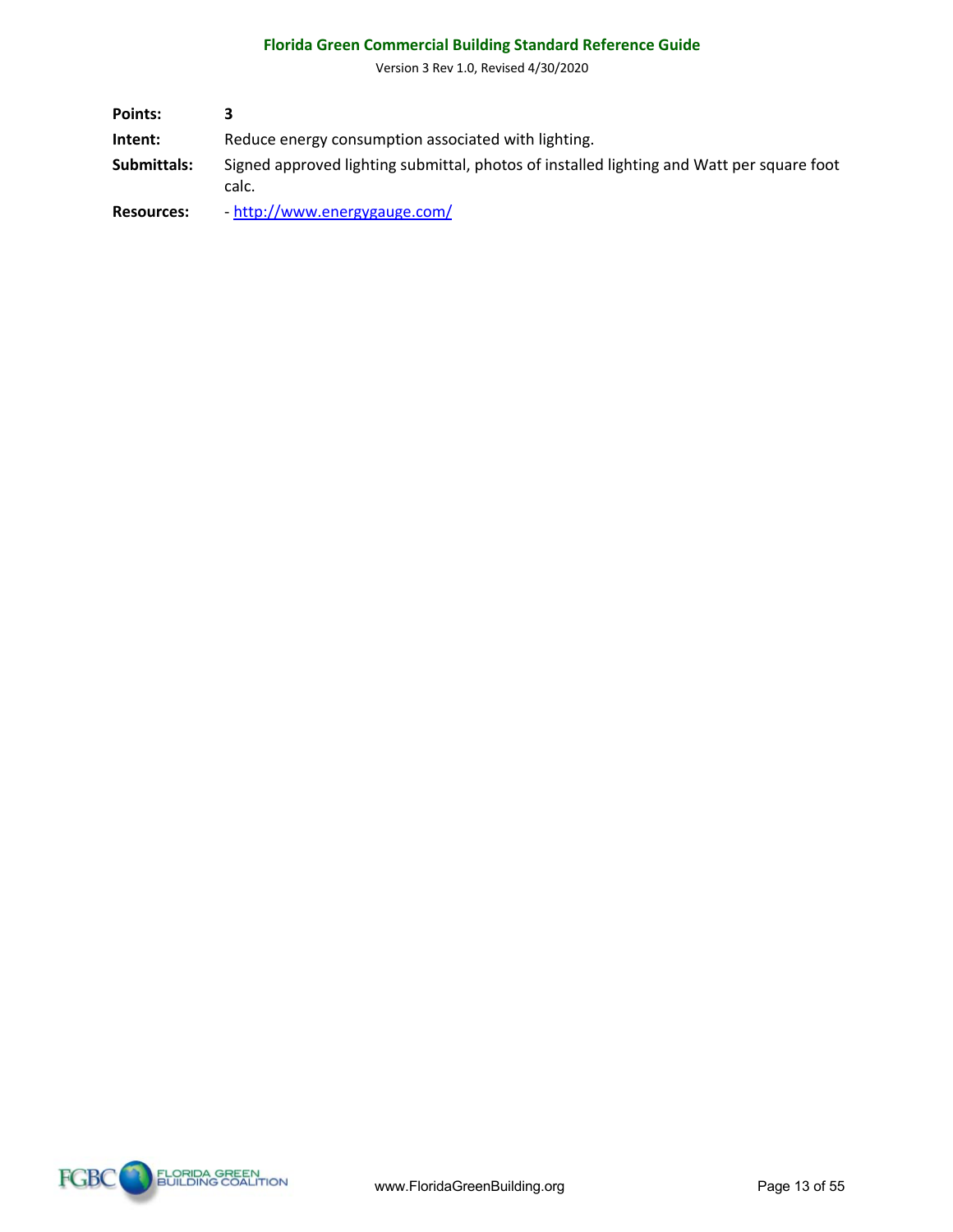Version 3 Rev 1.0, Revised 4/30/2020

| <b>LIGHTING</b><br><b>ZONE</b> | <b>DESCRIPTION</b>                                                                                                                                                       |
|--------------------------------|--------------------------------------------------------------------------------------------------------------------------------------------------------------------------|
|                                | Developed areas of national parks, state parks, forest<br>land, and rural areas                                                                                          |
| 2                              | Areas predominantly consisting of residential zoning,<br>neighborhood business districts, light industrial with<br>limited nighttime use and residential mixed-use areas |
| 3                              | All other areas not classified as lighting zone 1, 2 or 4                                                                                                                |
| 4                              | High-activity commercial districts in major metropolitan<br>areas as designated by the local land use planning<br>authority                                              |

#### **TABLE C405.4.2(2)** LIGHTING POWER ALLOWANCES FOR BUILDING EXTERIORS

|                                                                                         |                                |                                     | <b>LIGHTING ZONES</b>          |                                |
|-----------------------------------------------------------------------------------------|--------------------------------|-------------------------------------|--------------------------------|--------------------------------|
|                                                                                         | Zone 1                         | Zone <sub>2</sub>                   | Zone <sub>3</sub>              | Zone 4                         |
| <b>Base Site Allowance</b>                                                              | 350 W                          | 400 W                               | 500 W                          | 900 W                          |
|                                                                                         |                                | <b>Uncovered Parking Areas</b>      |                                |                                |
| Parking areas and drives                                                                | $0.03$ W/ft <sup>2</sup>       | $0.04$ W/ft <sup>2</sup>            | $0.06 W/ft^2$                  | $0.08 W/ft^2$                  |
|                                                                                         |                                | <b>Building Grounds</b>             |                                |                                |
| Walkways and ramps less<br>than 10 feet wide                                            | 0.5 W/linear foot              | 0.5 W/linear foot                   | 0.6 W/linear foot              | 0.7 W/linear foot              |
| Walkways and ramps 10<br>feet wide or greater,<br>plaza areas, special<br>feature areas | $0.10 W/ft^2$                  | $0.10 W/ft^2$                       | $0.11 W/ft^2$                  | $0.14 W/ft^2$                  |
| Dining areas                                                                            | $0.65$ W/ft <sup>2</sup>       | $0.65$ W/ft <sup>2</sup>            | $0.75$ W/ft <sup>2</sup>       | $0.95 W/\text{ft}^2$           |
| <b>Stairways</b>                                                                        | $0.6$ W/ft <sup>2</sup>        | $0.7 W/\text{ft}^2$                 | $0.7 W/\text{ft}^2$            | $0.7 W/ft^2$                   |
| Pedestrian tunnels                                                                      | $0.12 W/ft^2$                  | $0.12$ W/ft <sup>2</sup>            | $0.14 W/ft^2$                  | 0.21 W/ft <sup>2</sup>         |
| Landscaping                                                                             | 0.03 W/ft <sup>2</sup>         | $0.04 W/ft^2$                       | $0.04 W/ft^2$                  | $0.04 W/ft^2$                  |
|                                                                                         |                                | <b>Building Entrances and Exits</b> |                                |                                |
| Pedestrian and vehicular<br>entrances and exits                                         | 14 W/linear foot<br>of opening | 14 W/linear foot<br>of opening      | 21 W/linear foot<br>of opening | 21 W/linear foot<br>of opening |
| <b>Entry canopies</b>                                                                   | $0.02 W/ft^2$                  | $0.25 W/ft^2$                       | $0.4 W/ft^2$                   | $0.4 W/ft^2$                   |
| <b>Loading docks</b>                                                                    | 0.35 W/ft <sup>2</sup>         | $0.35$ W/ft <sup>2</sup>            | $0.35$ W/ft <sup>2</sup>       | $0.35$ W/ft <sup>2</sup>       |
|                                                                                         |                                | <b>Sales Canopies</b>               |                                |                                |
| Free-standing and<br>attached                                                           | $0.04 W/ft^2$                  | $0.04 W/ft^2$                       | $0.6 W/\text{ft}^2$            | 0.7 W/ft <sup>2</sup>          |
|                                                                                         |                                | <b>Outdoor Sales</b>                |                                |                                |
| Open areas (including<br>vehicle sales lots)                                            | $0.02 W/ft^2$                  | $0.02 W/ft^2$                       | 0.35 W/ft <sup>2</sup>         | $0.05 W/ft^2$                  |
| Street frontage for<br>vehicle sales lots in<br>addition to "open area"<br>allowance    | No allowance                   | 7 W/linear foot                     | 7 W/linear foot                | 21 W/linear foot               |

i.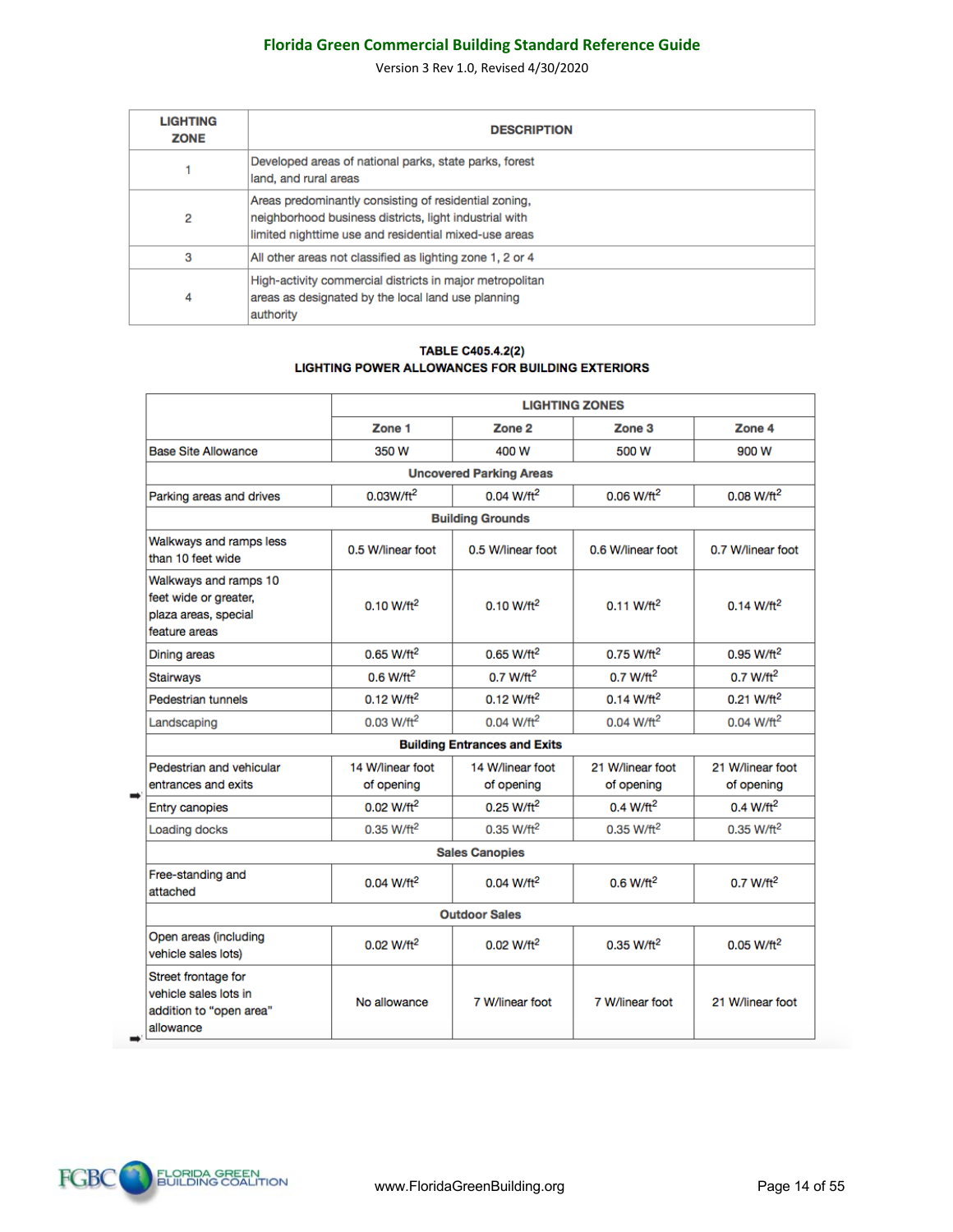# **E12 Solar Study of Building**

**Requirement:** Project team conducts solar study of project site and building location – To receive this credit the team must document the design or orientation modification that was incorporated into the project to reduce solar heat gain as a result of the solar study.

**Points: 2**

- **Intent:** Reduce energy consumption by modifying the building design and orientation based on solar study findings.
- **Submittals:** Submit the design or orientation modification that was incorporated into the project to reduce solar heat gain as a result of the solar study. Provide copies of the solar study graphics and outputs.

**Resources:** -

#### **E13 Energy Monitoring Interface**

**Requirement:** Install a building user feedback system that indicates the real time building energy consumption. The monitoring interface should be available to facility or building manager. If the building uses renewable energy generation on site, the energy generated from renewable sources should also be displayed. To receive 5 points the energy monitoring interface must be centrally located in a public or common space with appropriate signage. To receive 10 points the energy monitoring interface should be available at multiple feedback points and provide an interface at each building occupant work station.

| Points:     | 5 points                                                                                                                                                                          | Single system in common area                                                         |
|-------------|-----------------------------------------------------------------------------------------------------------------------------------------------------------------------------------|--------------------------------------------------------------------------------------|
|             | 10 points                                                                                                                                                                         | System has multiple feedback points AND may be viewed by every<br>building occupant. |
| Intent:     | Improve the energy performance                                                                                                                                                    |                                                                                      |
| Submittals: | A floor plan showing the location of the energy monitoring interface device(s), approved<br>submittal for system and photos of the device(s) with the installed information sign. |                                                                                      |
|             |                                                                                                                                                                                   |                                                                                      |

**Resources:** -

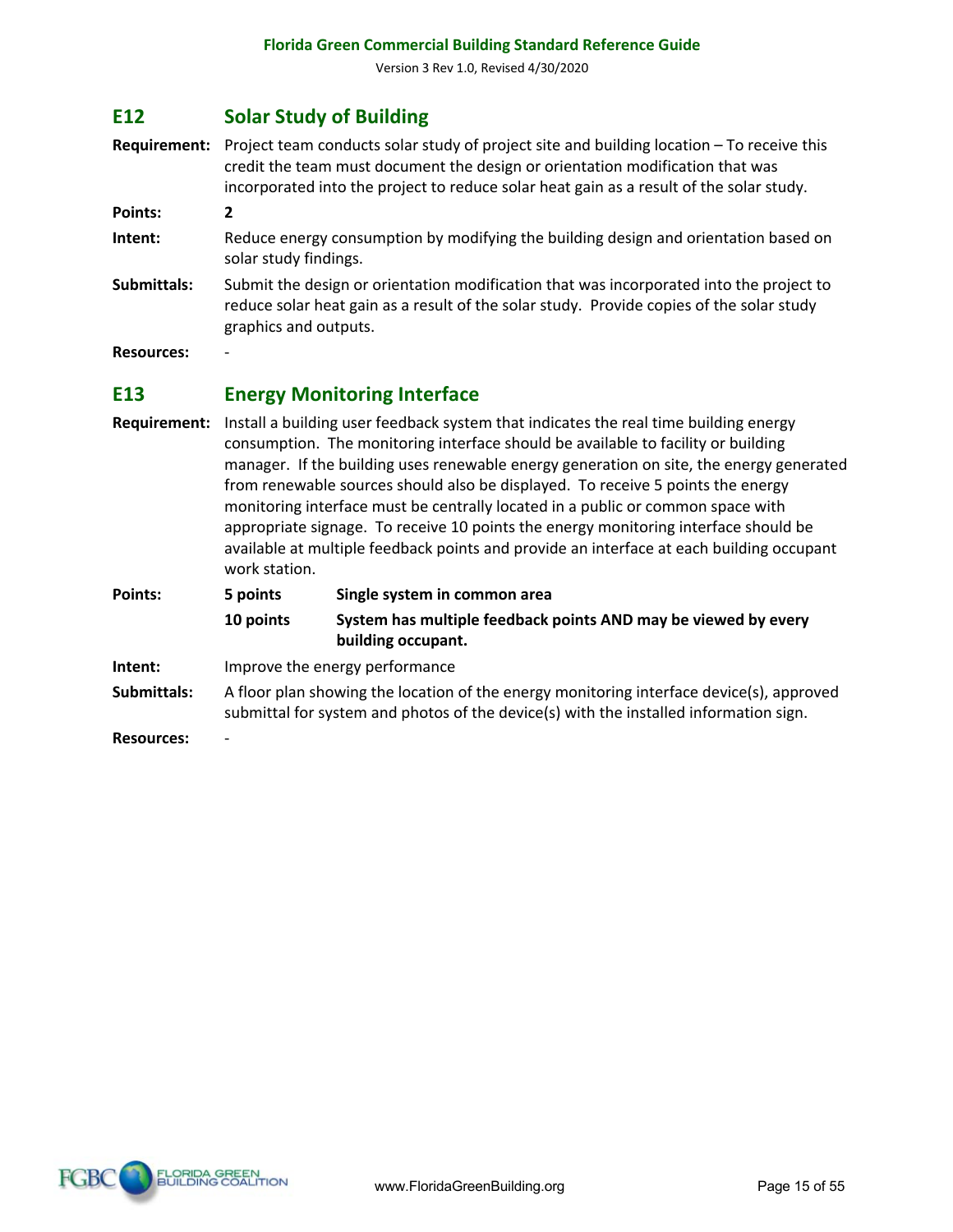# **CATEGORY 3: WATER**

#### **W Prerequisite 1 No Invasive Plants**

**Requirement:** Landscape comprised of no invasive plants.

| Points:           | <b>Prerequisite - Required</b>                                                |
|-------------------|-------------------------------------------------------------------------------|
| Intent:           | Avoid the spread of invasive plants and promote a Florida Friendly landscape. |
| Submittals:       | Landscape plan, plant list and photos of installed landscaping.               |
| <b>Resources:</b> | A list of such plants can be found at http://www.fleppc.org/list/list.htm     |

#### **W Prerequisite 2 Irrigation zones for turf and landscape beds are separate**

**Requirement:** Implemented landscape design must separate irrigation zones for turf and landscape beds.

**Points: Prerequisite - Required**

- **Intent:** Reduce the amount of supplemental water, potable and non-potable, needed for irrigation.
- **Submittals:** Landscape plan indicating vegetation and irrigation zones, location, and type of controller. Photos of installed landscaping.

**Resources:** http://www.sjrwmd.com/floridawaterstar/index.html and Florida Friendly Best Management Practices for Protection of Water Resources by the Green Industries, http://www.floridayards.org/

#### **W Prerequisite 3 Rain shut off device installed CORRECTLY and operable**

**Requirement: Verify correct** installation of a Rain shut off device for irrigation per Florida Statutes 373.62 effective May 1, 1991 and field verify that the device is operating correctly

**Points: Prerequisite - Required**

- **Intent:** Reduce the amount of supplemental water, potable and non-potable, needed for irrigation.
- **Submittals:** Field inspection report signed by a responsible team member indicating that the rain shut off device is correctly functioning.

**Resources:** Florida Statutes 373.62

#### **W Prerequisite 4 Drought Tolerant Landscape, 25%**

**Requirement:** Landscaped area is a minimum of 25% Drought Tolerant Plants

**Points: Prerequisite - Required**

- **Intent:** Reduce the amount of supplemental water, potable and non-potable, needed for irrigation.
- **Submittals:** Plant list for the project specifically identifying Florida Friendly low water plants and calculation of percent drought tolerant vegetation.
- **Resources:** To obtain a list of drought tolerant plants and trees for your area, contact your local water management district, consult the Waterwise Florida Landscapes publication, or consult with a FY&N professional, Master Gardener, Florida WaterStar or WaterSense Certifier. For References here are some helpful websites:

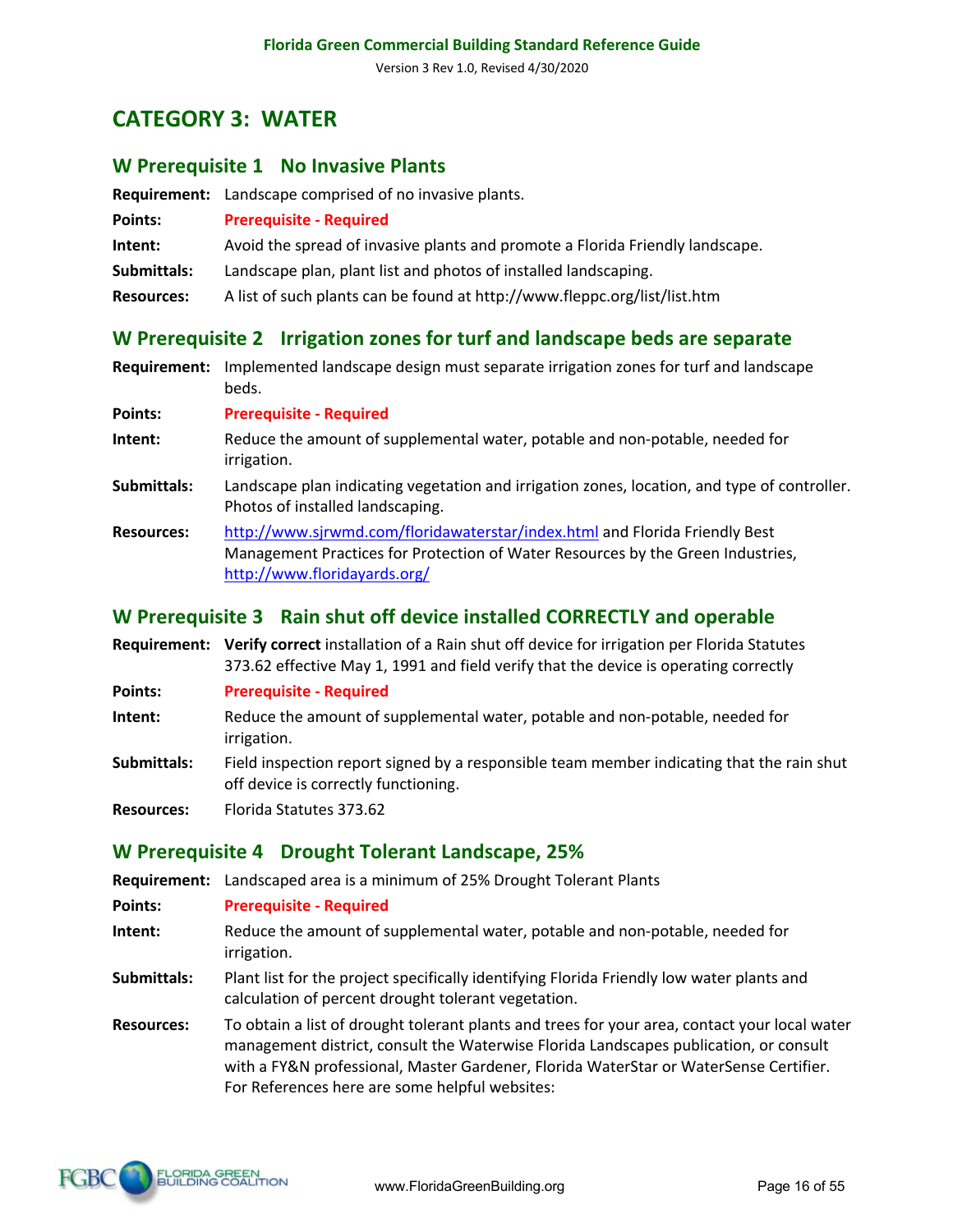Version 3 Rev 1.0, Revised 4/30/2020

http://www.sjrwmd.com/waterwiselandscapes/, http://fyn.ifas.ufl.edu, http://www.floridawaterstar.com.

#### **W1 Interior water use reduction**

#### **W1.01 Toilets**

|         | Requirement: All installed toilets must have a minimum MaP (Maximum Performance) rating of 800 OR<br>are WaterSense Certified. For Dual Flush toilets, to receive one point, ONE of the two<br>flush options must be $\leq 1.1$ gpf. Points available for this credit are listed below.                                                                            |                                                                                                   |  |
|---------|--------------------------------------------------------------------------------------------------------------------------------------------------------------------------------------------------------------------------------------------------------------------------------------------------------------------------------------------------------------------|---------------------------------------------------------------------------------------------------|--|
| Points: | 1 point                                                                                                                                                                                                                                                                                                                                                            | all toilets $\leq$ 1.28 gallons per flush (gpf)                                                   |  |
|         | 1 point                                                                                                                                                                                                                                                                                                                                                            | all dual flush with one flush option $\leq$ 1.6gpf and one $\leq$ 1.1 gpf                         |  |
|         | 2 points                                                                                                                                                                                                                                                                                                                                                           | all dual flush (one flush option must be < 1.1gpf) or single-flush toilets<br>with $\leq 1.1$ gpf |  |
|         | 3 points                                                                                                                                                                                                                                                                                                                                                           | all toilets are single flush < 1.1 gpf                                                            |  |
| Intent: | Toilets represent the largest source of indoor water use in buildings, accounting for up to<br>30%-40% of water demand. The Florida building code and National Energy Policy Act of<br>1992 (EPACT) require that all installed toilets be rated at a maximum flow rate of 1.6<br>gallons/flush. There are toilets on the market today that exceed these standards. |                                                                                                   |  |

To make it easy to find and select water-efficient products with good performance, the EPA (Environmental Protection Agency) has introduced its WaterSense® program, a label that's backed by independent testing and certification. WaterSense®-labeled products perform their intended functions as well as or better than their less-efficient counterparts. And generally speaking, they're about 20 percent more water-efficient.

#### **Submittals: Signed approved submittal and photos of installed fixtures**.

**Resources:** For a list of high efficiency commodes that have earned the WaterSense® label, visit http://www.epa.gov/watersense/pp/het.htm. For MaP ratings of commercial (flushometer) toilets, select "Reports" from http://www.veritec.ca (Veritec Consulting, Inc.). For MaP and Water-Sense combined results for Toilets (commercial and non), visit http://www.cwwa.ca/freepub\_e.asp.

# **W1.02 Urinals**

**Requirement:** All installed urinals must have flow rate of less than 0.5 gpf or be waterless.

| Points:           | 1 point  | all urinals $\leq 0.5$ gpf                                  |
|-------------------|----------|-------------------------------------------------------------|
|                   | 2 points | all urinals $\leq 0.125$ gpf (1 pint)                       |
|                   | 3 points | <b>Waterless urinals</b>                                    |
| Intent:           |          | Reduce potable water used inside the building               |
| Submittals:       |          | Signed approved submittal and photos of installed fixtures. |
| <b>Resources:</b> | -        |                                                             |

#### **W1.03 Lavatory Faucets**

**Requirement:** All lavatory faucets must be low flow, WaterSense, or sensor faucets to achieve this credit. Points available are listed below

**Points:**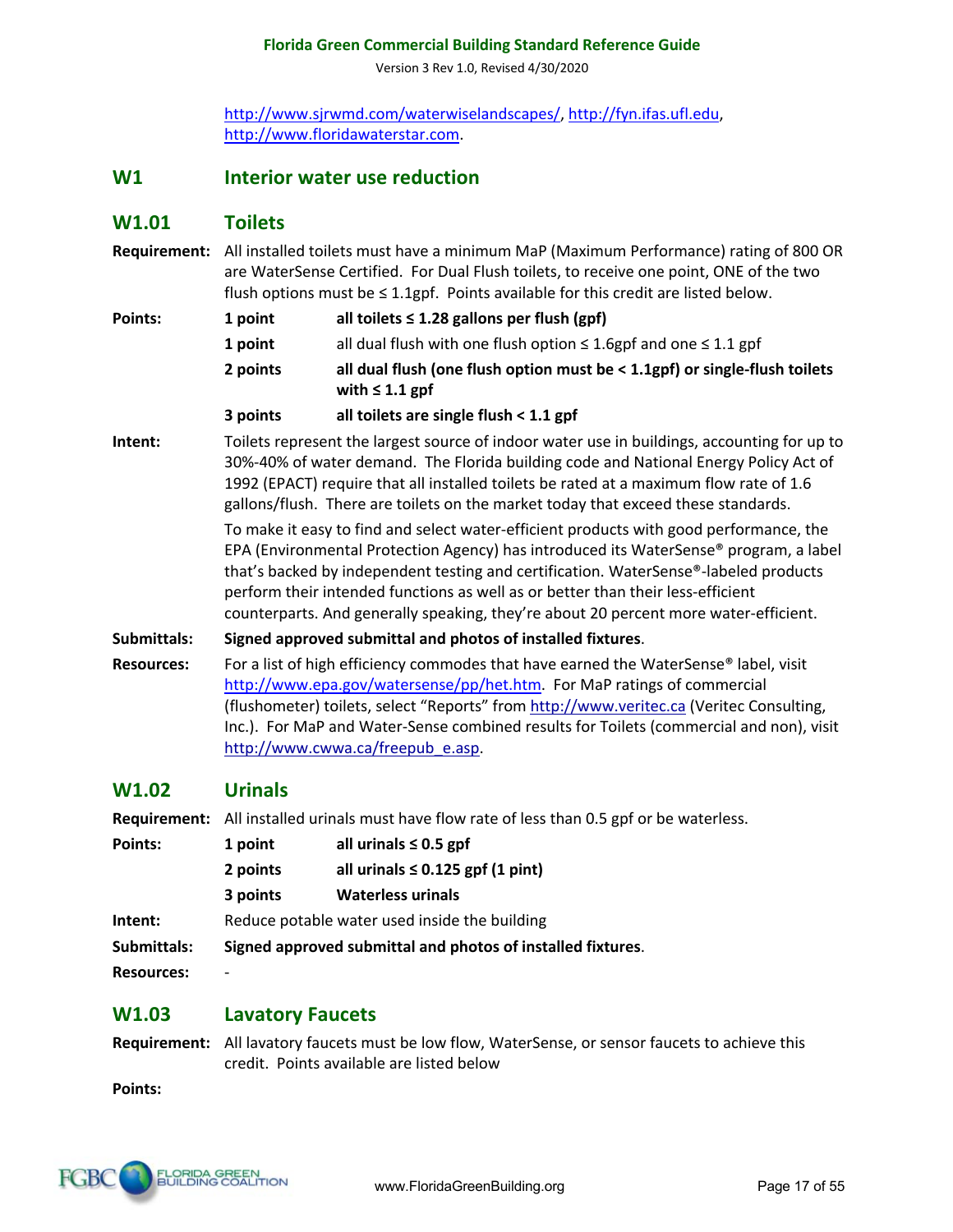Version 3 Rev 1.0, Revised 4/30/2020

|                   | 2 points | all lavatory faucets are $\leq 1.5$ gpm                         |
|-------------------|----------|-----------------------------------------------------------------|
|                   | 3 points | all lavatory faucets are $\leq 0.5$ gpm                         |
|                   | 3 points | Motion Sensor self-closing faucet (0.25 gal/metering cycle Max) |
| Intent:           |          | Reduce potable water used inside the building                   |
| Submittals:       |          | Signed approved submittal and photos of installed fixtures.     |
| <b>Resources:</b> | -        |                                                                 |

#### **W1.04 Kitchen Faucets**

|                   | Requirement: All kitchen faucets must have a flow rate less than or equal to 2.2 gpm. Points available<br>are listed below. |                                        |  |
|-------------------|-----------------------------------------------------------------------------------------------------------------------------|----------------------------------------|--|
| Points:           | all kitchen faucets are $\leq 2.0$ gpm<br>1 point                                                                           |                                        |  |
|                   | 2 points                                                                                                                    | all kitchen faucets are $\leq 1.5$ gpm |  |
| Intent:           | Reduce potable water used inside the building                                                                               |                                        |  |
| Submittals:       | Signed approved submittal and photos of installed fixtures.                                                                 |                                        |  |
| <b>Resources:</b> |                                                                                                                             |                                        |  |

### **W1.05 Showerheads**

| Requirement: All Installed showerheads with flow rate less than or equal to 2.2 gallon per minute (gpm). |  |  |
|----------------------------------------------------------------------------------------------------------|--|--|
| Points available are listed below                                                                        |  |  |

| Points:           | 1 point                                                     | all showerheads are $\leq$ 2.2 gpm  |
|-------------------|-------------------------------------------------------------|-------------------------------------|
|                   | 2 points                                                    | all showerheads are $\leq$ 2.0 gpm  |
|                   | 3 points                                                    | all showerheads are $\leq$ 1.75 gpm |
| Intent:           | Reduce potable water used inside the building               |                                     |
| Submittals:       | Signed approved submittal and photos of installed fixtures. |                                     |
| <b>Resources:</b> | -                                                           |                                     |

# **W1.06 Dishwashers**

| Requirement: All installed dishwashers must be Energy Star qualified with a Water Factor (WF) of 7.0 or |
|---------------------------------------------------------------------------------------------------------|
| less. Dishwashers installed in commercial kitchens must be Energy Star Qualified.                       |

| Points:     | 1 point                                                     | all dishwashers are Energy Star Qualified with Water Factor (WF $\leq$ 7.0) |
|-------------|-------------------------------------------------------------|-----------------------------------------------------------------------------|
|             | 2 point                                                     | all dishwashers are Energy Star Qualified with Water Factor (WF $\leq$ 5.8) |
| Intent:     | Reduce the amount of potable water used inside the building |                                                                             |
| Submittals: | Signed approved submittal and photos of installed fixtures. |                                                                             |

**Resources:** -

#### **W2 Greywater Reuse**

# **W2.01 Air conditioner condensate collected and used to reduce potable water use**

**Requirement:** Greywater system is installed to reduce demand on potable water. System must have a specific collection source and a dedicated use. Greywater system is installed to reduce

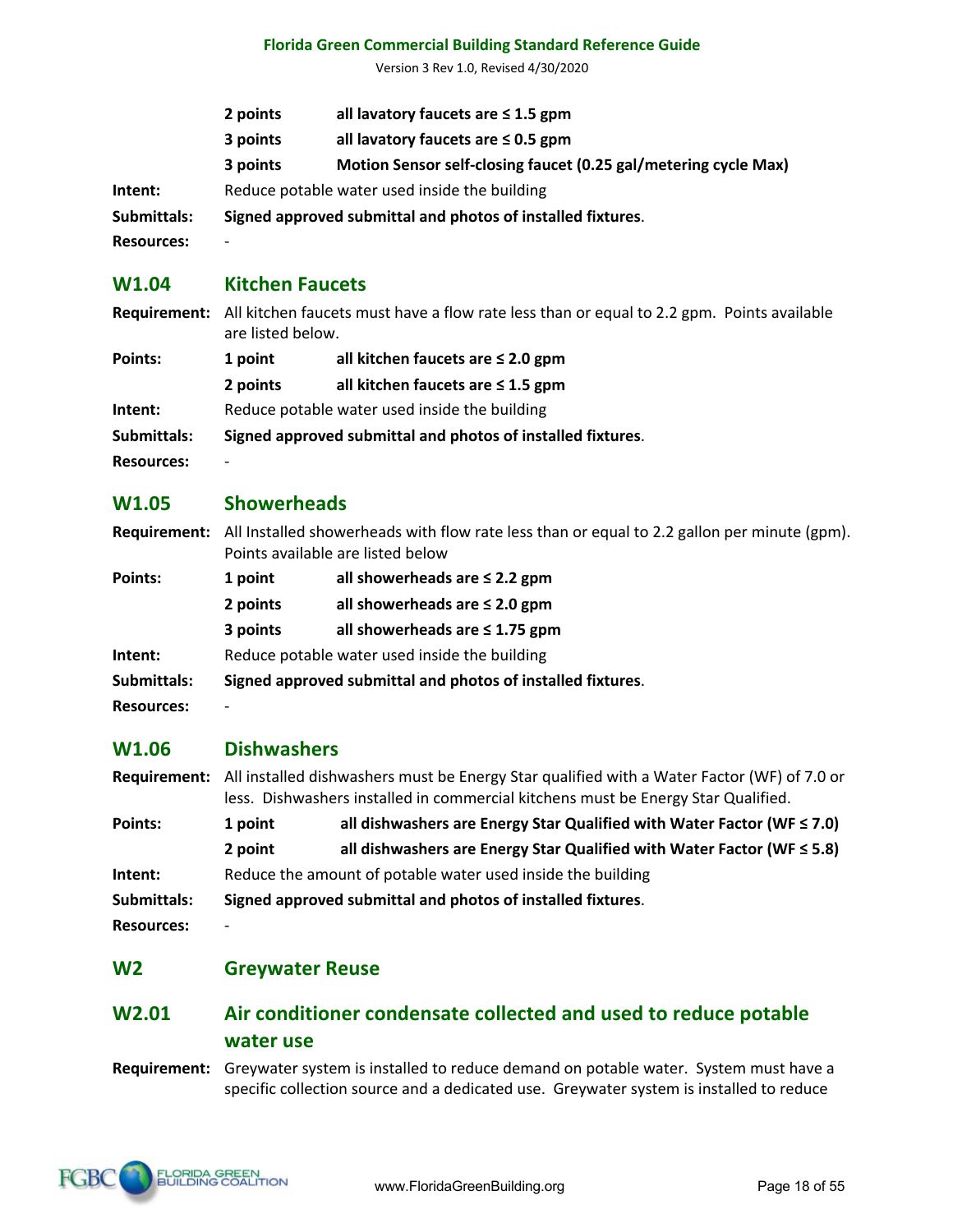Version 3 Rev 1.0, Revised 4/30/2020

demand on potable water. System must have a specific collection source and a dedicated use.

**Points: 1 point Intent:** Reduce the consumption of potable water by using alternative sources. For example, air conditioner condensate could be used to refill site water features, used for irrigation, or as make-up water chillers.

**Submittals:** Construction drawings indicating design and location of system

**Resources:** -

# **W2.02 Greywater System - dual piping system is installed throughout building**

**Requirement:** Greywater system is installed to reduce demand on potable water. System must have a specific collection source and a dedicated use. Greywater system is installed to reduce demand on potable water. System must have a specific collection source and a dedicated use.

**Points: 3 point** 

- **Intent:** Reduce the consumption of potable water by using alternative sources. For example, water from lavatory sinks could be used to refill site water features, used for irrigation, or as make-up water chillers.
- **Submittals:** Construction drawings indicating design and location of system

**Resources:** -

#### **W3.01 Rainwater Harvesting**

**Requirement:** Install rainwater harvesting collection and storage system. The minimum requirement for this credit is a simple collection system, which for all intents and purposes would be for demonstration. Achieve additional points, per the break down below, as the rainwater collection system increases in functional use to replace both potable and non-potable water.

**1.** Simple Collection: Used to supplement irrigation and for demonstration purposes.

**2.** Dedicated use for irrigation: Harvested Rainwater is used to supply irrigation to landscape.

**3.** Rainwater is collected and used in lieu of potable water for flushing toilets and urinals: Rainwater is collected and fed to dual piping system as greywater to reduce potable water demand inside the building.

**4.** Collected and treated to potable standards for whole building use: Water is treated to potable standards and supplements whole building water use

| Points: | 1 point   | <b>Simple Collection</b>                                                                    |
|---------|-----------|---------------------------------------------------------------------------------------------|
|         | 3 points  | Collection with dedicated use for irrigation                                                |
|         | 5 points  | <b>Collection for toilet/urinal flushing</b>                                                |
|         | 10 points | Rainwater is collected and treated to potable standards for use<br>throughout the building. |

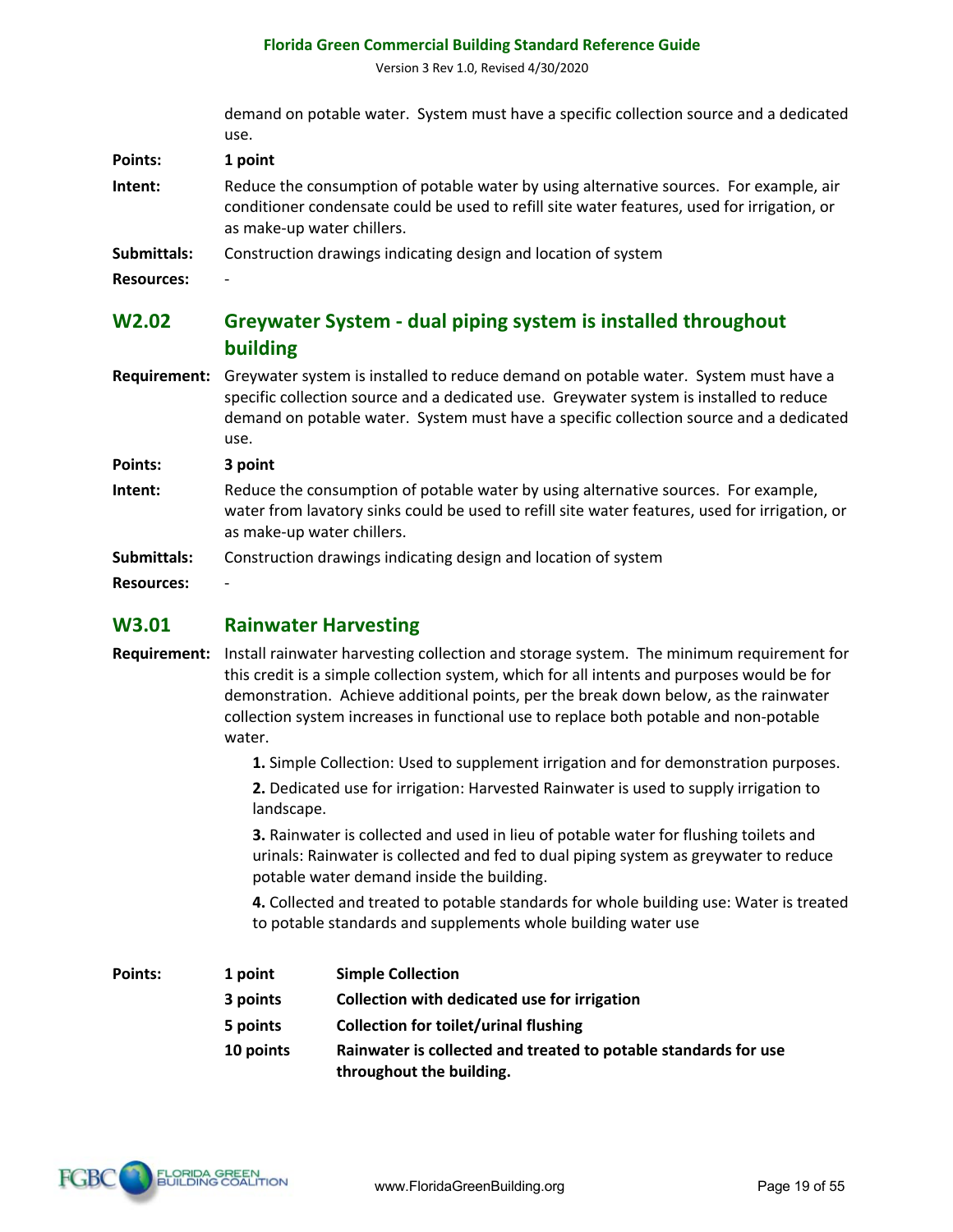Version 3 Rev 1.0, Revised 4/30/2020

| Intent: | Decrease both potable and non-potable water use by collecting and using rainwater. With  |
|---------|------------------------------------------------------------------------------------------|
|         | an average rainfall of 54 inches/year in the state of Florida (compared to the national  |
|         | average of 27 inches/year), harvested rainwater is an excellent source of water for      |
|         | landscape irrigation, chiller water make-up, some industrial uses, greywater (toilet and |
|         | urinal flushing) and with minimal treatment can be made potable for consumption.         |
|         | Rainwater is generally harvested from a roof surface, and system components include      |
|         | properly designed gutters, piping, roof washes, screens, and storage tank/cisterns.      |

- **Submittals:** Construction drawings indicating design and location of system, signed approved submittal of system installed and photos of installed system.
- **Resources:** For more information consult A Guide to Environmentally Landscaping: Florida Friendly Landscape Handbook or visit http://fyn.ifas.ufl.edu/materials/FYN\_Handbook\_vSept09.pdf Additional information on rainwater harvesting can be found at: http://rainwater.sustainablesources.com/ and http://www.toolbase.org/Techinventory/TechDetails.aspx?ContentDetailID=918&BucketI D=6&CategoryID=11.

#### **W4 Installed Landscape**

# **W4.01 Florida Friendly Drought-Tolerant Landscape**

- **Requirement:** Use of at least 60% of the plants and trees incorporated into the landscape are from a local drought tolerant list; 2 points are available if 80% are from such a list; and 3 points are available if 100% of the plants and trees are from such a list. A minimum of twelve total plants must be present in the landscape to qualify for the credit.
- **Points: 1 point ≥ 60% and < 80% Drought Tolerant Florida Friendly**
	- **2 points ≥ 80% and < 100% Drought Tolerant Florida Friendly**
		- **3 points 100% Drought Tolerant Florida Friendly**
- **Intent:** Decrease the water resources used to irrigate landscape
- **Submittals:** Letter verifying compliance with the criteria is signed by one of the following: the landscape architect, a WaterStar or WaterSense Certifier, a Florida Friendly Landscape representative, or a Master Gardener. The team may also provide a list of installed plants and the corresponding plant drought tolerance rating according to Florida Friendly Landscape database. http://www.floridayards.org/fyplants/index.php
- **Resources:** To obtain a list of drought tolerant plants and trees for your area, contact your local water management district, consult the Waterwise Florida Landscapes publication, or consult with a FY&N professional, Master Gardener, or Florida WaterStar or WaterSense Certifier. For References here are some helpful websites: http://www.sjrwmd.com/waterwiselandscapes/, http://fyn.ifas.ufl.edu,

http://www.floridawaterstar.com/floridawaterstar/.

# **W4.02 Turf/Sod Percentage**

#### **Requirement:** Turf is installed on less than 50% of landscape, install drought tolerant turf, Bahia, Zoysia, or Bermuda grass in sunny areas (<20% shade on June 21) and do not use turf is used in densely shaded areas (>60% shade on June 21).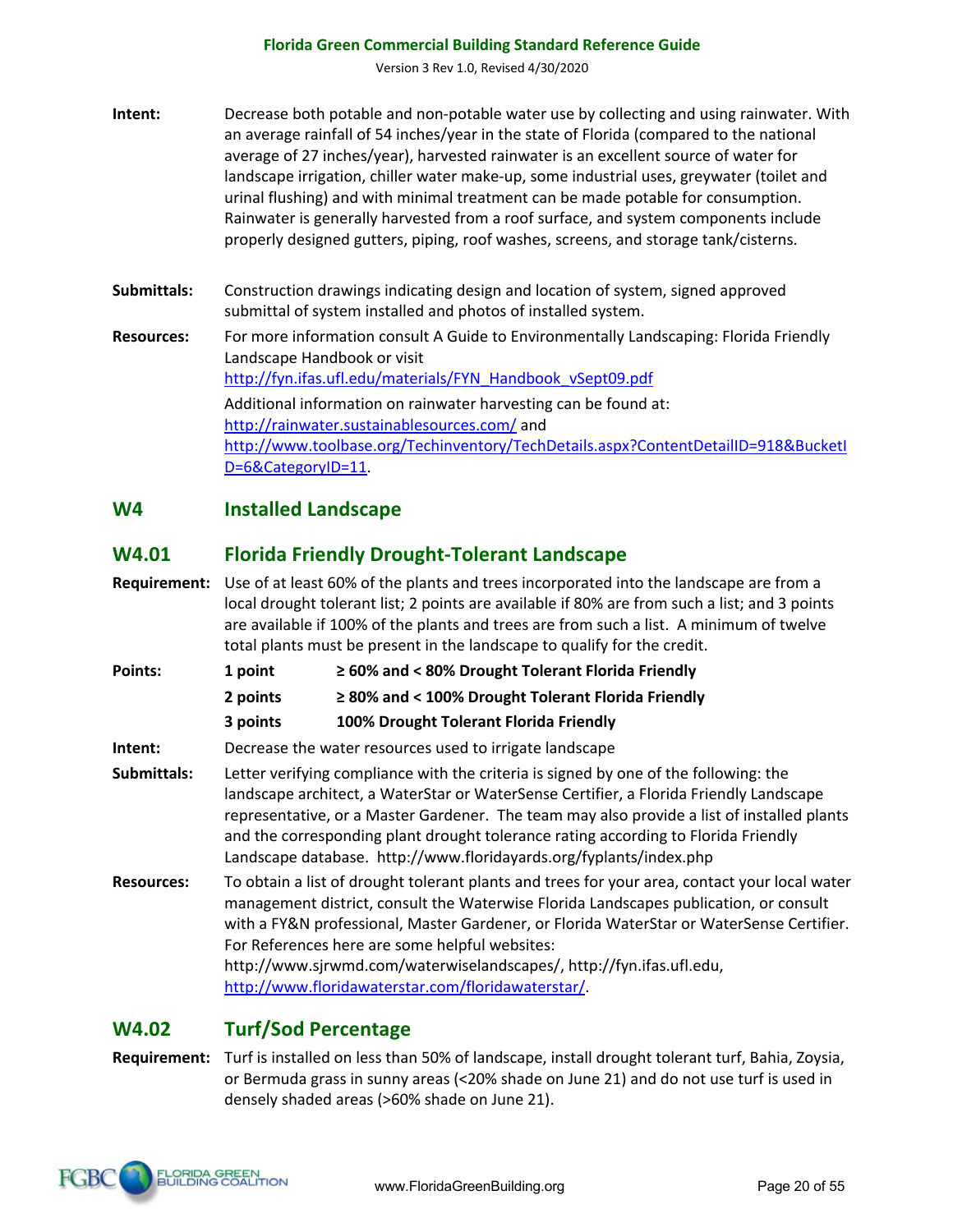Version 3 Rev 1.0, Revised 4/30/2020

| <b>Points:</b>      | 1 point                                                                                                                                                                                                                                                                                                                                                                                   | < 50% Turf/sod                                                                                                                                                                 |  |
|---------------------|-------------------------------------------------------------------------------------------------------------------------------------------------------------------------------------------------------------------------------------------------------------------------------------------------------------------------------------------------------------------------------------------|--------------------------------------------------------------------------------------------------------------------------------------------------------------------------------|--|
|                     | 2 point                                                                                                                                                                                                                                                                                                                                                                                   | < 40% Turf/sod                                                                                                                                                                 |  |
|                     | 3 point                                                                                                                                                                                                                                                                                                                                                                                   | < 30% Turf/sod                                                                                                                                                                 |  |
|                     | 4 point                                                                                                                                                                                                                                                                                                                                                                                   | < 20% Turf/sod                                                                                                                                                                 |  |
|                     | 5 point                                                                                                                                                                                                                                                                                                                                                                                   | < 10% Turf/sod                                                                                                                                                                 |  |
| Intent:             | Turf is generally the largest consumer of water in the landscape, and most types will not<br>flourish in shady areas. Use of drought tolerant plants in shaded areas                                                                                                                                                                                                                      |                                                                                                                                                                                |  |
| Submittals:         |                                                                                                                                                                                                                                                                                                                                                                                           | Site plan indicating total SF of site and total SF of turf, turf calculation as a percentage of<br>the site and or turf square footage as purchased on the plant list invoice. |  |
| <b>Resources:</b>   |                                                                                                                                                                                                                                                                                                                                                                                           |                                                                                                                                                                                |  |
| <b>W4.03</b>        | <b>No Installed Irrigation</b>                                                                                                                                                                                                                                                                                                                                                            |                                                                                                                                                                                |  |
| <b>Requirement:</b> |                                                                                                                                                                                                                                                                                                                                                                                           | Landscape contains no permanently installed irrigation system.                                                                                                                 |  |
| Points:             | 10                                                                                                                                                                                                                                                                                                                                                                                        |                                                                                                                                                                                |  |
| Intent:             |                                                                                                                                                                                                                                                                                                                                                                                           | Reduce both potable and non-potable water used for irrigation                                                                                                                  |  |
| Submittals:         | Copy of landscape plan and letter from the building owner stating that no permanent<br>irrigation will be used at the site                                                                                                                                                                                                                                                                |                                                                                                                                                                                |  |
| <b>Resources:</b>   |                                                                                                                                                                                                                                                                                                                                                                                           |                                                                                                                                                                                |  |
| <b>W4.04</b>        | All plants/trees selected to be compatible with local environment /<br>microclimate                                                                                                                                                                                                                                                                                                       |                                                                                                                                                                                |  |
| <b>Requirement:</b> | All plants (including shrubs, groundcovers, and vines and trees) are compatible with their<br>location in the landscape                                                                                                                                                                                                                                                                   |                                                                                                                                                                                |  |
| Points:             | $\overline{2}$                                                                                                                                                                                                                                                                                                                                                                            |                                                                                                                                                                                |  |
| Intent:             | Even if preferred native, drought tolerant, and low maintenance plants are selected for<br>the landscape, many times the plants are installed in areas of the landscape where they<br>are not likely to remain healthy due to various sun/shade and soil type requirements.<br>Incompatibility between the plant(s) and their placement results in over watering and<br>over fertilizing. |                                                                                                                                                                                |  |
| Submittals:         | Landscape plan and plant list. Letter verifying compliance with the criteria is signed by<br>one of the following: the landscape architect, a WaterStar or WaterSense Certifier, a<br>Florida Friendly Landscape representative, or a Master Gardener.                                                                                                                                    |                                                                                                                                                                                |  |
| <b>Resources:</b>   |                                                                                                                                                                                                                                                                                                                                                                                           | http://floridayards.org/fyplants/index.php                                                                                                                                     |  |
| <b>W4.05</b>        |                                                                                                                                                                                                                                                                                                                                                                                           | Plants with similar maintenance grouped together                                                                                                                               |  |
| <b>Requirement:</b> |                                                                                                                                                                                                                                                                                                                                                                                           | Landscape is planned and installed according to plant maintenance requirements such<br>that similar maintenance plants are grouped together.                                   |  |

**Points: 2**

**Intent:** Grouping plants with similar maintenance requirements together increases irrigation efficiency. Lawns that require a lot of water from sprayers and rotors should not be watered in the same irrigation zone as drought-tolerant plants that require less water and that can be efficiently irrigated with micro-irrigation (micro-spray jets, drip systems, bubblers, or soaker hoses).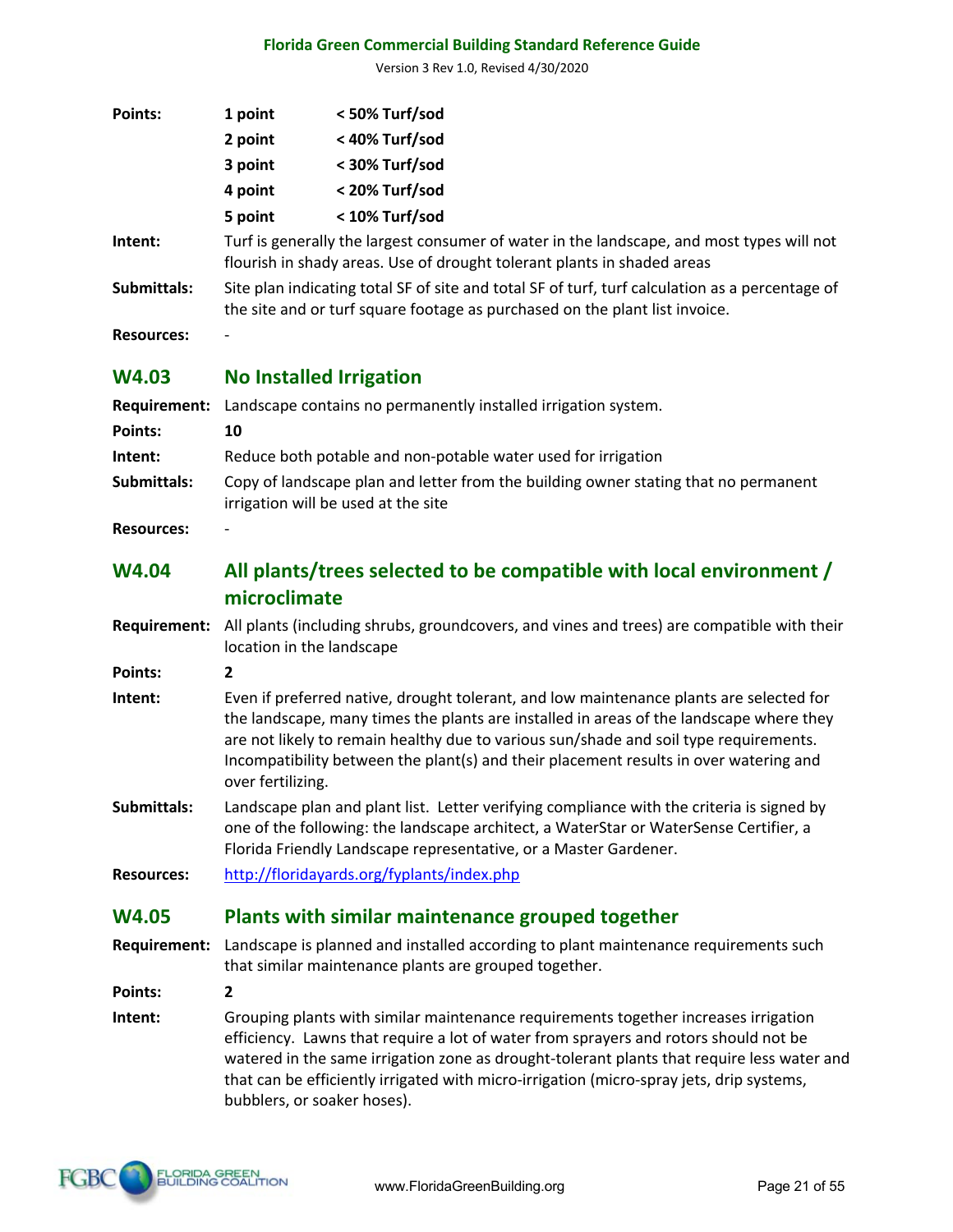Version 3 Rev 1.0, Revised 4/30/2020

**Submittals:** Landscape plans and photos of installed vegetation. Letter verifying compliance with the criteria is signed by one of the following: the landscape architect, a WaterStar or WaterSense Certifier, a Florida Friendly Landscape representative, or a Master Gardener.

**Resources:** -

**Points: 2**

# **W4.06 Mulch (non-cypress) applied 3"-4" deep**

**Requirement:** Apply 3-4" of mulch around plants and trees (extending out to drip line) and in landscaped beds avoiding volcano mulching.

**Intent:** In addition to preventing weed growth, a thick layer of mulch will help retain soil moisture, retard erosion, cool the soil surface, and reduce some soil pests. Mulching around trees also reduces damage from mowers and line trimmers. It is important to avoid volcano mulching (a cone of piled mulch placed around newly installed plants and trees). This practice can hold moisture against the tree and encourages rot in the trunk.

**Submittals:** Landscape plans and photos of installed mulched vegetation **Resources:** http://fyn.ifas.ufl.edu/materials/FYN\_Handbook\_vSept09.pdf



**Incorrect Volcano Mulching <b>Correct Installation** 

# **W5 Water Conservation Certifications**

#### **W5.01 Meet or exceed Florida WaterStar ™ or WaterSense Standards**

**Requirement:** Meet the WaterStar™ or WaterSense certification program requirements.

**Points: 5**

**Intent:** Florida WaterStar™ is a voluntary, third-party certification program designed to increase water efficiency in landscapes, irrigation systems and indoor uses. While many certification programs provide general guidelines for water efficiency, Florida WaterStar™ specifically addresses uses relevant to Florida.

> WaterSense® labeled new homes will combine WaterSense® labeled products with other water-efficient fixtures and practices to reduce the amount of water used by approximately 20 percent. Homes must meet criteria in three areas: indoor water use, outdoor water use, and homeowner education.

**Submittals:** Copy of certificate

**Resources:** http://www.sjrwmd.com/floridawaterstar/index.html www.epa.gov/watersense/

# **W5.02 Florida Friendly Landscape™ Program Certification**

**Requirement:** Obtain Florida Friendly Landscaping™ Program New Construction Certification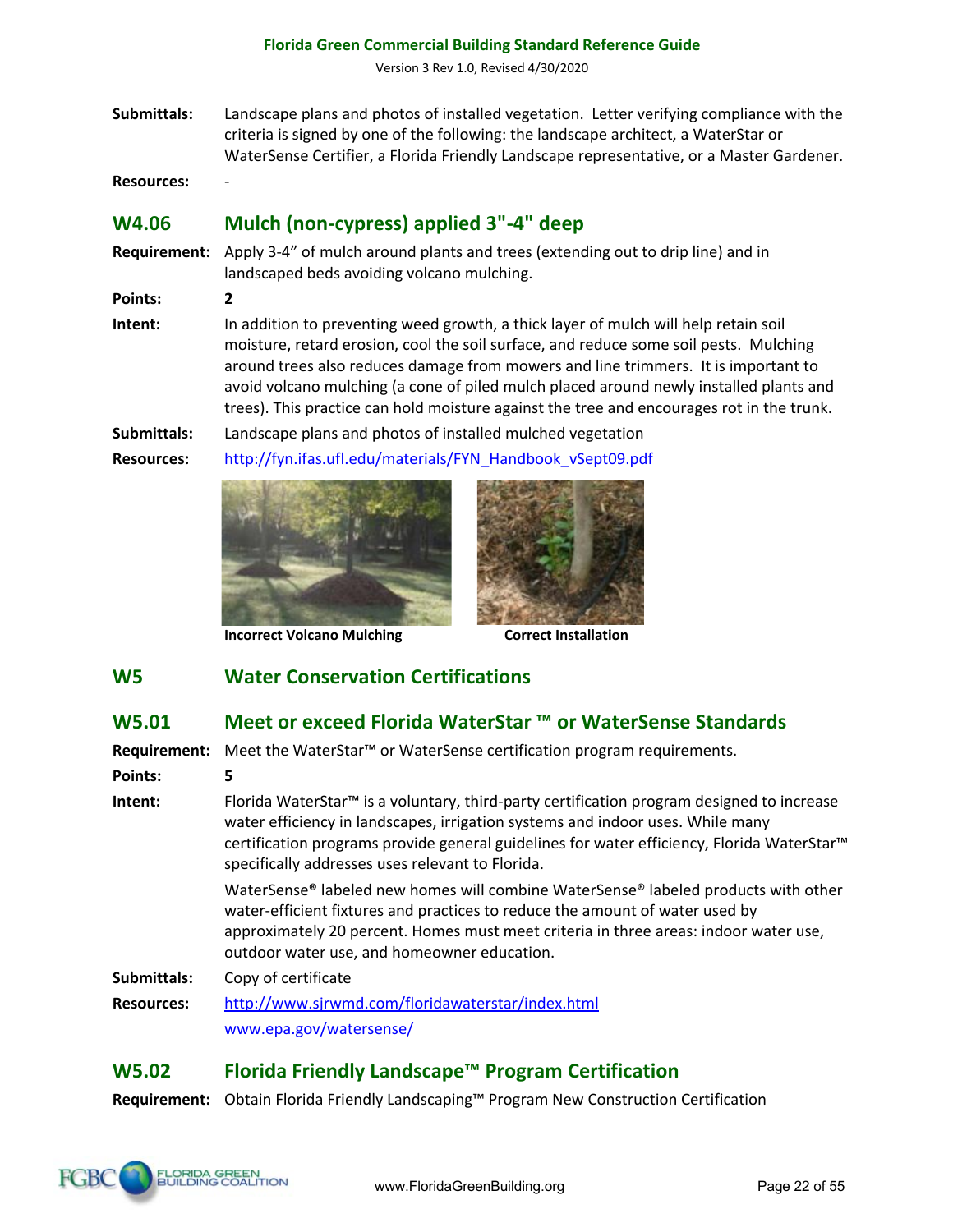Version 3 Rev 1.0, Revised 4/30/2020

**Points: 2**

**Intent:** Florida-Friendly Landscaping™ offers a certification program for new construction throughout the state. The new construction checklist for builders and developers for certification of Florida-Friendly Landscaping™ includes design criteria that help drive maintenance of landscapes in a Florida-Friendly way; that is through less use of irrigation, fertilizers and pesticides. The certification criteria embrace the nine principles of Florida-Friendly Landscaping™ which are: Right plant, right place; water efficiently; fertilize appropriately; mulch; attract wildlife; manage yard pests responsibly; recycle yard waste; reduce stormwater runoff; and protect the waterfront. Florida-Friendly Landscapes, as defined in 2009 Florida Statutes, Ch. 373, are landscapes which are: "…quality landscapes that conserve water, protect the environment, are adaptable to local conditions, and are drought tolerant." For more information, contact the county UF/IFAS Extension office. Many of the criteria dovetail with other green certification programs.

**Submittals:** Copy of certificate

**Resources:** http://fyn.ifas.ufl.edu/materials/FYN\_Handbook\_vSept09.pdf http://fyn.ifas.ufl.edu/

#### **W6 Installed Irrigation**

**Requirement:** Irrigation must comply with all of the following to achieve Installed Irrigation W6 credits. To receive points for Installed Irrigation, each system must have the following features:

- 1. **Separate zones for turf and landscape beds – multi program controller:** It is recommended that the irrigation systems be calibrated to supply less than ¾" of water per zone, per application. The controller must be a multiple program controller that can divide the landscape into zones and operate the different zones for different lengths of time. The controller must have a battery backup to retain system settings and include a functioning rain sensor in an operable location as required by Florida Statute 373.62.
- 2. **High volume irrigation does not exceed 60% of the landscape area:** Landscape zones requiring a high volume of water supplied by rotors or spray heads cannot exceed 60% of the landscape area.
- 3. **Head to head coverage for rotor/spray heads:** Many irrigation system designs incorporate spray/rotor head pattern overlap to ensure complete coverage. In order to minimize over watering in the overlap zone, one emitter's coverage pattern should not extend past adjacent emitters.
- 4. **Micro-irrigation only in landscape beds and narrow areas:** Landscape features other than turf can be watered much more efficiently by using micro-irrigation rather than sprayers and rotors. Equipment such as drip emitters, bubblers, micro-spray jets, and soaker hoses deliver water precisely where it is needed. In contrast, much of the water emitted from sprayers and rotors is blown away by wind or evaporates. In addition, narrow areas that are 4 ft. wide or less are difficult to irrigate effectively with rotor or spray heads, for most patterns are greater than 4 feet in diameter. Micro-irrigation is a better choice for irrigating narrow areas.
- 5. **Minimize overspray on impermeable surfaces:** The irrigation system must be visually inspected while operating to ensure that no irrigation water is directed to areas not intended to be watered (driveway, street, etc.). The system must also not direct water onto walls of the house.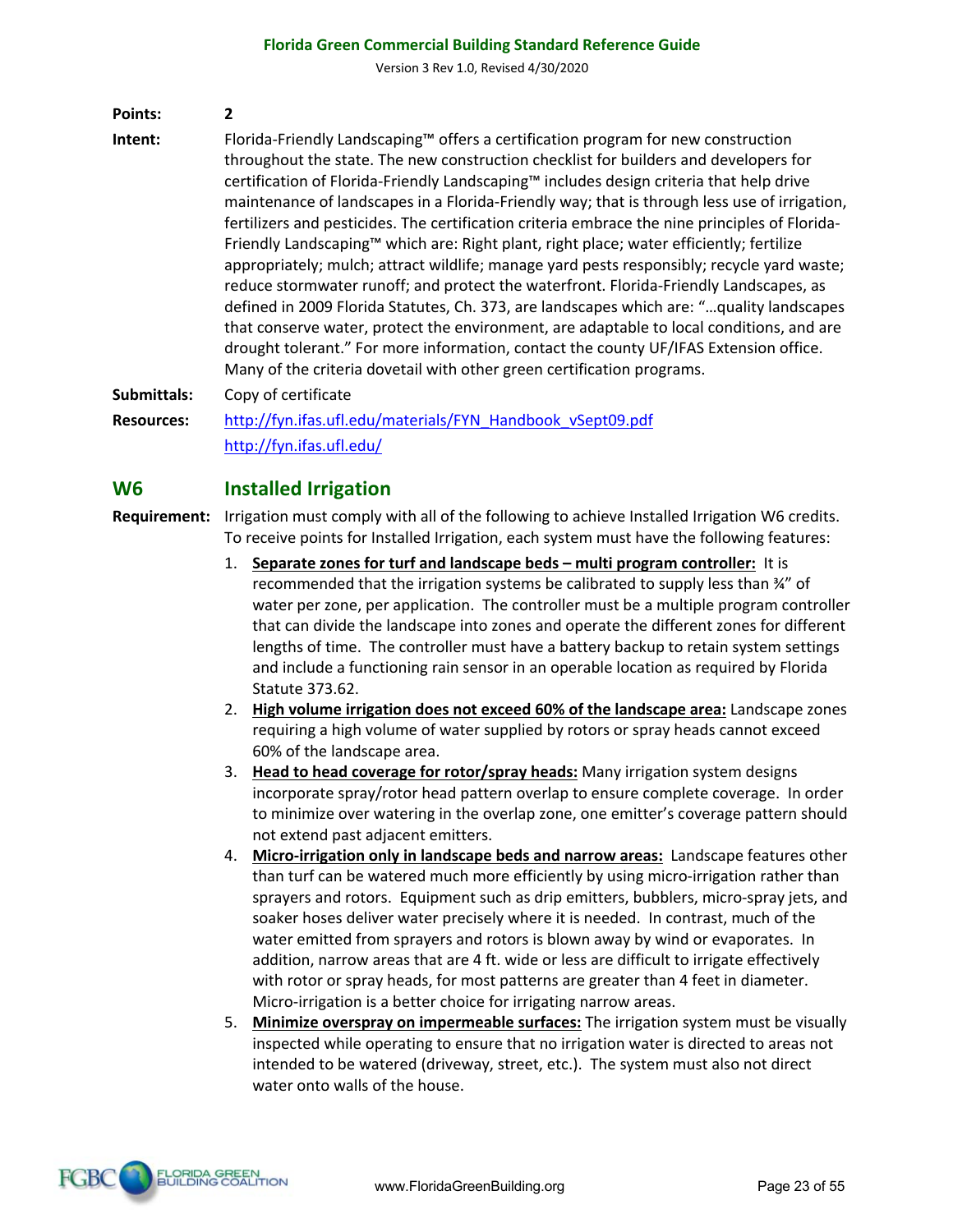Version 3 Rev 1.0, Revised 4/30/2020

- 6. **In poor drainage (low) areas, heads are installed with check valves:** Equipment with check valves must be used in some areas to prevent low pressure drainage. Low pressure drainage is a situation in which the system drains to the lowest head and resultant water flows onto or over adjacent property, non-irrigated areas, walks, roadways, or structures. Not only could this be a localized wet spot problem, but it also wastes the water that is in the zone piping each time the system runs. To help prevent this situation, heads with check valves need to be installed if there is over an 18 inch difference in elevation or if there is undulating terrain.
- 7. **Provide building owner and or facility manager with plan and instructions:** The building owner and the facility manager should receive a copy of as built plans, operating manuals, and warranties. The package should also include a general irrigation schedule with recommendations and instructions on modifying the schedule for local climatic and growing conditions. Each of the following items should be installed adjacent to the controller or in an easily accessible weather-protected area:
	- a. Controller handbook/operating instructions
	- b. Zone diagram
	- c. Specific zone application rates and maintenance run times
	- d. Soil moisture sensor probe location (when applicable)
- 8. **Irrigation heads have matched precipitation rates:** Matching precipitation rates allows for sprinklers with various arcs and radii to be included in the same zone and each deliver the same target application rate.
- 9. **Pop-up sprinkler heads significantly rise about turf grass height:** If heads do not pop up sufficiently above turf, the uniformity of distribution will not be adequate and will result in poor coverage.
	- a. A minimum of 5-inch sprinkler heads for St. Augustine, Zoysia and Bahia grasses
	- b. A minimum of 4-inch sprinkler heads for centipede, Bermuda and seashore paspalum

#### **Points: 15**

- **Intent:** Use water correctly to irrigate landscape only when necessary
- **Submittals:** Irrigation system design drawing as installed and irrigation schedule.
- **Resources:** http://www.sjrwmd.com/floridawaterstar/index.html and Florida Friendly Best Management Practices for Protection of Water Resources by the Green Industries, http://www.dep.state.fl.us/water/nonpoint/docs/nonpoint/grn-ind-bmp-en-12-2008.pdf

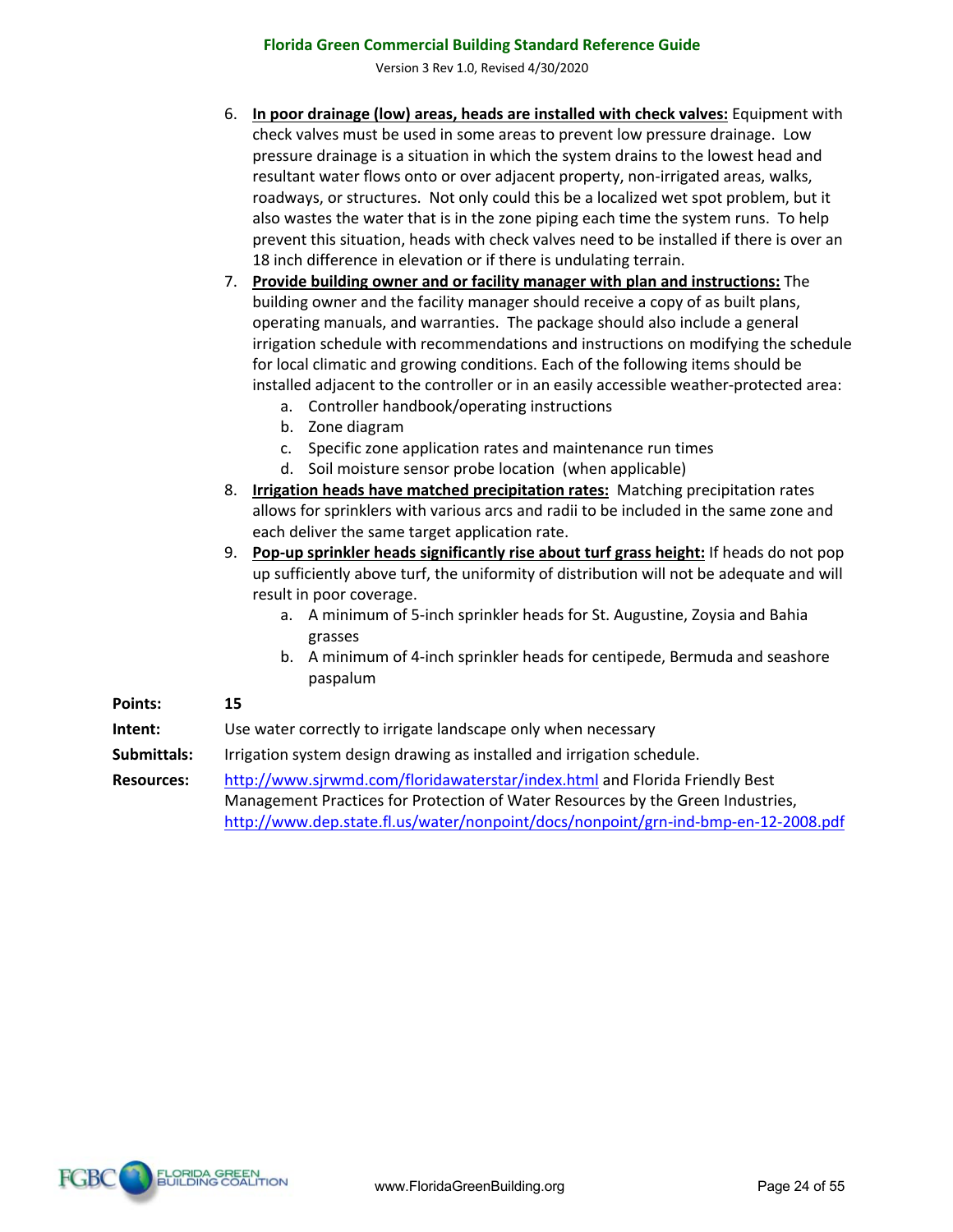# **CATEGORY 4: SITE**

# **S Prerequisite 1: Stormwater Pollution Prevention Plan (SWPPP) and Florida Department of Environmental Protection (FDEP) Notice of Intent (NOI) onsite**

**Requirement:** Keep copy of SWPPP & FDEP National Pollutant Discharge Elimination System (NPDES) Notice of Intent (NOI) onsite for contractor to implement & maintain SWPPP Best Management Practices (BMP) as designed by civil engineer or SWPPP designer. For projects less than 1 acre, implement SWPPP on site as designed by the project Civil Engineer.

**Points: Prerequisite - Required**

- **Intent:** Reduce the quantity and improve the quality of stormwater discharge that leaves the jobsite.
- **Submittals:** Details of stormwater pollution prevention plan and photos of installed stormwater pollution prevention measures.
- **Resources:** -

# **S1 FDEP Professional**

**Requirement:** The general contractor has on staff or contracts with a FDEP Certified Erosion and Sedimentation Control Professional (Tier 2).

**Points: 3**

- **Intent:** Increase the proper design, construction, and maintenance of erosion and sediment control during construction to assure the proper long term operation and maintenance of stormwater systems after construction is complete.
- **Submittals:** Name of Certified FDEP Professional and a copy of the page of the permit application identifying the FDEP individual and their contact information.
- **Resources:** www.dep.state.fl.us/water/nonpoint/erosion.htm

# **S2 Site Selection**

# **S2.01 Select Appropriate Site**

#### **Requirement:** Do not develop buildings, roads, or parking areas on portions of sites that meet any one of the following criteria:

- Prime farmland as defined by the United States Department of Agriculture.
- § Land which elevation is lower than 5 feet above the elevation of the 100-year flood as defined by FEMA.
- Land that is specifically identified as habitat for any species on Federal or State threatened or endangered lists.
- § Within 100 feet of any water including wetlands as defined by 40 CFR, Parts 230-233 and Part 22, and isolated wetland or areas of special concern identified by state or local rule OR greater than distances given in state or local regulations as defined by local or state rule or law, whichever is more stringent.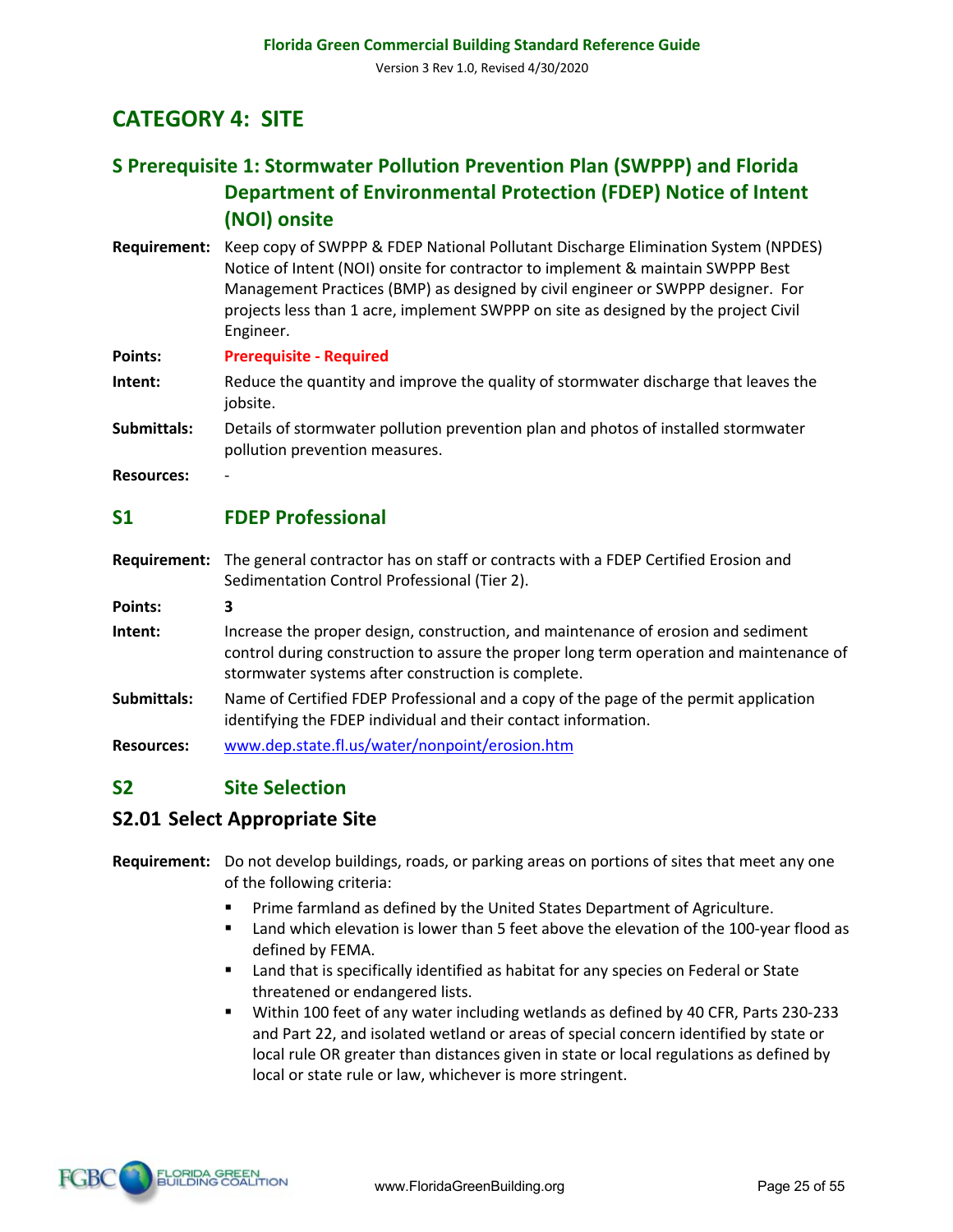Version 3 Rev 1.0, Revised 4/30/2020

Land which prior to acquisition for the project was public parkland, unless land of equal or greater value as parkland is accepted in trade by the public landowner (Park Authority projects are exempt).

| <b>Points:</b> | 1                                                                                                                                                                 |
|----------------|-------------------------------------------------------------------------------------------------------------------------------------------------------------------|
| Intent:        | Avoid development of environmentally sensitive sites.                                                                                                             |
| Submittals:    | Provide a site plan, in context, so the credit criteria may be verified and a letter from the<br>building owner or civil engineer confirming site as appropriate. |

**Resources:** -

# **S2.02 Urban Growth Boundary**

|                   | <b>Requirement:</b> Locate building on a site that is located inside the designated Urban Growth Boundary |  |
|-------------------|-----------------------------------------------------------------------------------------------------------|--|
| Points:           |                                                                                                           |  |
| Intent:           | Reduce the need for additional infrastructure to service the building.                                    |  |
| Submittals:       | Map of Urban Growth Boundary with project site identified.                                                |  |
| <b>Resources:</b> | Local Government Website - Planning Department                                                            |  |

#### **S2.03 Permit Ready Site**

**Requirement:** Locate building on a site that is listed as "Permit Ready" and designated by local government as preferred growth area.

**Points: 1**

**Intent:** Respect the municipal governments planning for development.

- **Submittals:** Letter from the local government indicating that the site is "permit ready" or a preferred site targeted for development.
- **Resources:** Local Government Website Planning Department

# **S2.04 Greyfield/Redevelopment of an existing site**

**Requirement:** Locate the building on a site that has existing hardscape or other structure that must be replaced. To achieve this credit, the site must have utility connections available within 1/8 mile boundary.

**Points: 3**

- **Intent:** Encourage redevelopment, increase density and reduce the need for additional infrastructure.
- **Submittals:** Copy of a site plan with the existing conditions at the time of permit application. Copy of Civil demolition plan

**Resources:** Many economic development boards have a list of existing sites ready for redevelopment.

#### **S2.05 Brownfield Redevelopment**

**Requirement:** Development of any EPA or Federal/State/Local Government Classified Brownfield and provide remediation as required by EPA's Sustainable Redevelopment of Brownfields Program.

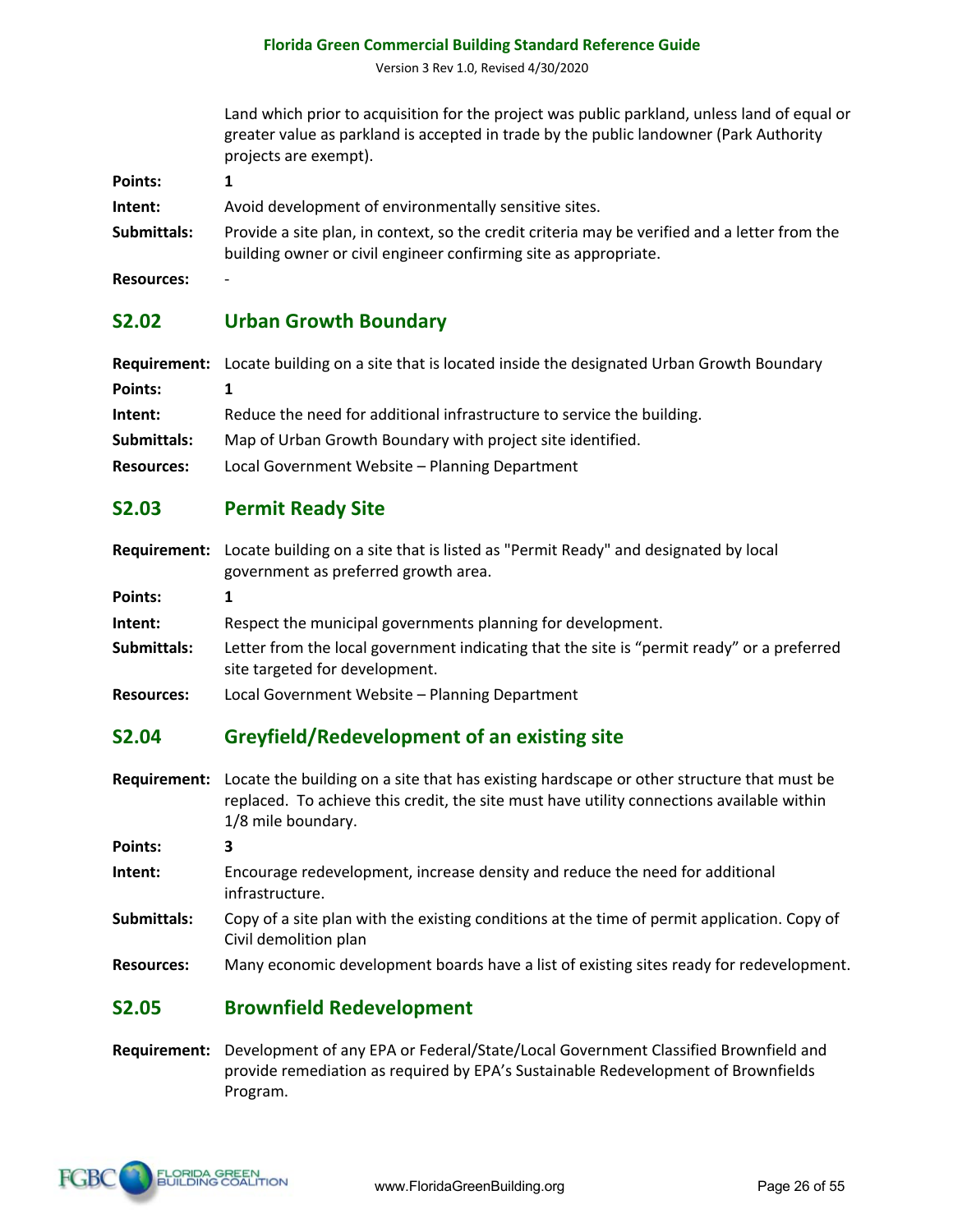Version 3 Rev 1.0, Revised 4/30/2020

| Points:           |                                                                                                                                                                                      |
|-------------------|--------------------------------------------------------------------------------------------------------------------------------------------------------------------------------------|
| Intent:           | Rehabilitate and use damaged sites                                                                                                                                                   |
| Submittals:       | Provide a copy of the Phase II Environmental Site Assessment OR a letter from a local,<br>state or federal regulatory agency confirming that the site is classified as a brownfield. |
| <b>Resources:</b> | http://epa.gov/brownfields/                                                                                                                                                          |

### **S2.06 Access to Public Transportation**

**Requirement:** Site is located within 1/2 mile of an existing or funded rail node OR within 1/4 mile of at least 1 active bus stop (this can be measured as the crow flies)**.**

| <b>Points:</b> | $2 - 4$ |
|----------------|---------|
|                |         |

**2 Points: 1 route within ¼ mile**

**3 Points: 2-4 routes within ¼ mile**

#### **4 Points: 5+ routes within ¼ mile**

- **Intent:** Reduce traffic, greenhouse gas emissions, need to expand roadways and overall pollution from automobile use.
- **Submittals:** Regional/Local drawing or transit map highlighting the building location and the fixed rail stations and bus lines and indicate the distances between them. Include a scale bar for distance measurement.
- **Resources:** Local jurisdiction website.

#### **S2.07 Adjacent to dense residential development**

- **Requirement:** Locate the building on a site that is within 1 mile of residential developments with the minimum density of 10 units per acre (this can be measured as the crow flies).
- **Points: 1 Intent:** Locate commercial buildings close to densely populated areas to reduce vehicle miles traveled. **Submittals:** Area map that identifies adjacent properties, their use, and the building site. **Resources:** -

#### **S2.08 Access to Basic Services**

**Requirement:** Locate the building on a site that is within 1/2 mile of and has safe and walkable access to basic services (this can be measured as the crow flies). Each type of service may only be counted once, i.e. if there are 3 banks, for the purposes of this checklist that is equal to ONE service. Services include:

| Arts and entertainment center | <b>Local Government Facility</b> |
|-------------------------------|----------------------------------|
| <b>Bank</b>                   | Medical or dental office         |
| <b>Beauty Shop</b>            | Pharmacy                         |
| <b>Bike Share Station</b>     | Place of worship                 |
| Civic Center                  | Police station                   |
| <b>Community Center</b>       | Post office                      |
| Convenience store             | Restaurant                       |

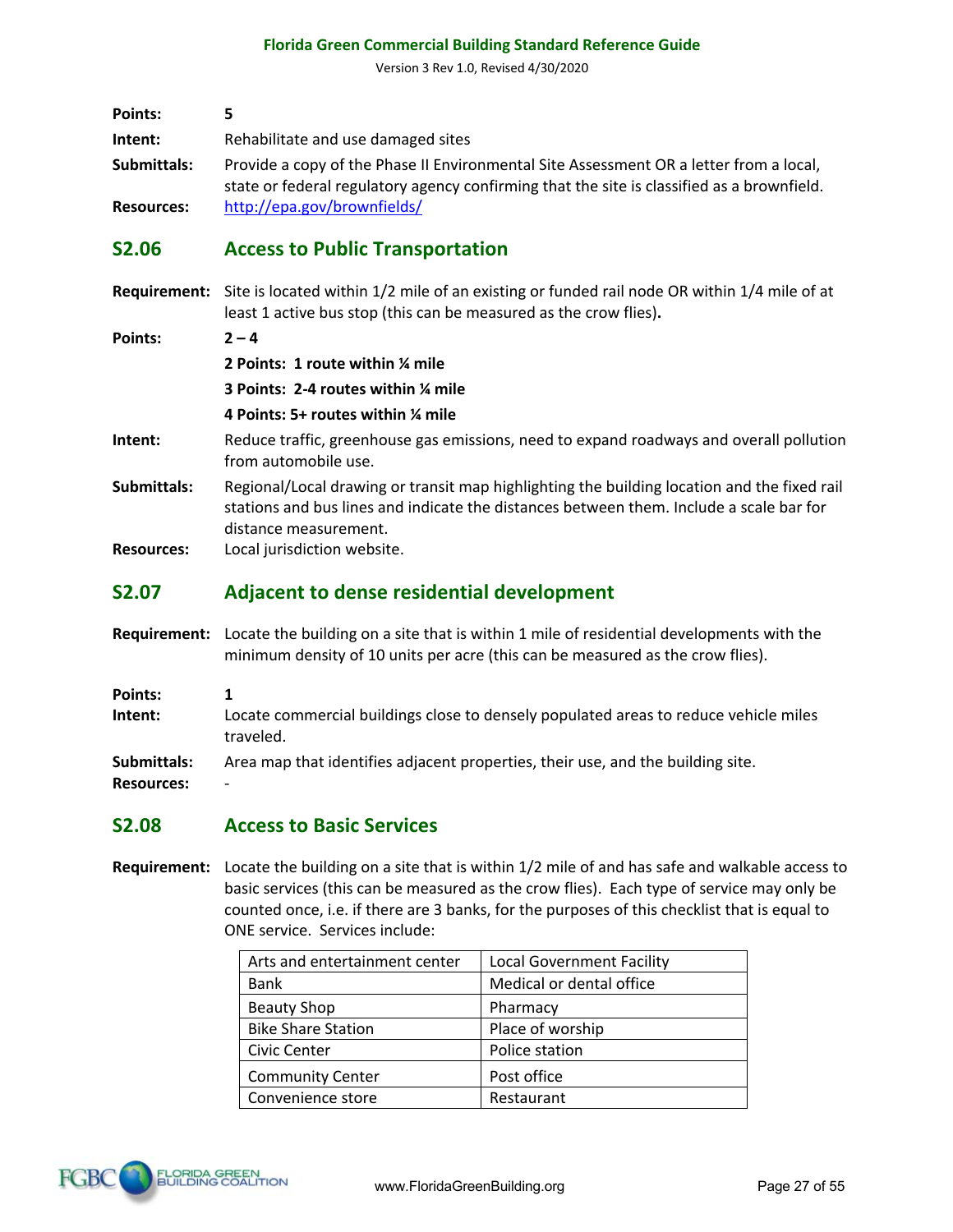Version 3 Rev 1.0, Revised 4/30/2020

| Daycare center                                   | School                            |
|--------------------------------------------------|-----------------------------------|
| Dry Cleaners                                     | <b>Senior Care Facility</b>       |
| Fire station                                     | Supermarket                       |
| Fitness center or gym                            | Theater                           |
| Laundromat                                       |                                   |
| Library                                          | Other Neighborhood-serving retail |
| Other office building or major employment center |                                   |

**Points:** 1 point

**awarded for each 3 unique services**

**Intent:** Reduce vehicle miles traveled by locating building close to basic services.

**Submittals:** Aerial context map with building location, and location and type of basic services within ½ mile.

**Resources:** -

**S3 Site Enhancement**

# **S3.01 Wetland Protection and Enhancement**

**Requirement:** Sites located within 100 feet of wetlands shall restore the wetland and provide a minimum of a 25-foot buffer of uplands that include native vegetation, no irrigation, and signs indicating that the area is a restored natural area.

**Points: 2**

**Intent:** Minimize the impact and restore the wetlands.

**Submittals:** Site map identifying wetlands, plant list and restoration plan, delineating 25' upland buffer and showing that no irrigation will be installed within the 25' upland buffer.

**Resources:** -

# **S3.02 Minimize Site Disturbance**

**Requirement:** The maximum square footage of the site that may be disturbed, excluding the building footprint, must be less than or equal to the building footprint.

**Points: 1**

**Intent:** Minimize site disturbance.

**Submittals:** Copy of project site indicating building footprint, square footage of building footprint and outlining site cleaning operation boundaries and staging areas. Provide photos of site demonstrating minimal site disturbance.

**Resources:** -

# **S3.03 Site Open Space**

**Requirement:** Exceed minimum zoning requirements for open space by 25%. Stormwater retention/detention areas may be included in the open space calculations if they are specifically designed for dual use/function, for example, recreation areas that function as dry detention may be included in the calculation. Earn additional points for shaded open

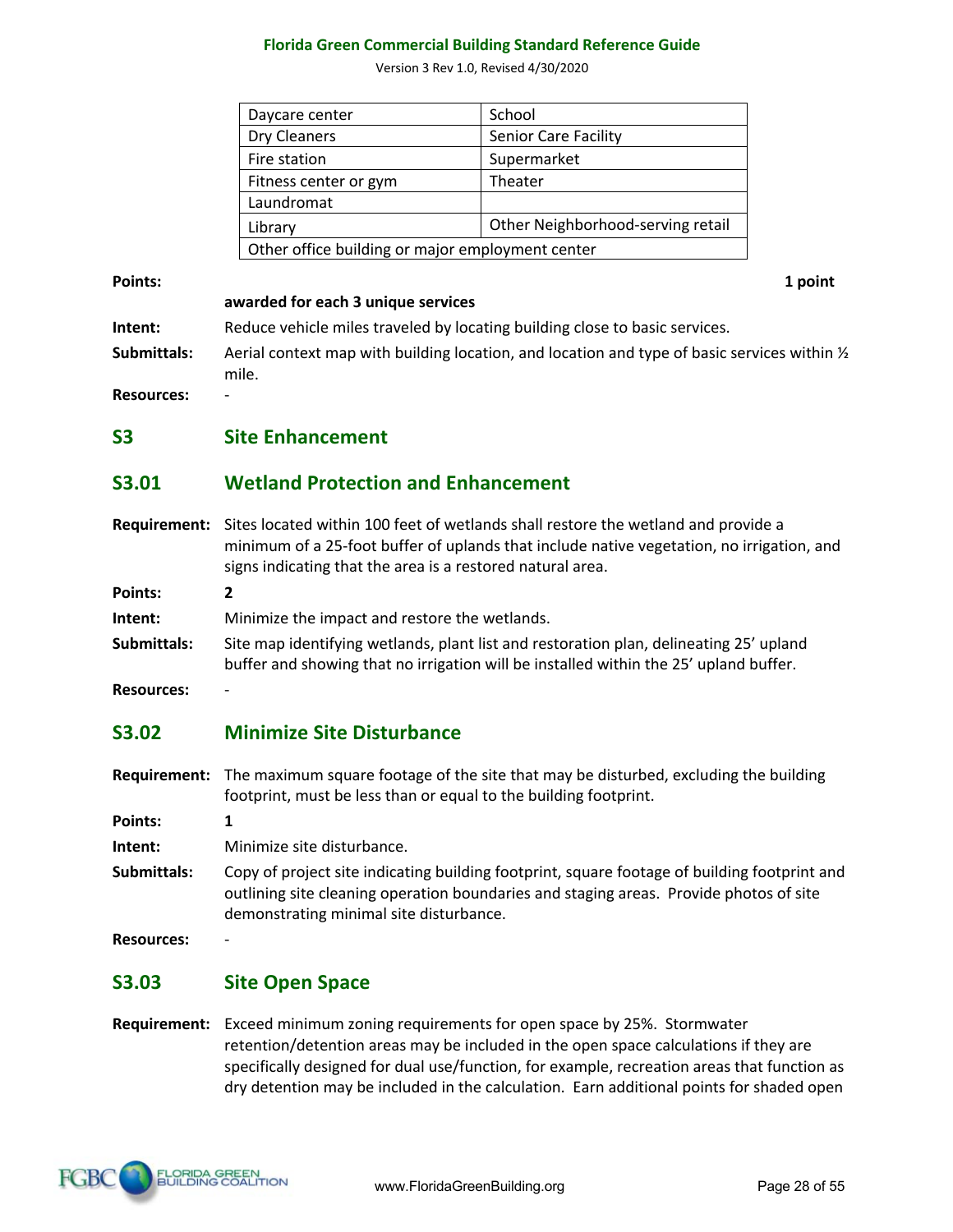Version 3 Rev 1.0, Revised 4/30/2020

space: a minimum of 50% of the open space must be shaded by structures or vegetation within 10 years.

- Points: 2 points: Increased Open Space
	- 4 points: Increased Shaded Open Space
- **Intent:** Provide natural open space with shade to reduce the heat islands around the building, provide building occupants with outdoor spaces, and enhance the environment with trees.
- **Submittals:** Provide a site plan with the building footprint, square footage of building footprint (or a copy of the local zoning open space requirements) that shows the designated open space and landscape plan. If claiming shaded area using trees, also provide a list of trees and their projected canopies after 10 years.
- **Resources:** -

#### **S3.04 Sidewalks**

**Requirement:** Provide sidewalks for all paths marked for use by the building occupants. Sidewalks shall be a minimum of 4' wide, stable, firm, slip-resistant materials.

| Points:           |                                                                          |
|-------------------|--------------------------------------------------------------------------|
| Intent:           | Improve the walkability and safety of the site.                          |
| Submittals:       | Site plan showing sidewalks and photos of completed installed sidewalks. |
| <b>Resources:</b> | $\overline{\phantom{0}}$                                                 |

# **S3.05 Connectivity**

**Requirement:** Provide connections to adjacent sites via sidewalks, bike paths, and trails.

**Points: 1**

**Intent:** Improve the connectivity of the community and encourage pedestrian and bike traffic. **Submittals:** Site plan showing connections and trails. Include photos of completed site identifying connectivity features.

**Resources:** -

**S4 Reduce Heat Islands – Hardscape** 

#### **S4.01 Minimize Provided Parking**

**Requirement:** Parking provided on site must be 10% less than the parking required by the local land development codes.

**Points: 2**

**Intent:** Reduce areas that may be impervious, create heat islands, or discourage use of multimodal transportation. Design team must work with the local jurisdiction to reduce the typically required parking by proposing shared parking or other multimodal transportation methods.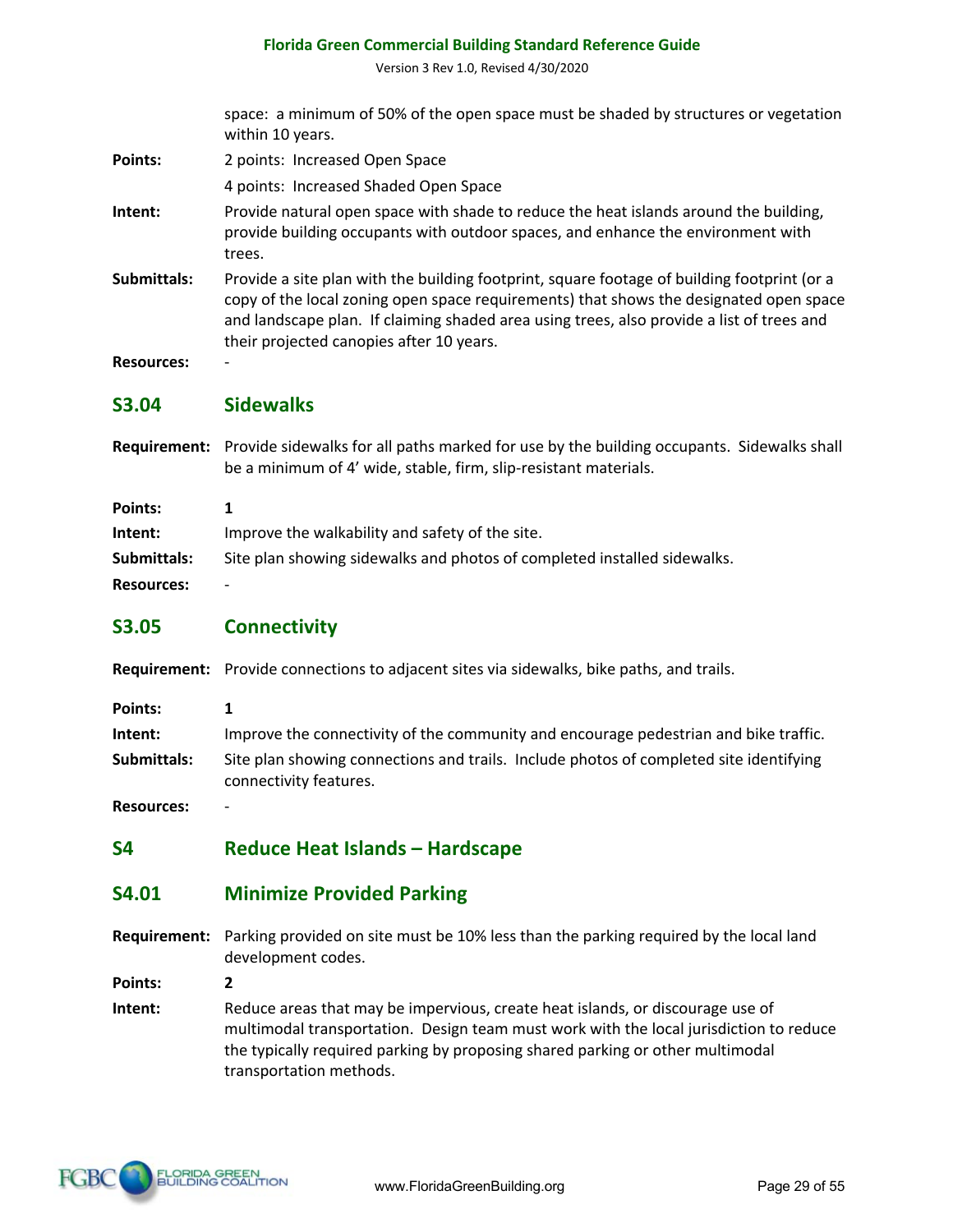Version 3 Rev 1.0, Revised 4/30/2020

**Submittals:** Provide a letter from the project team or a copy of the plans showing the required and provided parking. Provide additional documentation and explanations if reductions via waivers were factors in the required or provided parking numbers.

**Resources:** -

### **S4.02 Under Building Parking**

|                                  | <b>Requirement:</b> A minimum of 50% of the space under the building shall be used for parking.                        |
|----------------------------------|------------------------------------------------------------------------------------------------------------------------|
| Points:                          | з                                                                                                                      |
| Intent:                          | Reduce heat islands, reduce impervious surface, and raise the finish floor elevation (FFE)<br>for disaster mitigation. |
| Submittals:<br><b>Resources:</b> | Provide construction drawings and photos of structured parking.<br>-                                                   |

#### **S4.03 Shaded, Covered or High Albedo Hardscape**

- **Requirement:** Shade, cover or use high albedo hardscape for a minimum of 40% of the site hardscape. For the purpose of this credit site hardscape includes roads, sidewalks, courtyards, amenity decks, and parking lots. Areas square footage that may be included in this calculation are hardscape shading by trees within 10 years, structures with roof materials with an SRI ≥ 78 or an LRV ≥ 50, structured parking or hardscape with an SRI > 35. The building footprint, i.e. square footage of roof is NOT considered hardscape unless used as a rooftop terrace amenity. Hardscape shaded by photovoltaic panels or other systems that are generating electricity can be included in the shade square footage calculation and are exempt from meeting the SRI  $\geq$  78 requirement.
- **Points: 2 point: 40% hardscape coverage**
	- **3 point: 60% hardscape coverage**
	- **4 point: 80% hardscape coverage**
- **Intent:** Reduce heat islands of the developed site.
- **Submittals:** Provide a site plan identifying all the site features and hardscape quantities. Provide approved submittals and photos of hardscape materials and photos of installed hardscape. .

**Resources:** -

# **S4.04 Alternative Fuel Vehicles**

**Requirement:** Provide preferred parking and or accommodations based on the requirements listed below, for alternative fuel, hybrid, high capacity or electrical vehicle. Points are available based on the percentage of preferred parking and type of accommodations installed.

**Points: 1 - 4**

**1 point**: 3% of the total parking spaces provided are designated for alternative fuel, hybrid, high capacity or electrical vehicle

**1 point:** 10% of the total parking spaces are designed and constructed to include conduit and dedicated electrical capacity that will allow for non-invasive installation of electric chargers at a future date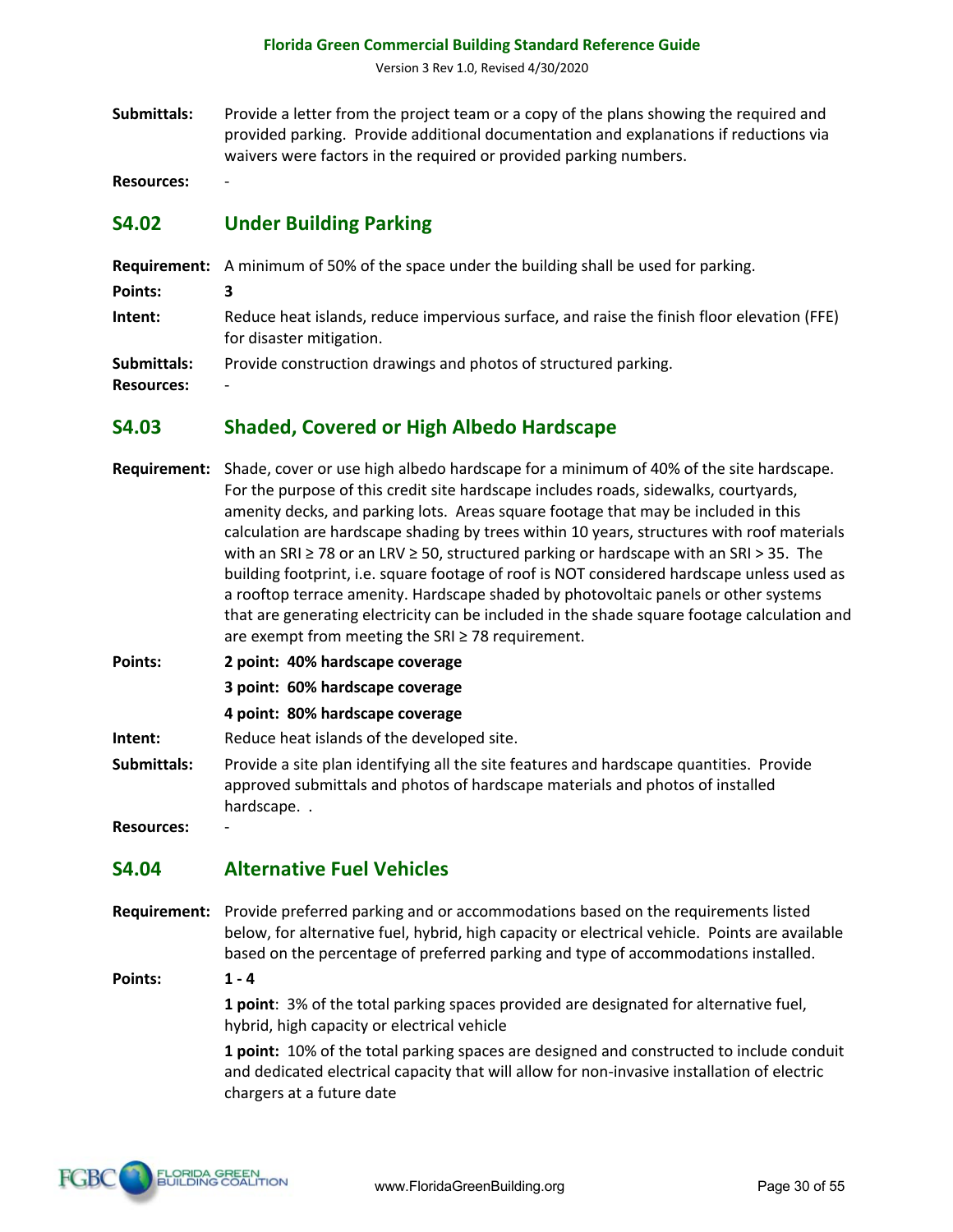Version 3 Rev 1.0, Revised 4/30/2020

**2 points**: 1.5% of the total parking spaces provided are designated for electrical vehicle charging. Provide a minimum of one 220 volt 40 Amp outlet at each parking space **3 points**: 3% of the total parking spaces provided are designated for electrical vehicle charging. Provide a minimum of one 220 volt 40 Amp outlet at each parking space

- **Intent:** Reduce pollution and land development impacts from automobile use.
- **Submittals:** Plan identifying location of preferred parking, description of charging apparatus and photos of installed equipment

**Resources:** -

#### **S5 Reduce Heat Islands - Roof**

**Requirement:** To qualify for this credit, the roof materials must be Energy Star, have an SRI >= 78 or be a vegetated roof structure. If vegetated, the vegetated roof must have a minimum of 80% Florida friendly low water vegetation installed. One point is awarded for each 20% of roof area that is reflective, vegetated, or shaded by solar electric devices. The Checklist requires that you enter the total square footage of the roof and the square footage of Energy Star, high reflectance, and vegetated roof. It will return the percentage and award points.

| Points:     | 1 point                                        | ≥ 20% and < 40% Energy Star, reflective or vegetated roof                                                                                     |
|-------------|------------------------------------------------|-----------------------------------------------------------------------------------------------------------------------------------------------|
|             | 2 points                                       | $\geq$ 40% and < 60% Energy Star, reflective or vegetated roof                                                                                |
|             | 3 points                                       | $\geq$ 60% and < 80% Energy Star, reflective or vegetated roof                                                                                |
|             | 4 points                                       | $\geq$ 80% Energy Star, reflective or vegetated roof                                                                                          |
| Intent:     | Reduce heat island effect of site development. |                                                                                                                                               |
| Submittals: |                                                | Provide a roof drawing with area calculations, signed approved submittal of roof materials<br>and photos of installed roofing where possible. |

**Resources:** -

#### **S6 Reduce Heat Islands - Building**

**Requirement:** To qualify for this credit, a minimum of 20% of the exterior wall surface area minus the glazing must have an LRV or SRI > 60 for stucco and painted all finishes, an SRI ≥ 29 for metal and vinyl. Natural and man-made stone products must be light in color and comparable to LRV > 60 paint. If a documented reflectivity is not available, this credit may only be awarded to "white" or "off white" finishes.

| <b>Points:</b>    | 1 point                                                                                                           | $\geq$ 20% and < 40% reflectant or shaded exterior wall                              |
|-------------------|-------------------------------------------------------------------------------------------------------------------|--------------------------------------------------------------------------------------|
|                   | 2 points                                                                                                          | $\geq$ 40% and < 60% reflectant or shaded exterior wall                              |
|                   | 3 points                                                                                                          | $\geq 60\%$ and < 80% reflectant or shaded exterior wall                             |
|                   | 4 points                                                                                                          | ≥ 80% reflectant or shaded exterior wall                                             |
| Intent:           |                                                                                                                   | Reduce heat island effect of site development and vertical construction.             |
| Submittals:       | Provide a cut sheet of the exterior wall coating/paint, shading calculations, and photos of<br>building exterior. |                                                                                      |
| <b>Doforoncos</b> |                                                                                                                   | unus charujn williams sam/architects specifiers designers/specs and green solutions/ |

**References:** www.sherwin-williams.com/architects-specifiers-designers/specs-and-green-solutions/ www.texcote.com/specs.php

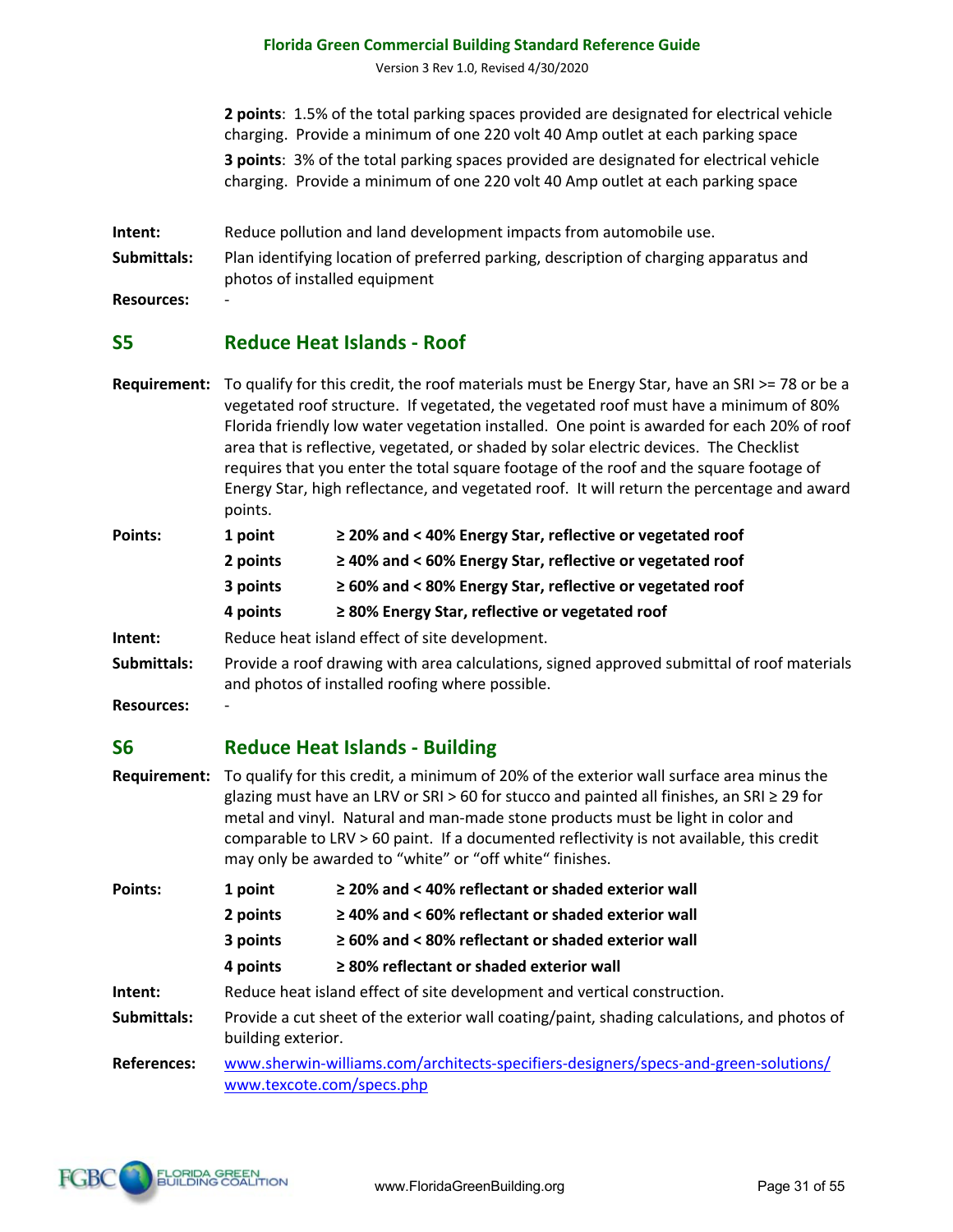#### **S7 Stormwater**

#### **S7.01 Less than 10 acres, less than 2 acres of impact (<10<2)**

**Requirement:** Increase the quality of stormwater discharge. One point is available for each 50% improvement in water quality as calculated by the project civil engineer.

| Points: | 1 point  | $\ge$ 50% and < 100% increase in water quality   |
|---------|----------|--------------------------------------------------|
|         | 2 points | $\geq$ 100% and < 150% increase in water quality |
|         | 3 points | $\geq$ 150% increase in water quality            |

- **Intent:** Improve natural waterways by minimizing stormwater run-off contaminants.
- **Submittals:** Civil Engineer stormwater calculations.

**References:**

#### **S7.02 Standard General**

**Requirement:** Increase the quality of stormwater discharge. One point is available for a 50% increase in water quality and a maximum 85% predevelopment discharge. One additional point is available for each 10% decrease in predevelopment discharge.

**Points: 1 point ≥ 50% increase in water quality, ≤ 85% and > 75% predevelopment discharge 2 points ≥ 50% increase in water quality, ≤ 75% and > 65% predevelopment discharge 3 points ≥ 50% increase in water quality, ≤ 65% predevelopment discharge**

**Intent:**

**Submittals:** Civil Engineering stormwater calculations and narrative explaining how the design improves the water quality

**References:**

#### **S7.03 Treat Stormwater from adjacent sites**

- **Requirement:** Collect and treat stormwater from adjacent properties to assist in controlling both the quantity and quality of stormwater in the community. Earn one point for each additional 10% of stormwater volume the project site can retain and treat. **Points: 1 point Collect and treat an additional 10% to < 20% 2 points Collect and treat an additional 20% to < 30%**
	- **3 points Collect and treat an additional 30% or more**
- **Intent:** Improve the quality of natural waterways by improving the quality of and reducing the quantity of stormwater discharge.
- **Submittals:** Civil Engineering stormwater calculations and narrative indicating quantity and treatment of stormwater collected from adjacent sites.

**Resources:** -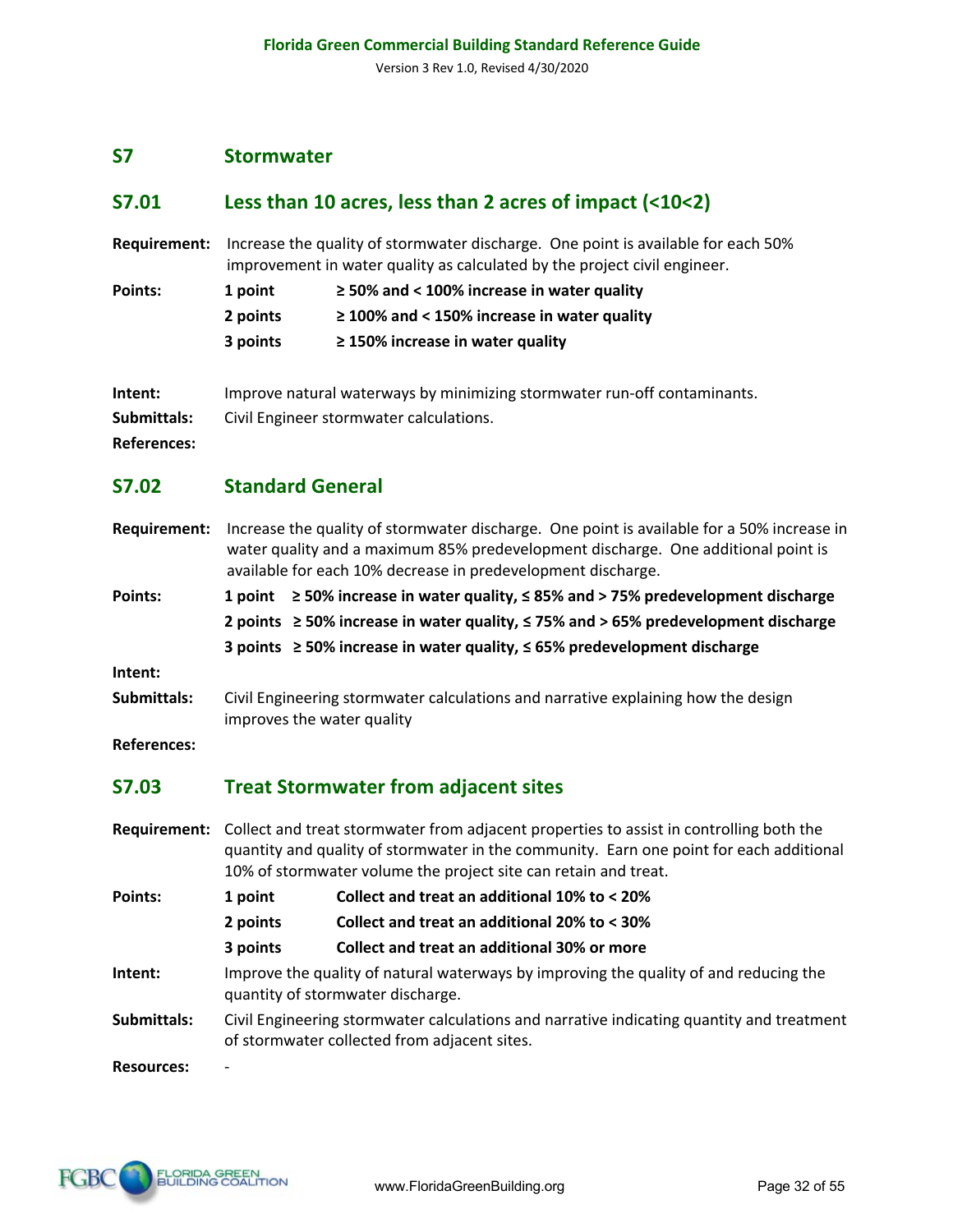# **S7.04 Littoral Vegetation of Manmade Stormwater Detention**

- **Requirement:** Littoral zone of man-made stormwater detention basins that function as wet ponds shall have a minimum of 50% of the pond bank vegetated with native wetland plants of diverse species in appropriate locations for the vegetation type. To create this landscaped littoral shelf, the slope between the normal water level elevation and three feet below the normal water level elevation should be no greater than 6:1. Earn one point for 50% of pond bank coverage and earn an additional point for each additional 25% of pond bank coverage.
- **Points: 1 point ≥ 50% and < 75% of pond bank planted with littorals 2 points ≥ 75% and < 100% of pond bank planted with littorals 3 points 100% of pond bank planted with littorals Intent:** Improve stormwater quality, littoral vegetation reduces the amount and proximity of sod which also reduces the amount of pesticides and fertilizers that enter our waterways. **Submittals:** Plant list, detention pond design and photos of final installed stormwater system.
- **References: -**

#### **S7.05 Pervious Hardscape**

- **Requirement:** Install pervious hardscape for a minimum of 25% of the site. Site hardscape includes roads, sidewalks, courtyards, and parking lots. Hardscape may be porous pavers (open grid pavers) or permeable pavement (minimum percolation rate of 2 gal/min/SF and a minimum of 6 inches of open graded base below.
- **Points: 1 point ≥ 25% and < 50% pervious hardscape installed**
	- **2 points ≥ 50% and < 75% pervious hardscape installed**
	- **3 points ≥ 75% pervious hardscape installed**
- **Intent:** Improve quality of stormwater discharge and allow groundwater recharge.
- **Submittals:** Site drawing with pervious hardscape identified, approved submittal of hardscape materials, percolation calculation and photos of installed hardscape.
- **References:**

#### **S7.06 Alternative Stormwater Detention**

**Requirement:** Uses Low Impact Development (LID) alternatives to collect and treat stormwater. Alternative systems that qualify include rain gardens, bio-retention filtration systems, infiltration trenches, and vegetated roofing. A minimum of 50% of the stormwater collection and treatment must use the low impact development treatment system to achieve this credit. Earn one point if 50% of the site stormwater is collected using low LID techniques. Earn an additional point for each additional 25% of total site stormwater that is collected using LID techniques.

**Points: 1 point ≥ 50% and < 75% of stormwater is collected using LID techniques 2 points ≥ 75% and < 100% of stormwater is collected using LID techniques 3 points 100% of stormwater is collected using LID techniques Intent:** Improve quality of natural waterways and stormwater discharge.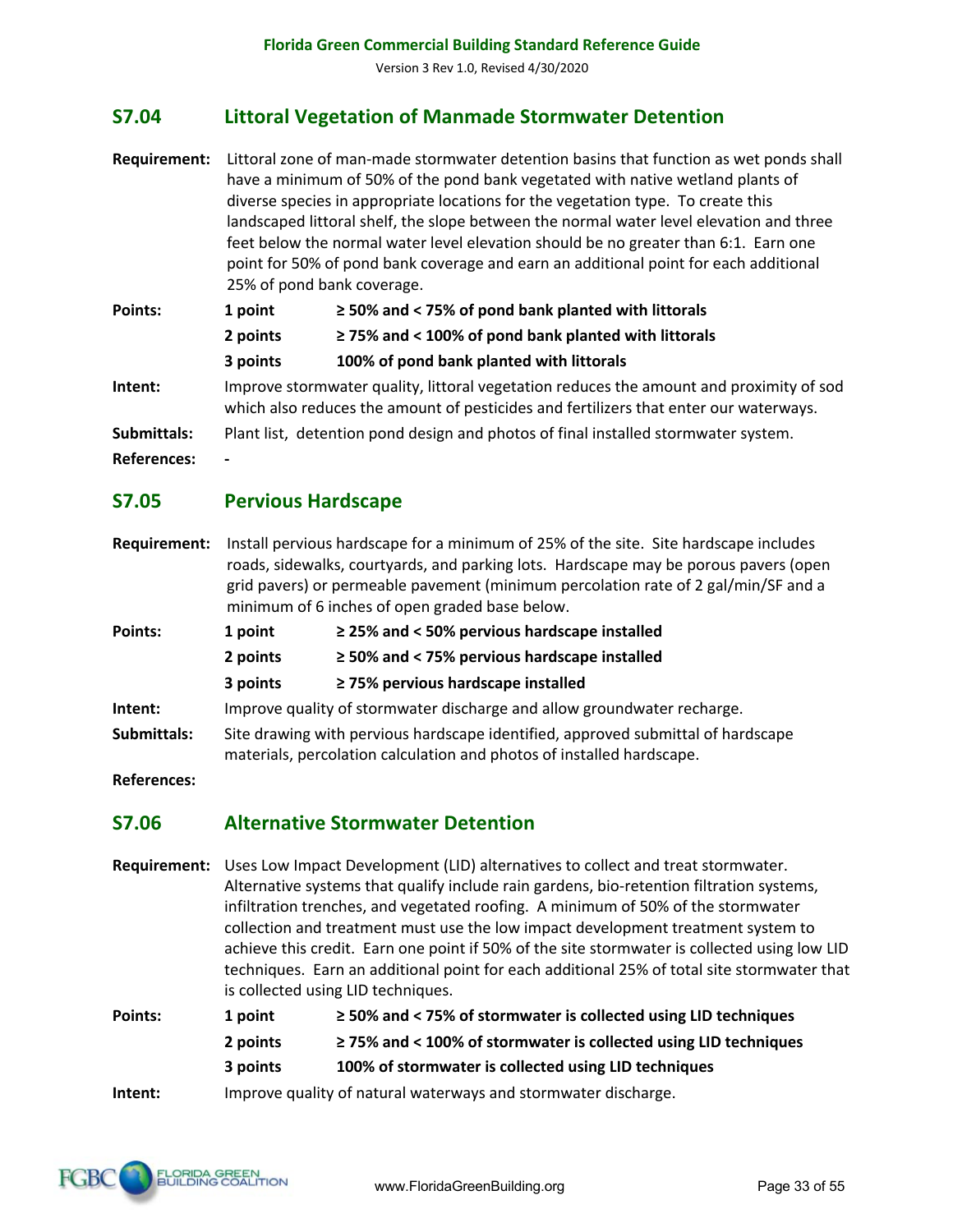Version 3 Rev 1.0, Revised 4/30/2020

**Submittals:** Site design, stormwater calculations, construction details of low impact development designs and photos of final installed stormwater system.

**Resources:** -

### **S8 Vehicular Transportation Alternatives**

#### **S8.01 Bicycle Storage**

**Requirement:** Project must provide securing locations for minimum of 2 bicyclers (1 bike rack) or 1 bike rack per 5,000 square feet of retail and 5,000 SF of commercial.

**Points: 2 Intent:** Encourage transportation alternatives to the automobile. **Submittals:** Site plan identifying bike racks and cut sheet of bike racks selected. **Resources:** -

### **S8.02 Changing Rooms**

|                                  | <b>Requirement:</b> Project must provide a minimum of 1 changing room per 25,000 SF of building. |
|----------------------------------|--------------------------------------------------------------------------------------------------|
| Points:                          |                                                                                                  |
| Intent:                          | Provide a location for individuals walking or biking to work to change.                          |
| Submittals:<br><b>Resources:</b> | Floor plan that identifies changing room.<br>$\overline{\phantom{a}}$                            |

#### **S8.03 Showering Facility**

**Requirement:** Full time occupants have access to a shower facility, free of charge, located on site or in an immediately adjacent facility (within 200 yards). If the showers are located on site, one shower for each 0.5% full time equivalent employee. **Points: 1 Intent:** Provide a location for individuals walking or biking to work to change.

**Submittals:** Floor plan that identifies the showers.

**Resources:** -

# **S9 Exterior Lighting (not attached to building)**

#### **S9.01 Meets Dark Sky Requirements**

**Requirement:** Do not exceed the light levels and uniformity ratios recommended by the Illuminating Engineering Society of North America (IESNA) Recommended *Practice Manual: Lighting for Exterior Environments* (RP-33-99). Design exterior lighting such that all exterior luminaires with more than 1000 initial lamp lumens are shielded and all luminaires with more than 3500 initial lamp lumens meet the Full Cutoff IESNA Classification. If the bulb exceeds 26W the lights shall be full cut off luminaires so that no light or brightness from those luminaires crosses the property boundary.

**Points: 1**

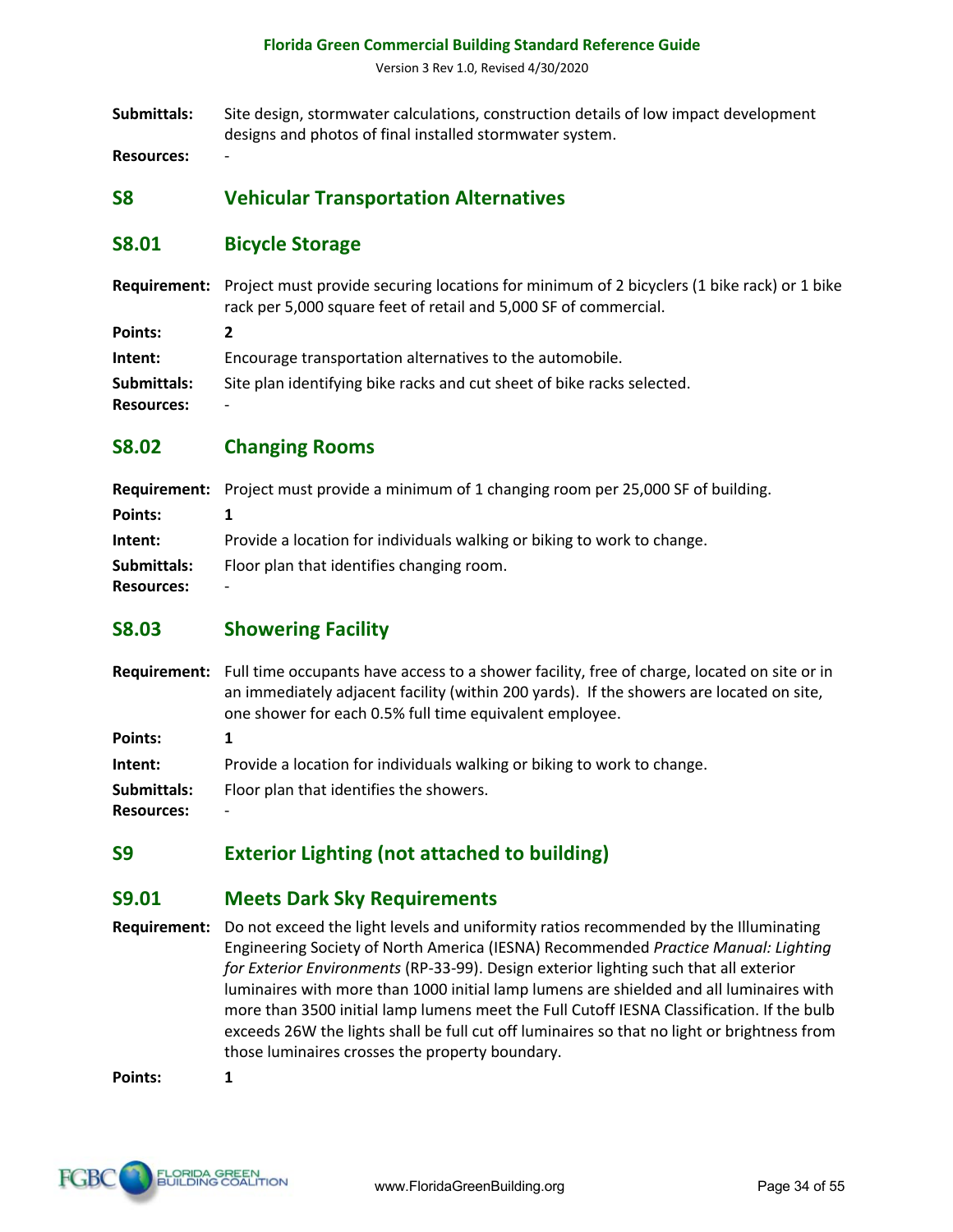Version 3 Rev 1.0, Revised 4/30/2020

| Intent: | Eliminate light trespass from the building and site, improve night sky access and reduce |
|---------|------------------------------------------------------------------------------------------|
|         | development impact on nocturnal environments.                                            |

**Submittals:** Provide signed approved submittal and photos of installed lighting

**Resources:** -

# **S9.02 Lights Provide >100 lumens/watt**

|                   | <b>Requirement:</b> Exterior lighting fixtures selected provide a minimum of 95 lumens/watt. |
|-------------------|----------------------------------------------------------------------------------------------|
| Points:           |                                                                                              |
| Intent:           | Provide lighting while reducing energy consumption.                                          |
| Submittals:       | Provide signed approved submittal and photos of installed lighting.                          |
| <b>Resources:</b> | $\overline{\phantom{0}}$                                                                     |

#### **S9.03 Lights are Solar Powered**

|             | Requirement: Exterior lighting fixtures are equipped with solar panels. Site design and landscape design<br>allow for maximum solar collection over the life of the PV's. Collectors must remain<br>unobstructed from shade from trees (within the site boundaries) for 15 years |
|-------------|----------------------------------------------------------------------------------------------------------------------------------------------------------------------------------------------------------------------------------------------------------------------------------|
| Points:     |                                                                                                                                                                                                                                                                                  |
| Intent:     | Provide exterior lighting while reducing energy consumption.                                                                                                                                                                                                                     |
| Submittals: | Cut sheets of lighting fixtures selected and a copy of the landscape plan that indicates<br>mature growth does not obstruct lights.                                                                                                                                              |

**Resources:** -

# **S9.04 Exterior lighting is on timers or daylight sensors**

- **Requirement:** A minimum of 50% of the installed exterior lighting in controlled by timers or daylight sensors
- **Points: 1**
- **Intent:** Reduce energy consumption from lighting by installing sensors that automatically dim artificial lighting in daylight or are set to an automatic timer and are daylight hours . .
- **Submittals:** Provide approved submittal of sensors or timer or lighting submittal indicting sensors are integral to lights. Include Site plan with location of daylight/motion sensors. Provide photos of installed sensors and installed lighting.

**Resources:** -

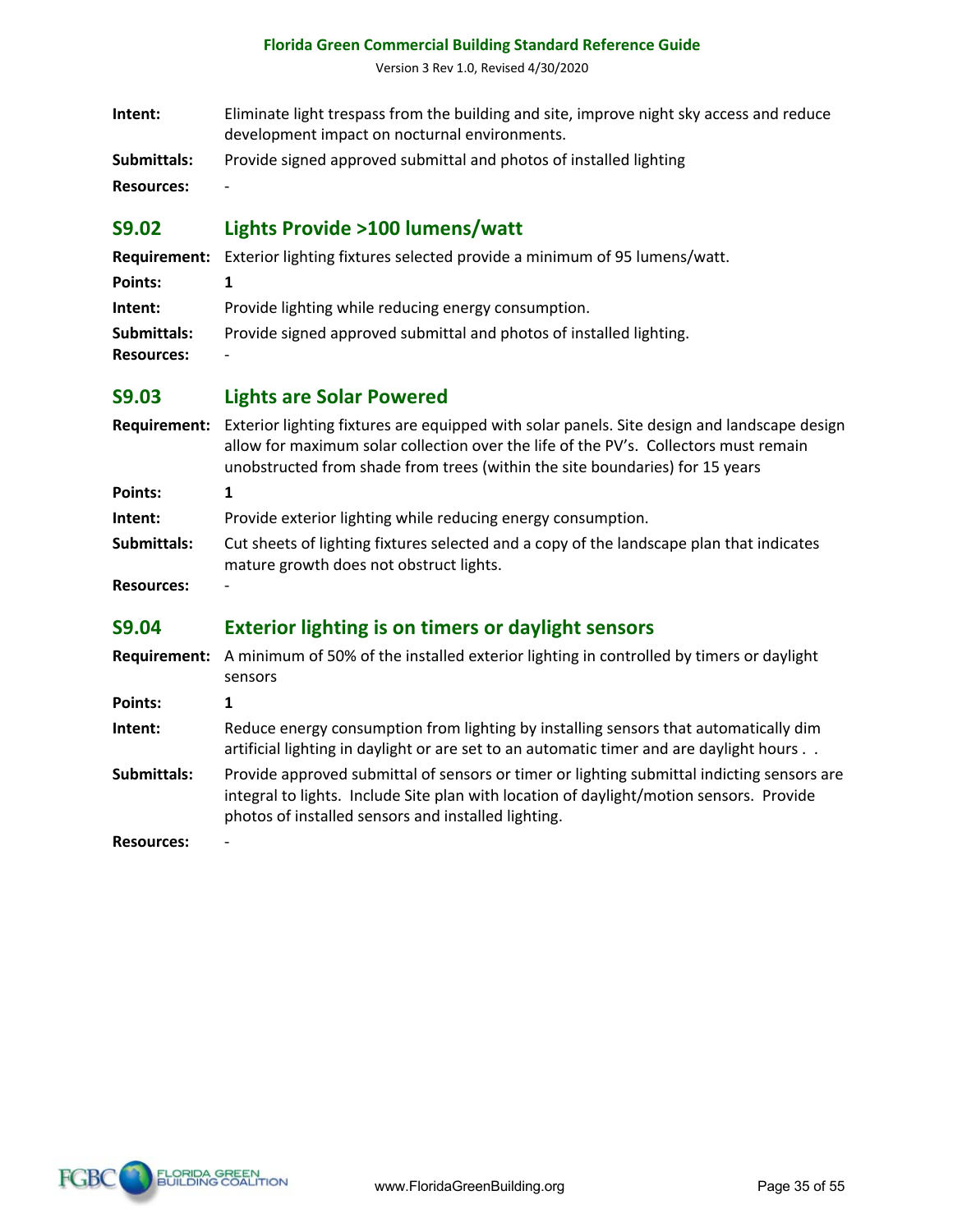# **CATEGORY 5: HEALTH**

# **H Prerequisite 1: Environmental Tobacco Smoke (ETS) Control**

**Requirement:** No smoking allowed in the building. If smoking is allowed on the site, designated smoking areas must be located a minimum of 25 feet away from all doors, operable windows, HVAC equipment, and fresh air intakes. **No smoking signs must be installed at all main building entrances.** 

**Points: Prerequisite - Required**

- **Intent:** Prevent exposure of building occupants and systems to Environmental Tobacco Smoke (ETS).
- **Submittals: Photos of no smoking signs installed at all main building entrances are required.** If smoking is allowed on the site, please provide dimensioned site plan indicating designated smoking area indicating the distances to doors and intakes.

**Resources:** -

# **H Prerequisite 2: Indoor Air Quality (IAQ) Management Plan, During Construction**

**Requirement:** Indoor Environmental Quality shall be protected during construction according to SMACNA guidelines.

> Develop and implement an Indoor Air Quality (IAQ) Management Plan for the construction and pre-occupancy phases of the building as follows:

- During construction meet or exceed the minimum requirements recommended in Design Approaches of the Sheet Metal and Air Conditioning National Contractors Association (SMACNA) IAQ Guideline for Occupied Buildings under Construction, 1995.
- Protect stored on-site or installed absorptive materials from moisture damage.
- Replace all filtration media immediately prior to occupancy. Filtration media shall have a Minimum Efficiency Reporting Value (MERV) of 13, as determined by ASHRAE 52.2-1999 for media installed at the end of construction, and a MERV of 8, for media used to protect HVAC at each return air grill during construction.

#### **Points: Prerequisite - Required**

- **Intent:** Prevent indoor air quality problems resulting from the construction/renovation process in order to help sustain the long-term health, comfort and well-being of construction workers and building occupants.
- **Submittals:** Provide a written copy of the Indoor Air Quality Management Plan and the specifications indicating use of SMACNA guidelines. Provide photos of installed measures/practices in place during construction of the indoor air quality measures.

**Resources:** -

# **H1 Protect, Monitor & Remediate Poor IAQ**

#### **H1.01 Carbon Dioxide**

**Requirement:** Systems shall be designed to monitor carbon dioxide (CO2) within the building and activate an audible alarm w/ corrective action plan such that mechanical air conditioning system can introduce treated fresh air as needed.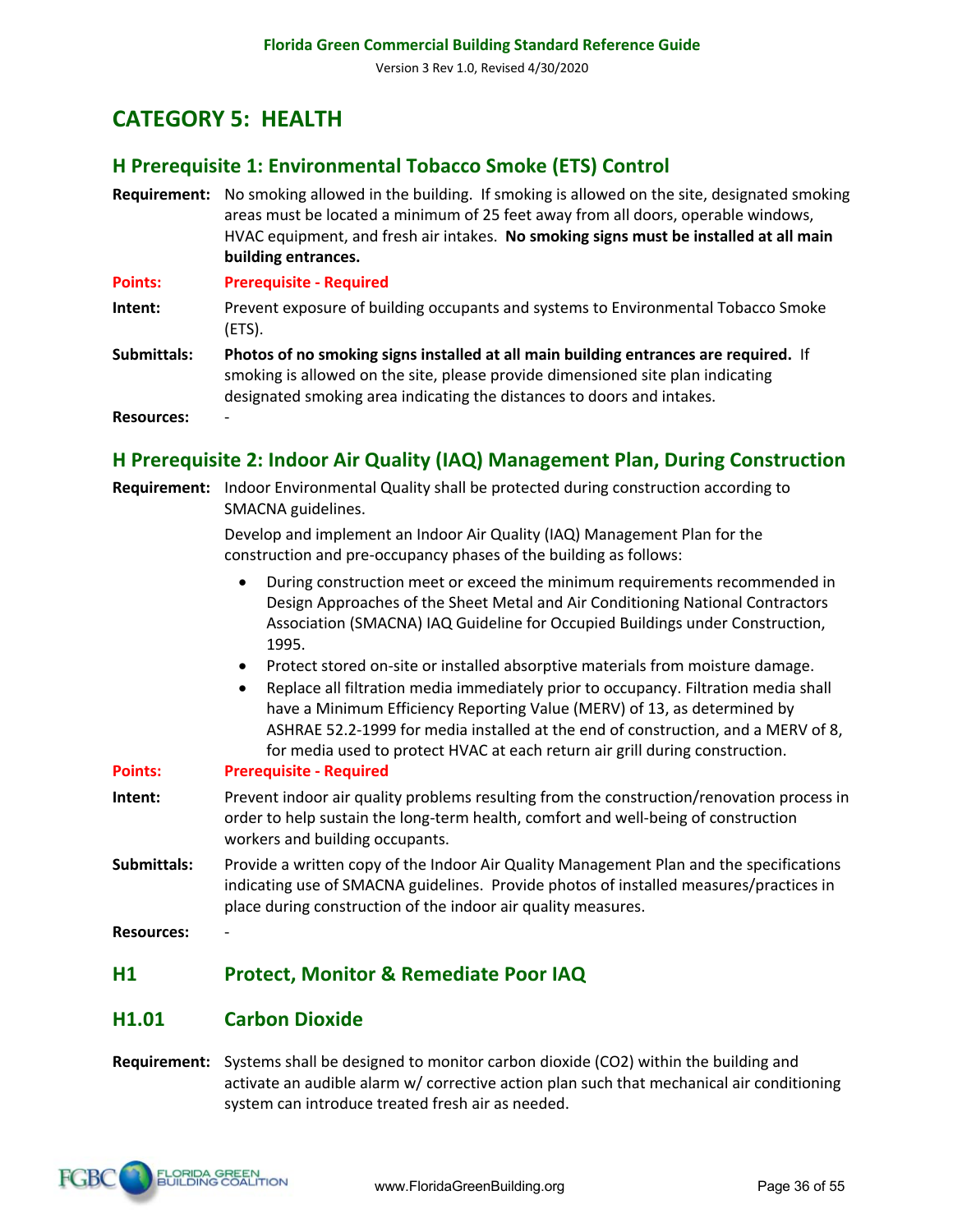Version 3 Rev 1.0, Revised 4/30/2020

| Points:     |                                                                                                                                                                                                |
|-------------|------------------------------------------------------------------------------------------------------------------------------------------------------------------------------------------------|
| Intent:     | Provide capacity for indoor air quality (IAQ) monitoring to help sustain long-term<br>occupant health, comfort and well-being.                                                                 |
| Submittals: | Provide copy of approved submittal of equipment provided, plans indicating installed<br>locations. Mechanical engineer may provide a brief narrative indicating system design<br>and function. |

**Resources:** -

#### **H1.02 Humidity Monitoring & Control**

- **Requirement:** Systems shall be designed to monitor humidity within the building and activate an audible alarm w/ corrective action plan. System installed to control building humidity such as a desiccant system, enthalpy wheel, heat pipes, or dual path system. The dehumidification system shall be a centrally located and permanent.
- **Points: 5**
- **Intent:** Reduce relative humidity inside the building to improve the indoor environment
- **Submittals:** Provide a copy of the signed approved submittal of the equipment used for dehumidification. The mechanical engineer must provide calculations and narrative describing the removal of latent heat and humidity range that will be maintained by the system.

**Resources:** -

#### **H1.03 Building Entrance – Outdoor Pollutants**

- **Requirement:** Project shall employ measures such as permanent walk off grates or mats located at the building main entrance to reduce pollutant contamination of the building entrances. If mats are used, mats must be the width of the door and a minim of 4 feet in the line of traffic. The mats must also include a contract for ongoing cleaning/maintenance or a written maintenance plan.
- **Points: 1**
- **Intent:** Improve the indoor environmental quality by reducing the amount of pollutants brought inside the building by foot traffic.
- **Submittals:** Provide construction detail of the system installed and photos or photos of installed mats and a copy of the maintenance plan/contract.

**Resources:** -

#### **H1.04 Building Entrance – Covered Entrance**

- **Requirement:** Main entrance of the building shall be covered with no less than 50 square feet of roof to protect entrance from rain. 1 point is available for a covered entrance; 2 points are available if there is a covered path from parking to the main entrance or a porte cochere at the main entrance.
- **Points: 1 point 50 SF minimum of covered entrance** 
	- **2 points 50 SF minimum covered entrance, covered path from parking to main entrance or porte cochere.**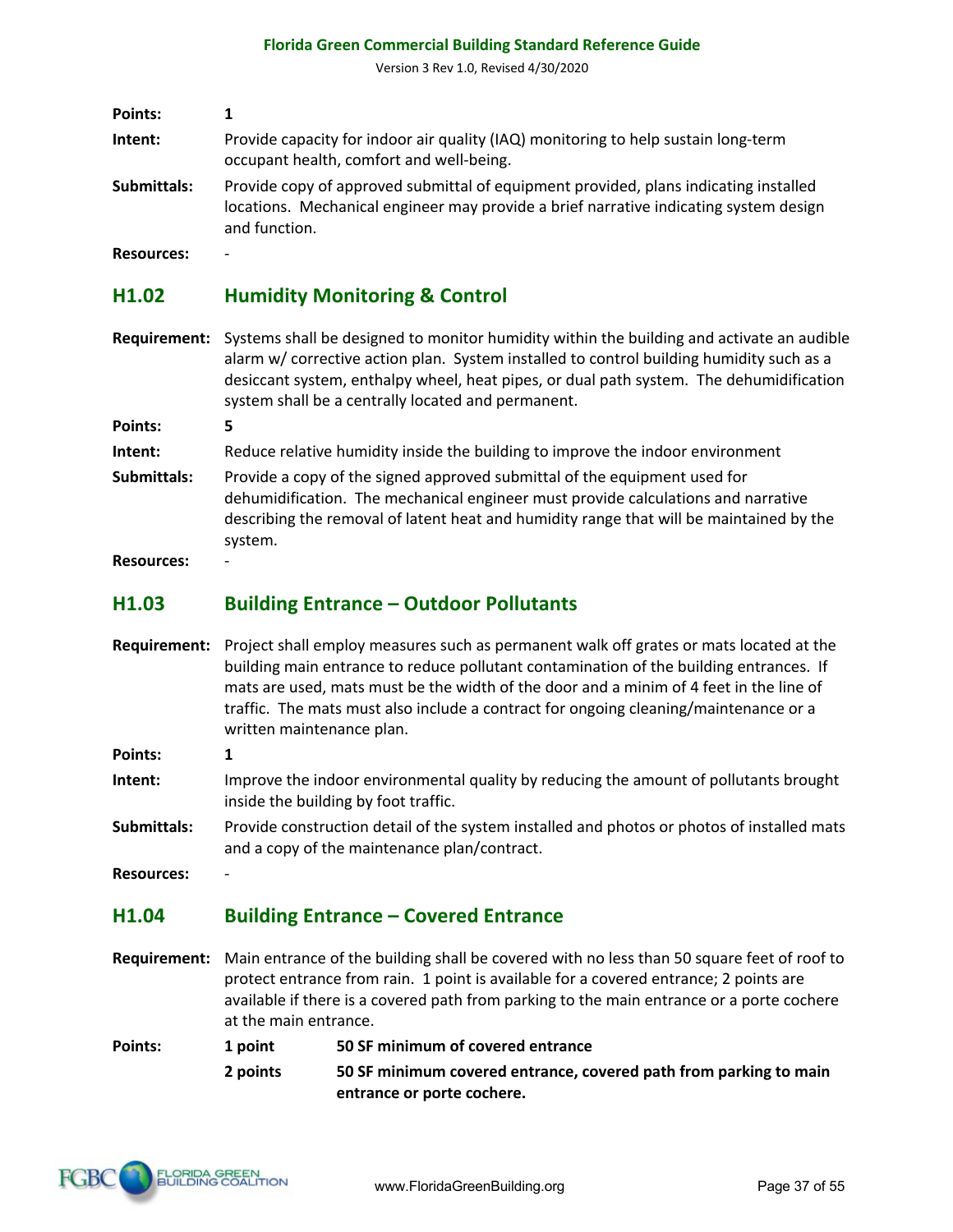Version 3 Rev 1.0, Revised 4/30/2020

- **Intent:** Protect the building from water intrusion from rain and provide a protected path for building occupants.
- **Submittals:** Provide a copy of the dimensioned plan indicating the covered entrance, the square footage of the entrance cover and photos of the entrance.

**Resources:** -

# **H1.05 High Efficiency Air Filtration System**

**Requirement:** Design a mechanical ventilation system to include a minimum MERV 8 or 13 air filter. This credit requires the use of one filter during construction and a new filter installed pre occupancy.

**Points: 2 points for MERV 8**

**4 points for MERV 13**

**Intent:** Provide improved indoor air quality.

**Submittals:** Cut sheet of air filter system.

**Resources:** -

#### **H1.06 Chemical and Cleaning Product Storage**

- **Requirement:** Any room(s) containing chemicals or cleaning products for building O&M is ventilated and under negative pressure with respect to the building. The room must also have a door installed that will automatically close. For mechanically ventilated buildings, design ventilation systems that result in an air change effectiveness greater than or equal to 0.9 as determined by ASHRAE 129-1997.
- **Points: 1**
- **Intent:** Provide for the effective delivery and mixing of fresh air to support the health, safety, comfort and well-being of building occupants.
- **Submittals:** Letter from mechanical engineer indicating the design achieves an air change effectiveness of 0.9 or greater in each ventilated zone or that the design complies with the recommended design approaches in ASHRAE 2001 Fundamentals Chapter 32, Space Air Diffusion.

**Resources:** -

#### **H1.07 Radon Mitigation**

- **Requirement:** Install a passive or active system as needed for your building location to mitigate for radon.
- **Points: 1**

**Intent:** Improve the indoor environment

**Submittals:** Construction detail and photos of installed system

**Resources:** -

#### **H1.08 Pre Occupancy IAQ testing**

**Requirement:** Perform IAQ testing over a minimum 4-hour period for a minimum of at least one (1) test per 25,000 s.f. within the breathing zone, which is between 3'0" and 6' 0" above the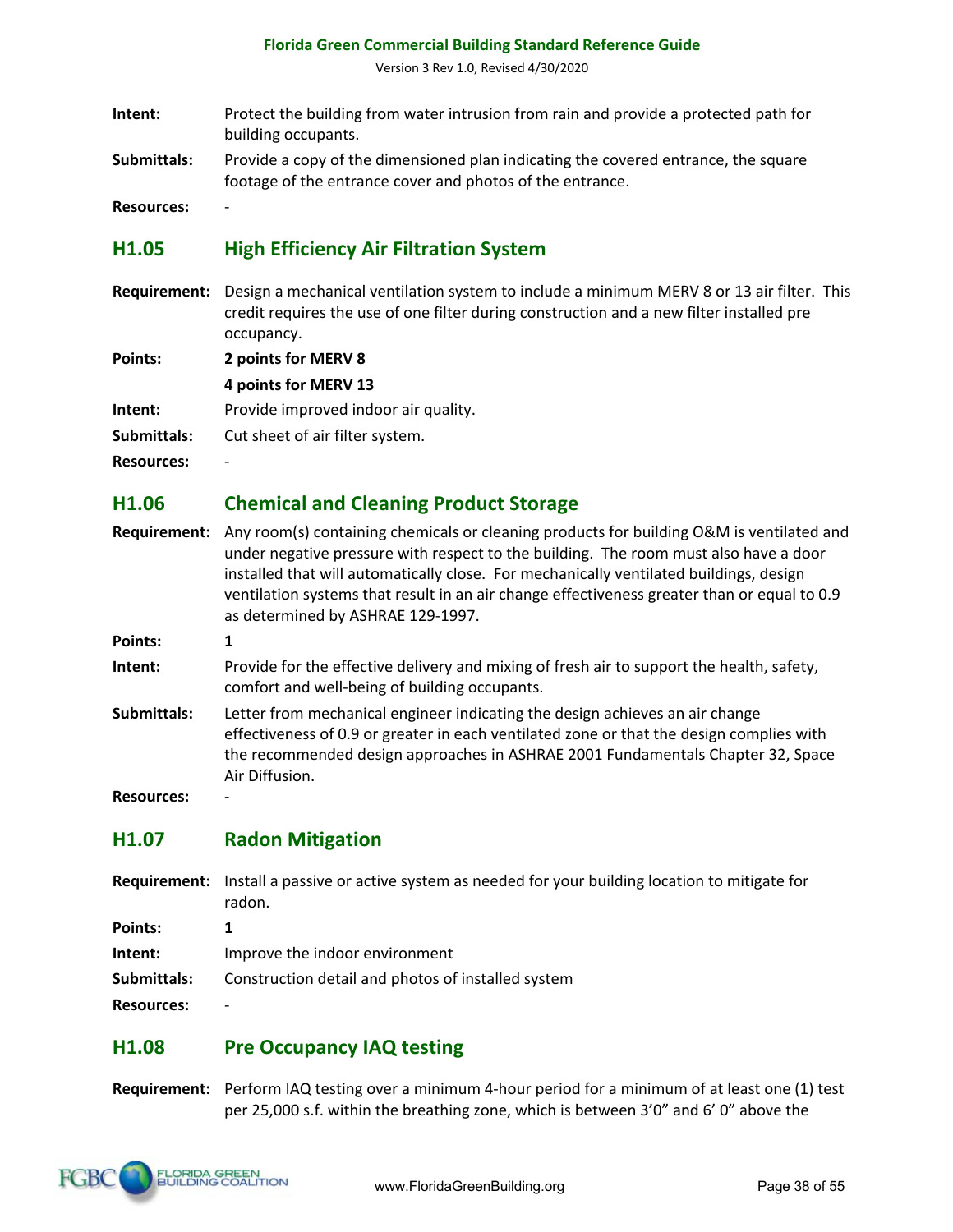Version 3 Rev 1.0, Revised 4/30/2020

finished floor. Test and remediate building prior to occupancy using procedure consistent with the United States Environmental Protection Agency's current *Protocol for Environmental Requirements, Baseline IAQ and Materials, for the Research Triangle Park Campus, Section 01445.* 

Test for the following contaminants and maximum concentration:

| Maximu     |
|------------|
| 50 parts p |
| 50 microg  |
| 500 micro  |
| 6.5 micro  |
| 9 part per |
|            |

**m** Concentration per billion grams per cubic meter ograms per cubic meter grams per cubic meter r million and no greater than 2 parts per million above outdoor levels.

\*This test is only required if carpets and fabrics with styrene butadiene rubber (SBR) latex backing material are installed as part of the base building systems.

| <b>Points:</b>    |                                                                                                                                  |
|-------------------|----------------------------------------------------------------------------------------------------------------------------------|
| Intent:           | Provide the Owner with the option to test indoor air quality prior to occupancy.                                                 |
| Submittals:       | Copy of the IAQ testing results indicating that the maximum chemical contaminant<br>concentration requirements are not exceeded. |
| <b>Resources:</b> |                                                                                                                                  |

#### **H2 Low Emitting Materials**

# **H2.01 Adhesives and Sealants**

**Requirement:** All Adhesives and Sealants shall be low Volatile Organic Compound (VOC) and meet the VOC limits below which were established by the South Coast Air Quality Management District (SCAQMD) Rule #1168 AND all sealants used as fillers must meet or exceed the requirements of the Bay Area Air Quality Management District Regulation 8, Rule 51.

**VOC Limit, Less Water and Less Exempt Compounds in Grams per Liter**

| <b>Architectural Applications</b> | <b>Current VOC Limit</b> |
|-----------------------------------|--------------------------|
| Indoor Carpet Adhesives           | 50                       |
| <b>Carpet Pad Adhesives</b>       | 50                       |
| Outdoor Carpet Adhesives          | 150                      |
| Wood Flooring Adhesive            | 100                      |
| Rubber Floor Adhesives            | 60                       |
| Subfloor Adhesives                | 50                       |
|                                   |                          |

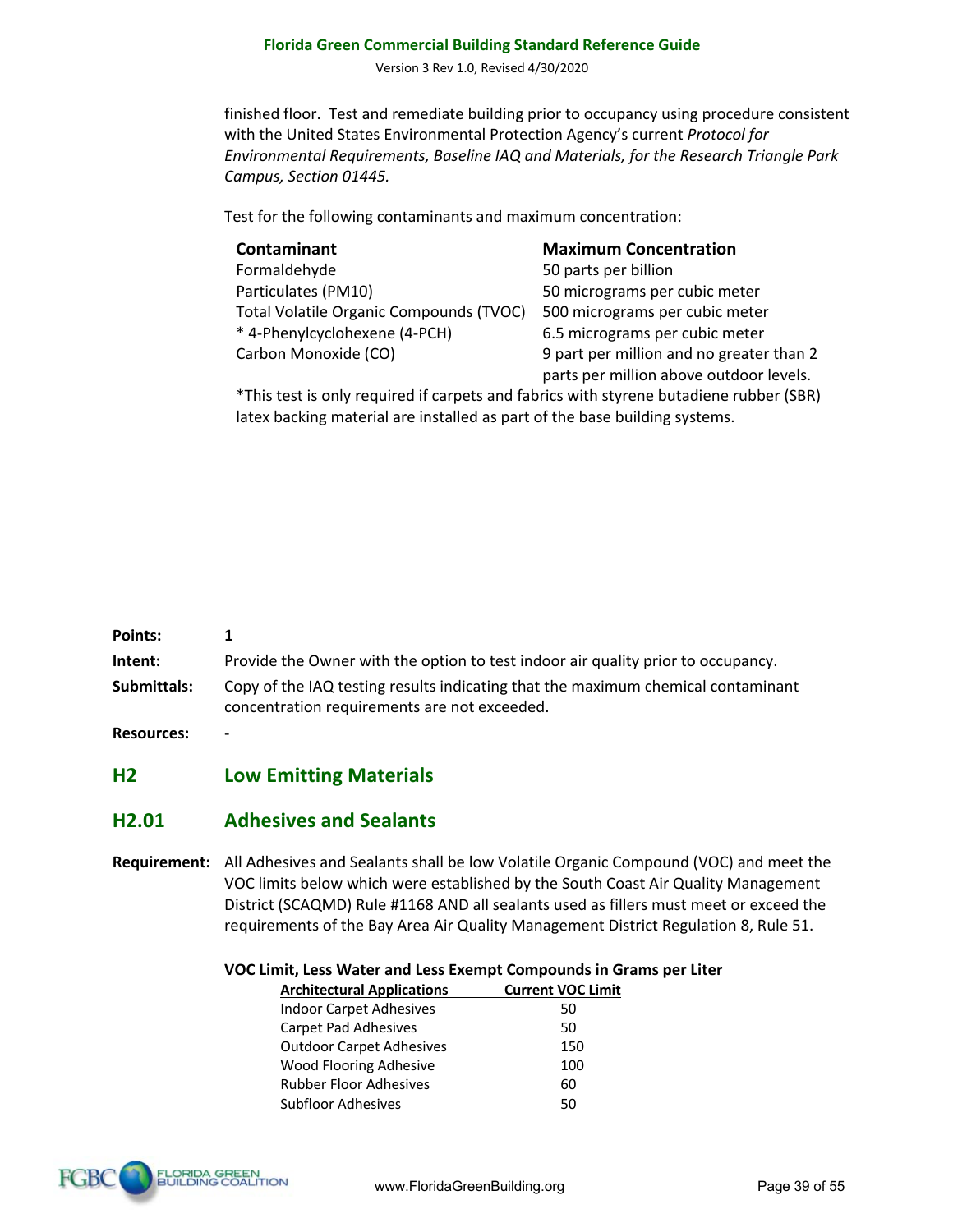Version 3 Rev 1.0, Revised 4/30/2020

|                | Ceramic Tile Adhesives                                                                   | 65  |
|----------------|------------------------------------------------------------------------------------------|-----|
|                | VCT and Asphalt Tile Adhesives                                                           | 50  |
|                | Dry Wall and Panel Adhesives                                                             | 50  |
|                | Cove Base Adhesives                                                                      | 50  |
|                | <b>Multipurpose Construction Adhesives</b>                                               | 70  |
|                | <b>Structural Glazing Adhesives</b>                                                      | 100 |
|                | Single Ply Roof Membrane Adhesives                                                       | 250 |
| <b>Points:</b> | 1                                                                                        |     |
| Intent:        | Improve indoor air quality by minimizing the VOC's used during the construction process. |     |
| Submittals:    | Contractor shall maintain all Material Safety Data Sheet (MSDS) highlighting the stated  |     |

VOC emissions for each adhesive and sealant used in the building*.*

**Resources:** http://www.arb.ca.gov/DRDB/SC/CURHTML/R1168.PDF

# **H2.02 Paints & Coatings**

**Requirement:** Paints and coatings shall have VOC less than or equal to the values listed below.

|                | <b>Interior Coating</b> | Gram / Liter |
|----------------|-------------------------|--------------|
|                | Non-Flat                | 150          |
|                | Flat                    | 50           |
|                | <b>Exterior Coating</b> | Gram / Liter |
|                | Non-Flat                | 200          |
|                | Flat                    | 100          |
| <b>Points:</b> |                         |              |

**Intent:** Improve indoor air quality by minimizing the VOC's used during the construction process.

**Submittals:** Provide signed approved submittal for paints and coatings. Contractor shall maintain all Material Safety Data Sheet (MSDS) highlighting the stated VOC emissions for each adhesive and sealant used in the building*.*

#### **Resources:**

http://www.greenseal.org/FindGreenSealProductsandServices/Products.aspx?vid=ViewPr oductDetail&cid=10

# **H2.03 Carpet Systems**

**Requirement:** All carpet and carpet products shall meet the Carpet & Rug Institute Green Label Certification Program.

**Points: 1**

- **Intent:** Reduce the quantity of indoor air contaminants that are odorous, potentially irritating and/or harmful to the health, comfort and well-being of installers and occupants.
- **Submittals:** Provide signed approved submittal and photos of installed carpet

**Resources:** http://www.carpet-rug.org/commercial-customers/green-building-and-theenvironment/green-building-standards.cfm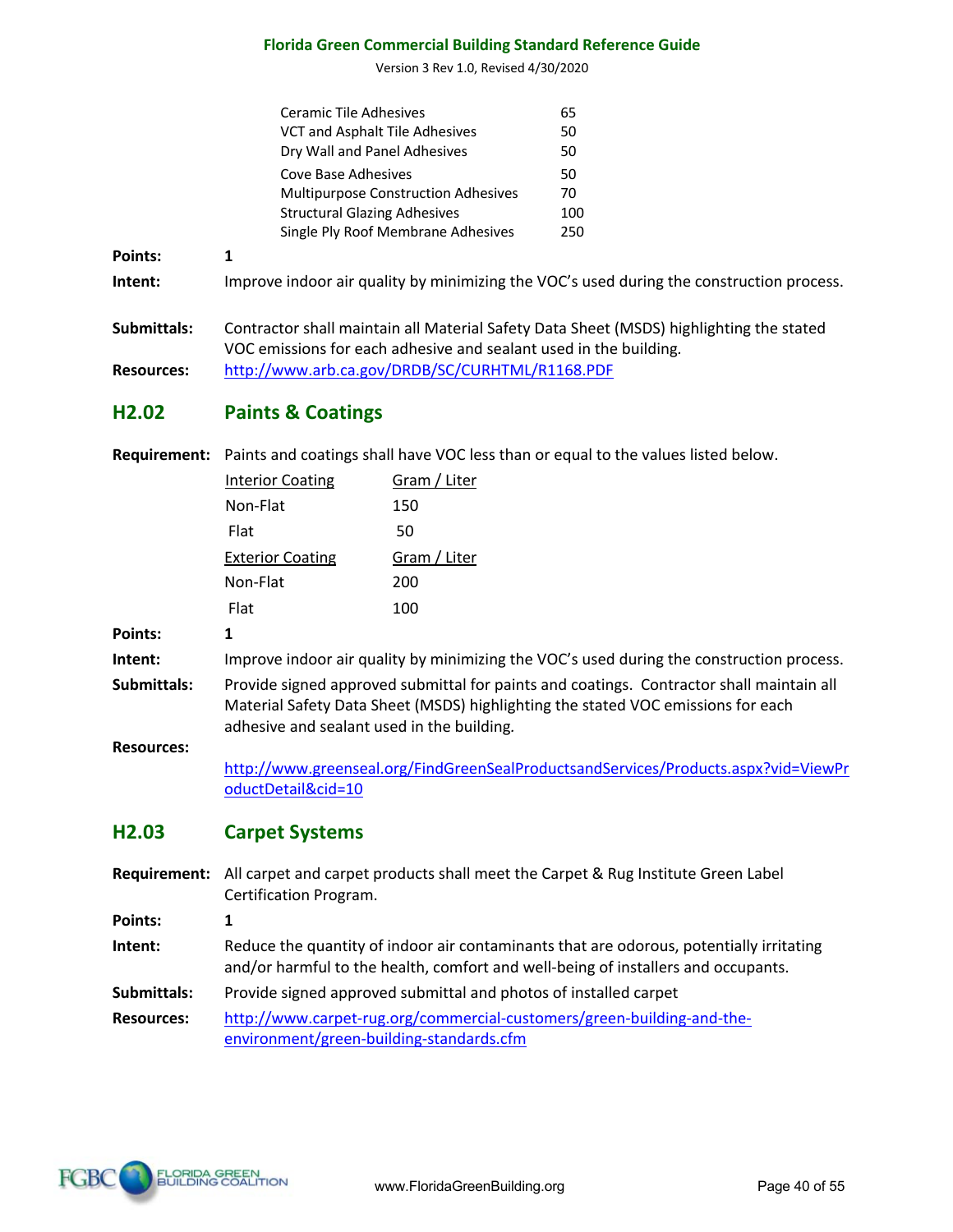#### **H2.04 Healthy Flooring**

**Requirement:** 80% of a minimum of the flooring installed shall be classified as hard or resilient and comply with GreenGuard or similar health related certification.

**Points: 1**

**Intent:** Provide signed approved submittal for installed flooring and photos of final installed flooring.

**Submittals:** Cut sheets of flooring selections.

**Resources:** http://www.greenguard.org/

#### **H2.05 Composite Wood and Agrifiber**

- **Requirement:** All composite wood and agrifiber products will contain no added urea-formaldehyde. **Points: 1 Intent:** Reduce the quantity of indoor air contaminants that are odorous, potentially irritating and/or harmful to the health, comfort and well-being of installers and occupants. **Submittals:** Provide signed approved submittal for installed products and manufacturers catalog cut
- sheet for each composite wood or agrifiber product used in the building indicating that the bonding agent used in each product contains no added urea-formaldehyde. Also provide photos of installed wood and agrifiber products.

**Resources:** -

#### **H2.06 Insulation**

|  | Requirement: All Insulation products will be free of formaldehyde. |  |
|--|--------------------------------------------------------------------|--|
|--|--------------------------------------------------------------------|--|

**Points: 1**

**Intent:** Reduce the quantity of indoor air contaminants that are odorous, potentially irritating and/or harmful to the health, comfort and well-being of installers and occupants.

**Submittals:** Provide signed approved submittal for insulation materials and manufacturers catalog cut sheet for each insulation product used in the building indicating that it contains no formaldehyde.

**Resources:** -

# **H2.07** Green Cleaning - Environmentally Friendly Maintenance - Green Cleaning Products in Common Areas

**Requirement:** Owner shall maintain or contract a cleaning service to maintain the property using only non-toxic cleaning supplies in the regular maintenance of the building. A list of approved supplies must be posted in janitor closets and in common areas such as break rooms and restrooms. Non-Toxic is defined as having a zero Health Hazard rating on the product's Material Safety Data Sheet (MSDS) and listed as "non-toxic" for Acute Toxicity under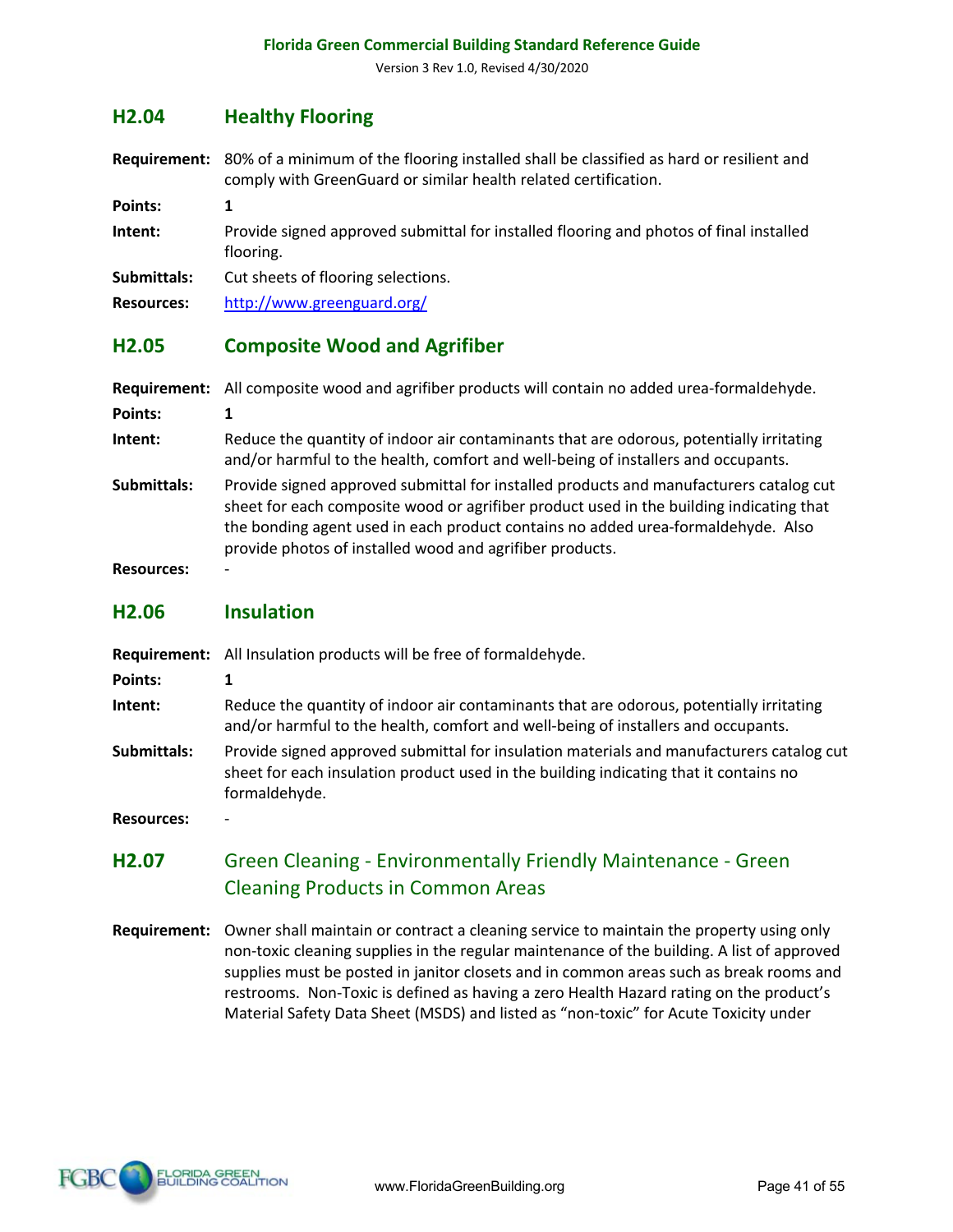Version 3 Rev 1.0, Revised 4/30/2020

"Section V - Health Information" on the MSDS. Alternatively, the products may be approved by the EPA's Design for Environment program or Green Seal.

**Points: 2 Intent:** Reduce the amount of harmful chemicals used in the maintenance operations of the building **Submittals:** Provide a list of approved cleaning products for the building **Resources:** http://www.epa.gov/dfe/pubs/projects/formulat/formpart.htm

http://www.greenseal.org/FindGreenSealProductsandServices.aspx?vid=ViewProductDet ail&cid=16

# **H3 System Control**

# **H3.01 Lighting**

**Requirement:** A minimum of 25% of the full time occupants must be able to directly control their individual lighting either through ambient or task lighting. One additional point is available for each additional 25% of full time occupants that can control their lighting.

| 1 point                                                                                                          | $\ge$ 25% and < 50% of full time occupants can control individual lighting |  |
|------------------------------------------------------------------------------------------------------------------|----------------------------------------------------------------------------|--|
| 2 points                                                                                                         | $\ge$ 50% and < 75% of full time occupants can control individual lighting |  |
| 3 points                                                                                                         | $\ge$ 75% and < 90% of full time occupants can control individual lighting |  |
| 4 points                                                                                                         | 90% of full time occupants can control individual lighting                 |  |
| Increase occupant comfort and productivity by providing individual control over building<br>occupant workspaces. |                                                                            |  |
|                                                                                                                  |                                                                            |  |

**Submittals:** Provide the building floorplan indicating lighting controls, a narrative explaining how occupants can control their immediate environment and cut sheets of lighting selections.

**Resources:** -

# **H3.02 Thermal Comfort**

|             |                                                                                      | Requirement: A minimum of 25% of the full time occupants must be able to directly control their                                                   |  |  |  |
|-------------|--------------------------------------------------------------------------------------|---------------------------------------------------------------------------------------------------------------------------------------------------|--|--|--|
|             | temperature settings for thermal comfort. One additional point is available for each |                                                                                                                                                   |  |  |  |
|             |                                                                                      | additional 25% of full time occupants that have control over their thermal comfort                                                                |  |  |  |
|             |                                                                                      | settings. Comply with ASHRAE Standard 55-1992, Addenda 1995, for thermal comfort                                                                  |  |  |  |
|             |                                                                                      | standards including humidity control within established ranges per climate zone. Projects                                                         |  |  |  |
|             |                                                                                      | must employ both thermal and humidity control measures and systems to keep the space<br>within the designated ranges specified by ASHRAE 55-1992. |  |  |  |
| Points:     | 1 point                                                                              | $\geq$ 25% & < 50% of full time occupants can control temperature settings                                                                        |  |  |  |
|             | 2 points                                                                             | $\ge$ 50% & < 75% of full time occupants can control temperature settings                                                                         |  |  |  |
|             | 3 points                                                                             | $\geq$ 75% & 90% of full time occupants can control temperature settings                                                                          |  |  |  |
|             | 4 points                                                                             | 90% of full time occupants can control temperature settings                                                                                       |  |  |  |
| Intent:     |                                                                                      | Increase occupant comfort and productivity by providing individual control over building                                                          |  |  |  |
|             |                                                                                      | occupant workspaces.                                                                                                                              |  |  |  |
| Submittals: |                                                                                      | Provide a narrative from the mechanical engineer explaining how the project complies<br>with ASHRAE Standard 55-1992, Addenda 1995.               |  |  |  |

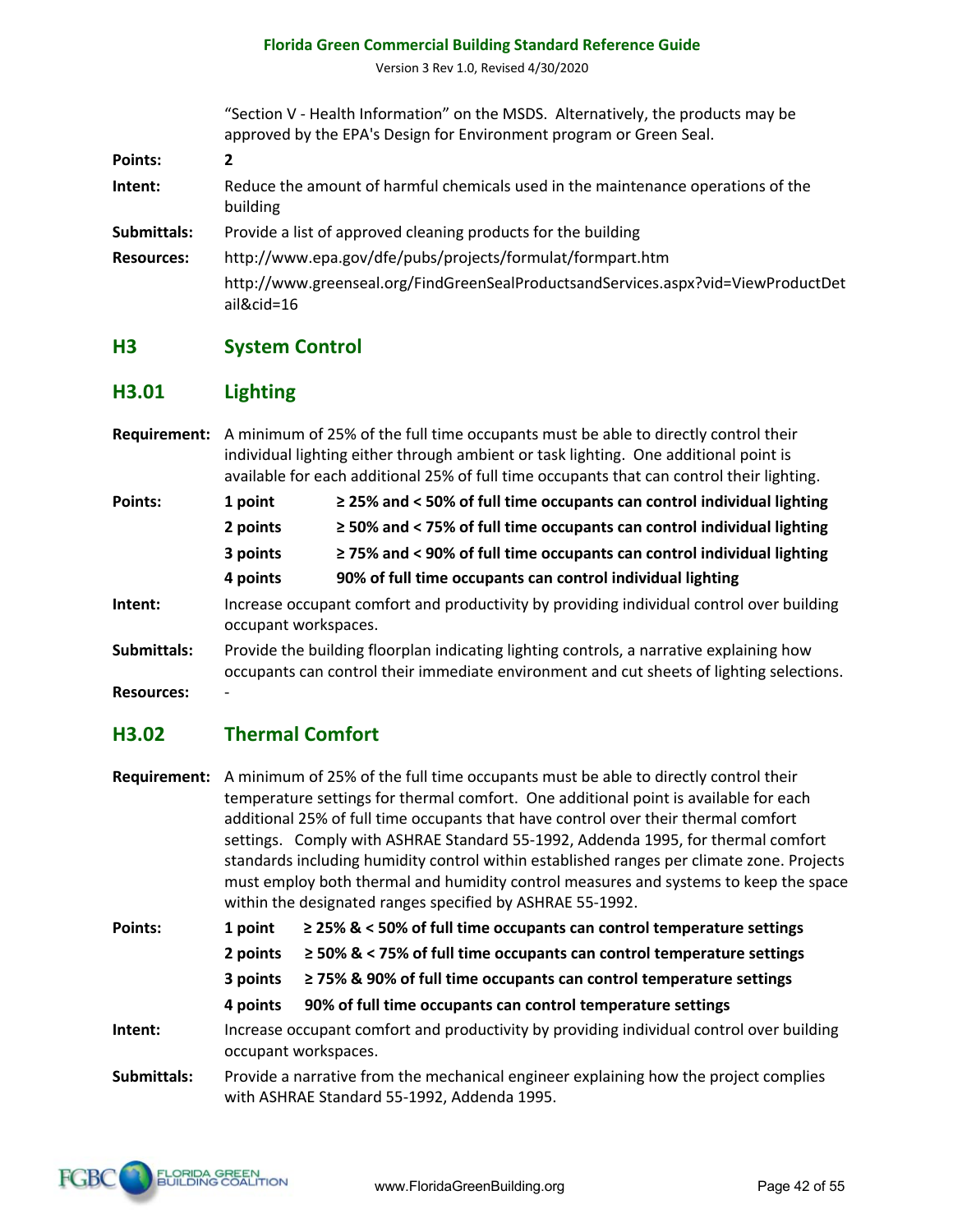**Resources:** -

#### **H4 Productive Work Environment**

# **H4.01 Daylighting**

Requirement**:** Achieve a minimum Daylight Factor (the ratio between the measured interior and exterior light levels in lumens) of 2% for a minimum of 25% of the occupied spaces of the building. Natural light, preferably indirect, is provided via clearstories, solar tubes, light shelves or translucent panels to improve the indoor environmental quality.

> \*Occupied Space refers to an area occupied at least 75% of regular daytime business hours by a full or part time employee or by multiple individuals who use the same space throughout the day.

Core & Shell: Core and shell buildings with 0.3 < window to wall ratio < 0.45 may also claim 1 daylight point.

| <b>Points:</b> | 1 point                                                                                                                                                                     | $\ge$ 25% and < 50% of occupied spaces achieve 2% Daylight Factor  |
|----------------|-----------------------------------------------------------------------------------------------------------------------------------------------------------------------------|--------------------------------------------------------------------|
|                | 2 points                                                                                                                                                                    | $\ge$ 50% and < 75% of occupied spaces achieve 2% Daylight Factor  |
|                | 3 points                                                                                                                                                                    | $\geq$ 75% and < 90% of occupied spaces achieve 2% Daylight Factor |
|                | 4 points                                                                                                                                                                    | 90% of occupied spaces achieve 2% Daylight Factor                  |
| Intent:        | Increase occupant comfort and productivity by providing natural light to the building<br>occupant workspaces.                                                               |                                                                    |
| Submittals:    | Provide plans specifying the daylit areas and daylighting calculations for occupied spaces.<br>For core and shell buildings, provide the window to wall ratio calculations. |                                                                    |

**Resources:** -

#### **H4.02 Acoustics**

Requirement**:** Earn one point for each assembly, exterior, interior, and fenestration that complies with the sound transmission coefficient (STC) ratings listed.

|                   |          | Exterior wall and Roof assembly have STC rating >= 50                                                                 |
|-------------------|----------|-----------------------------------------------------------------------------------------------------------------------|
|                   |          | Fenestration STC rating >= 30                                                                                         |
|                   |          | Interior spaces: Private adjacent to private STC >= 45                                                                |
|                   |          | Interior spaces: Private adjacent to public/common space STC >= 55                                                    |
| Points:           | 1 point  | 1 assembly                                                                                                            |
|                   | 2 points | 2 assemblies                                                                                                          |
|                   | 3 points | 3 assemblies                                                                                                          |
|                   | 4 points | 4 assemblies                                                                                                          |
| Intent:           |          | Increase occupant comfort and productivity by providing appropriate acoustical control<br>for the building occupants. |
| Submittals:       |          | Provide cut sheets for the wall assembly and fenestration indicating the STC ratings.                                 |
| <b>Resources:</b> |          |                                                                                                                       |
|                   |          |                                                                                                                       |

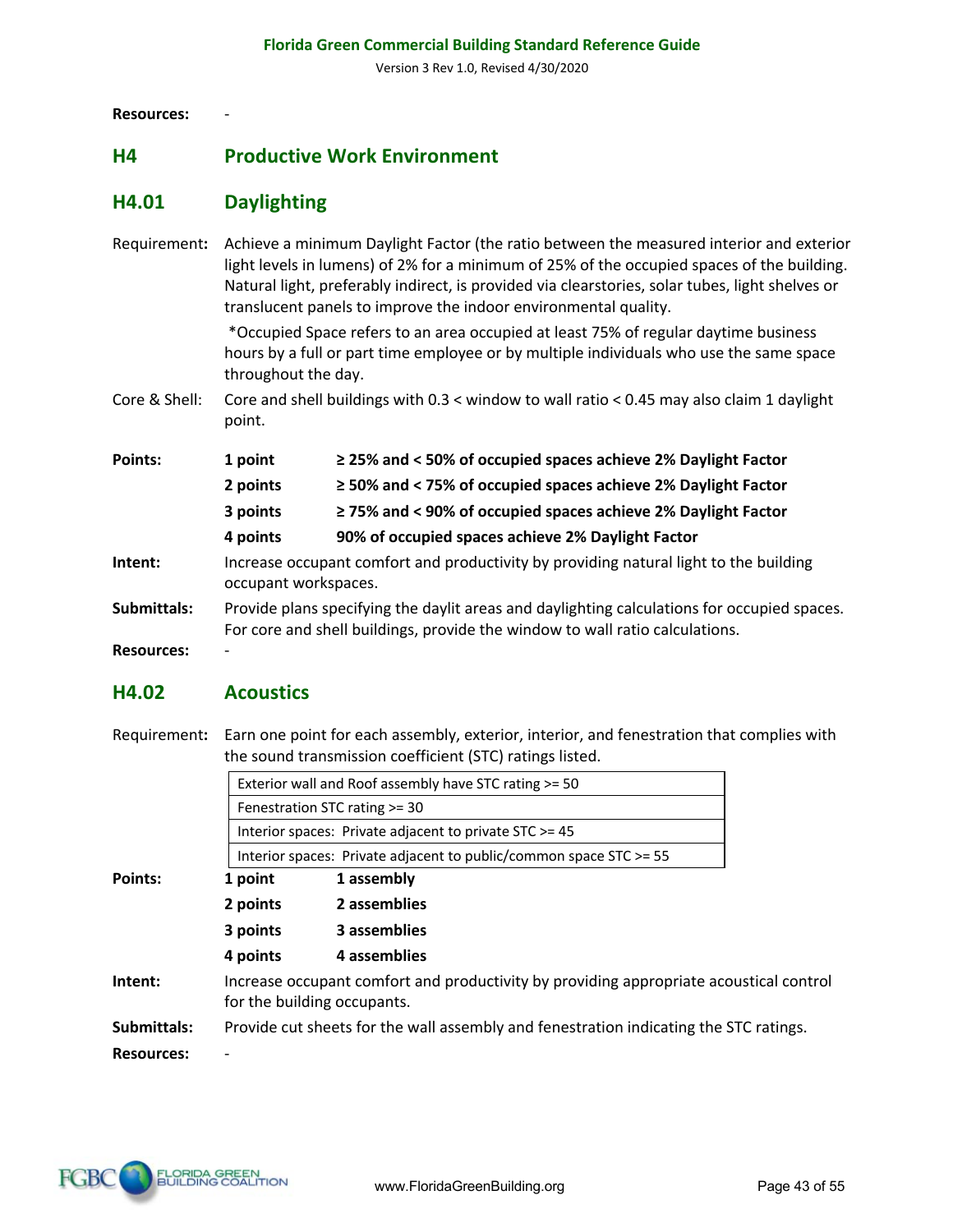Version 3 Rev 1.0, Revised 4/30/2020

#### **H4.03 Views**

- Requirement**:** To comply with this credit, a minimum of 25% of the full time occupants must have line of sight from their work station to the exterior. Earn one point for each 25% of the full time occupants that have line of site to the exterior.
- **Points: 1 point ≥ 25% and < 50% of full time occupants have line of sight to exterior 2 points ≥ 50% and < 75% of full time occupants have line of sight to exterior 3 points ≥ 75% and < 90% of full time occupants have line of sight to exterior 4 points 90% of full time occupants have line of sight to exterior** Core & Shell: Core and shell buildings with 0.3 < window to wall ratio < 0.45 may also claim 1 daylight point. **Intent:** Increase occupant comfort and productivity by providing line of site to the outdoors. **Submittals:** Provide a furniture plan of the building; indicate the location of building occupants and their line of site to the outdoors. For core and shell buildings, provide the window to wall ratio calculations.

**Resources:** -

#### **H4.04 Outdoor Space Provided for Employees**

Requirement**:** Provide a covered and or screened area outdoors for employee meetings or lunch breaks. To receive credit, this space must be designated non-smoking and be a minimum of 250 SF. **Points: 1 Intent:** Increase occupant productivity by covered outdoor space for lunch, breaks, and meetings. **Submittals:** Provide a site plan indicating outdoor space, type of cover, square footage and photos. **Resources:** -

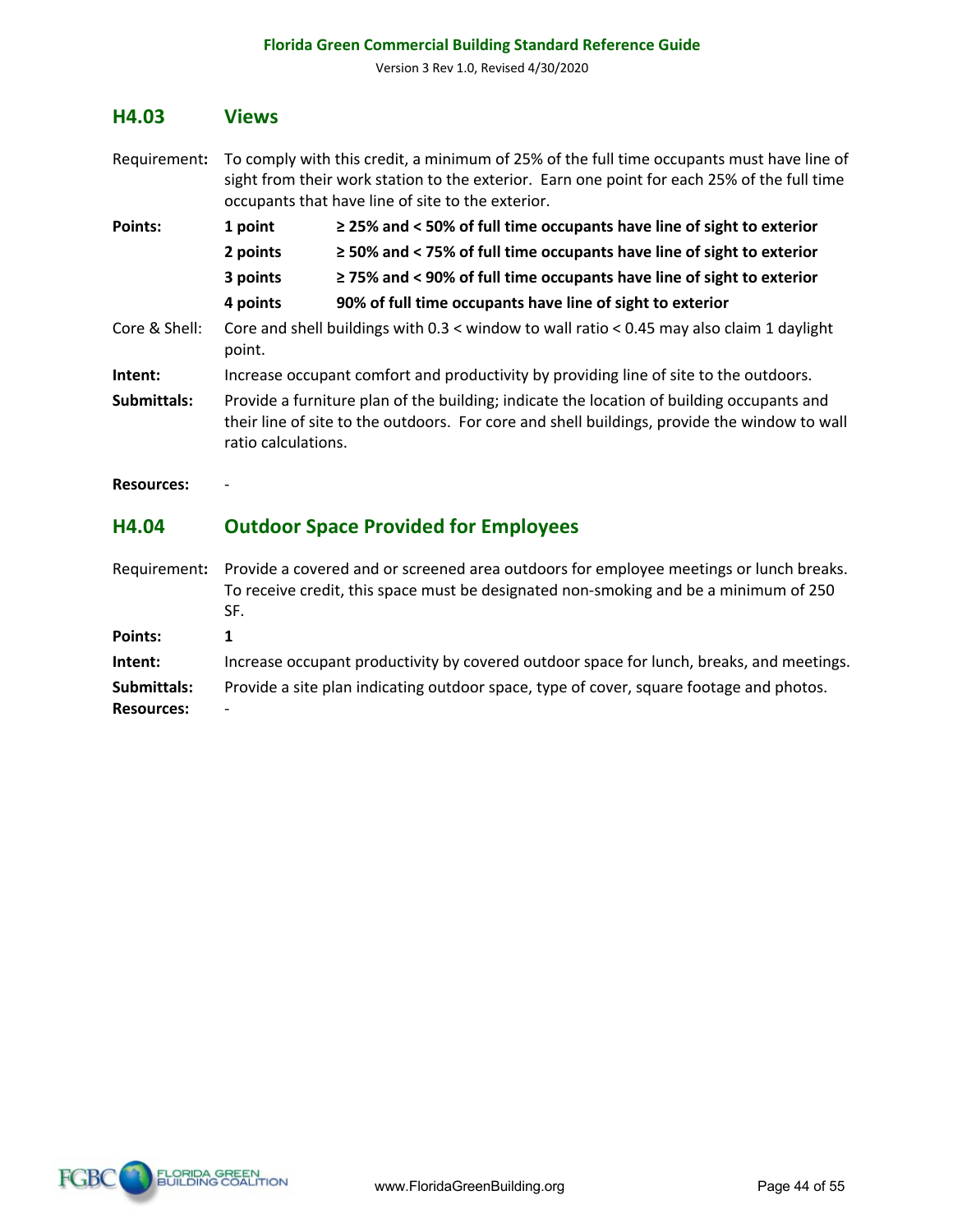# **CATEGORY 6: MATERIALS**

### **M Prerequisite 1: Storage & Collection of Recyclables**

- **Requirement:** Provide an accessible area (sized based on building use, operations and building size) that serves the entire building and is dedicated to the separation, collection and storage of materials for recycling including (at a minimum) paper, corrugated cardboard, glass, plastics and metals. If fluorescent or High Intensity Discharge (HID) lighting is specified and used on the project, space should be allocated in the recycling room for storage and proper disposal of light bulbs.
- **Points: Prerequisite - Required**
- **Intent:** Facilitate the reduction of waste generated by building occupants that is hauled to and disposed of in landfills.
- **Submittals:** Floor plan indicating recycling room and photo of space provided in the building.

**Resources:** -

#### **M1 Material Efficiency and Global Responsibility**

#### **M1.01 Remodel Existing Building**

Requirement**:** Rehabilitate existing building.

Maintain 100% total of existing building structure and shell (exterior skin and framing, excluding window assemblies) and non-structural roofing material.

- **Points: 10**
- **Intent:** Renovate existing building stock to conserve resources, retain cultural resources, reduce waste and reduce environmental impacts of new buildings as they relate to materials manufacturing and transport.
- **Submittals:** Floor plan of existing building, demolition plan, and new building floor plan.
- **Resources:** -

#### **M1.02 Recycled Content**

**Requirement:** Incorporate recycled materials (based on materials cost). Use materials with recycled content such that post-consumer and/or post-industrial recycled content constitutes a minimum of 5% of the total project cost. Earn one additional point for each additional 5% of recycled content materials. The value of the recycled content portion of a material or furnishing shall be determined by dividing the weight of recycled content in the item by the total weight of all material in the item, then multiplying the resulting percentage by the total value of the item.

> Mechanical and electrical components shall not be included in this calculation. Recycled content materials shall be defined in accordance with the Federal Trade Commission document, Guide for the Use of Environmental Marketing Claims, 15 CFR 260.7 (e), available at www.ftc.gov/bcp/grnrule/guides980427.htm.

| Points: | 1 point  | $\geq$ 5% and < 10% recycled content  |
|---------|----------|---------------------------------------|
|         | 2 points | $\geq$ 10% and < 15% recycled content |
|         | 3 points | $\geq$ 15% and < 20% recycled content |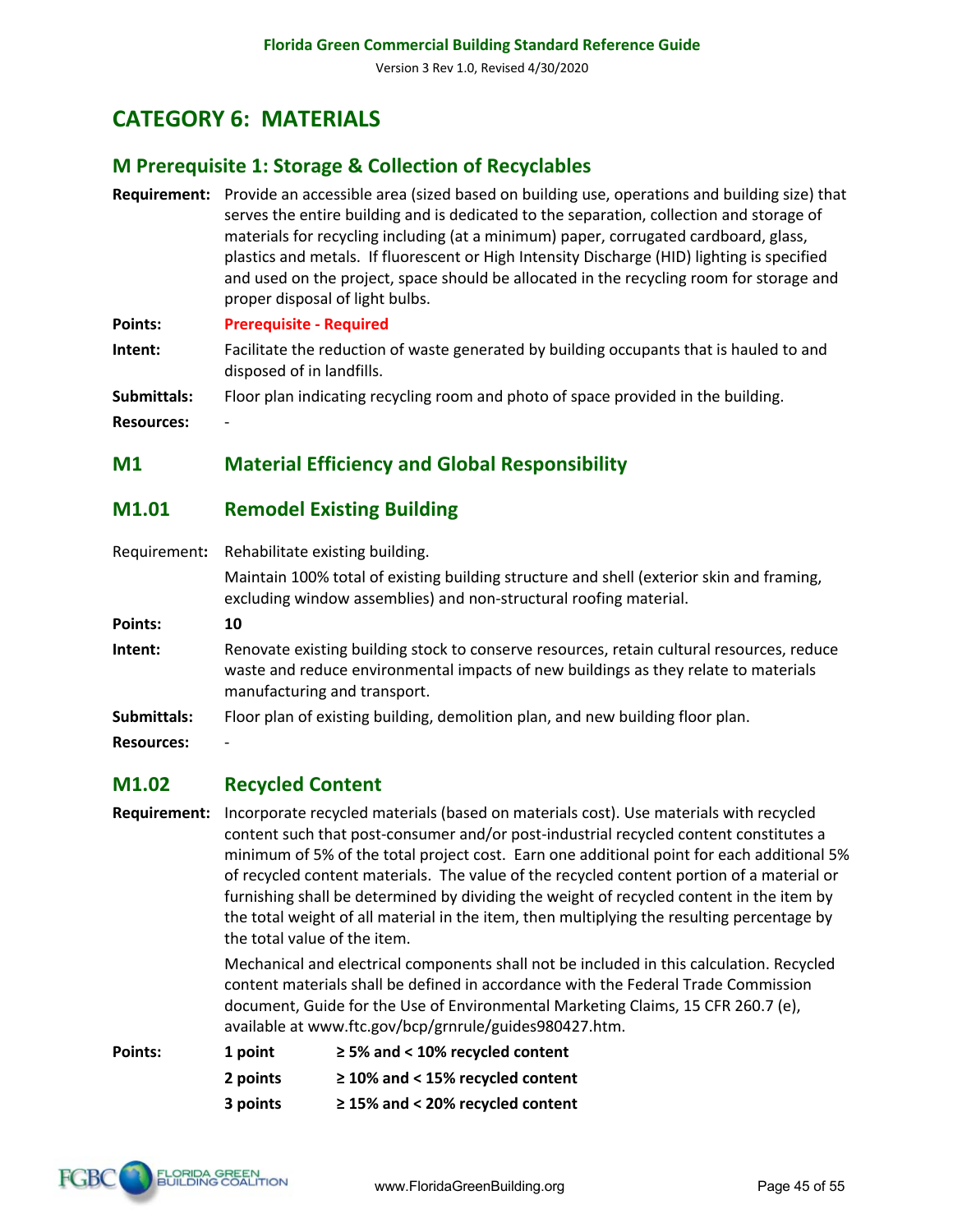Version 3 Rev 1.0, Revised 4/30/2020

#### **4 points ≥ 20% recycled content**

**Intent:** Encourage the use of recycled content materials to minimize the environmental impacts associated with the extraction of virgin materials.

**Submittals:** Submit the completed materials checklist and supporting documentation of the percentages claimed including budget documentation.

**Resources:** -

#### **M1.03 Rapidly Renewable Materials**

**Requirement:** Incorporate rapidly renewable (plant to harvest cycle <10 years) for 3% of the total value of all building materials and products used in the project. Earn one additional point for each 2% of additional rapidly renewable materials such as bamboo flooring, wool carpets, straw board, cotton batt insulation, linoleum flooring, poplar OSB, and sunflower seed board and wheatgrass cabinetry qualify for this credit.

**Points: 1 point ≥ 3% and < 5% rapidly renewable materials**

**2 points ≥ 5% and < 7% rapidly renewable materials**

**3 points ≥ 7% rapidly renewable materials**

- **Intent:** Reduce the use and depletion of finite raw materials and long-cycle renewable materials by replacing them with rapidly renewable materials.
- **Submittals:** Submit calculations demonstrating that the project incorporates the required percentage of rapidly renewable products used in the construction of the project. Submit the completed materials checklist and supporting documentation of the percentages claimed including budget documentation.

**Resources:** -

# **M1.04 Certified Wood**

**Requirement:** Wood products are FSC, SFI or CSA certified. Use a minimum of 50% certified of woodbased materials and products, for wood building components including, but not limited to, structural framing and general dimensional framing, flooring, finishes, furnishings and non-rented temporary construction applications such as bracing, concrete form work and pedestrian barriers. Earn one additional point for each 25% additional certified wood used on the project.

| Points:     | 1 point                                                                                                                                                                                                                                                                              | $\geq$ 40% and < 60% of certified wood                   |
|-------------|--------------------------------------------------------------------------------------------------------------------------------------------------------------------------------------------------------------------------------------------------------------------------------------|----------------------------------------------------------|
|             | 2 points                                                                                                                                                                                                                                                                             | $\geq 60\%$ and < 80% of certified wood                  |
|             | 3 points                                                                                                                                                                                                                                                                             | 80% of certified wood                                    |
| Intent:     |                                                                                                                                                                                                                                                                                      | Encourage environmentally responsible forest management. |
| Submittals: | Submit a copy of the wood certification and the calculations showing percentage of<br>certified wood used in the construction of the project. Submit the completed materials<br>checklist and supporting documentation of the percentages claimed including budget<br>documentation. |                                                          |

**Resources:** -

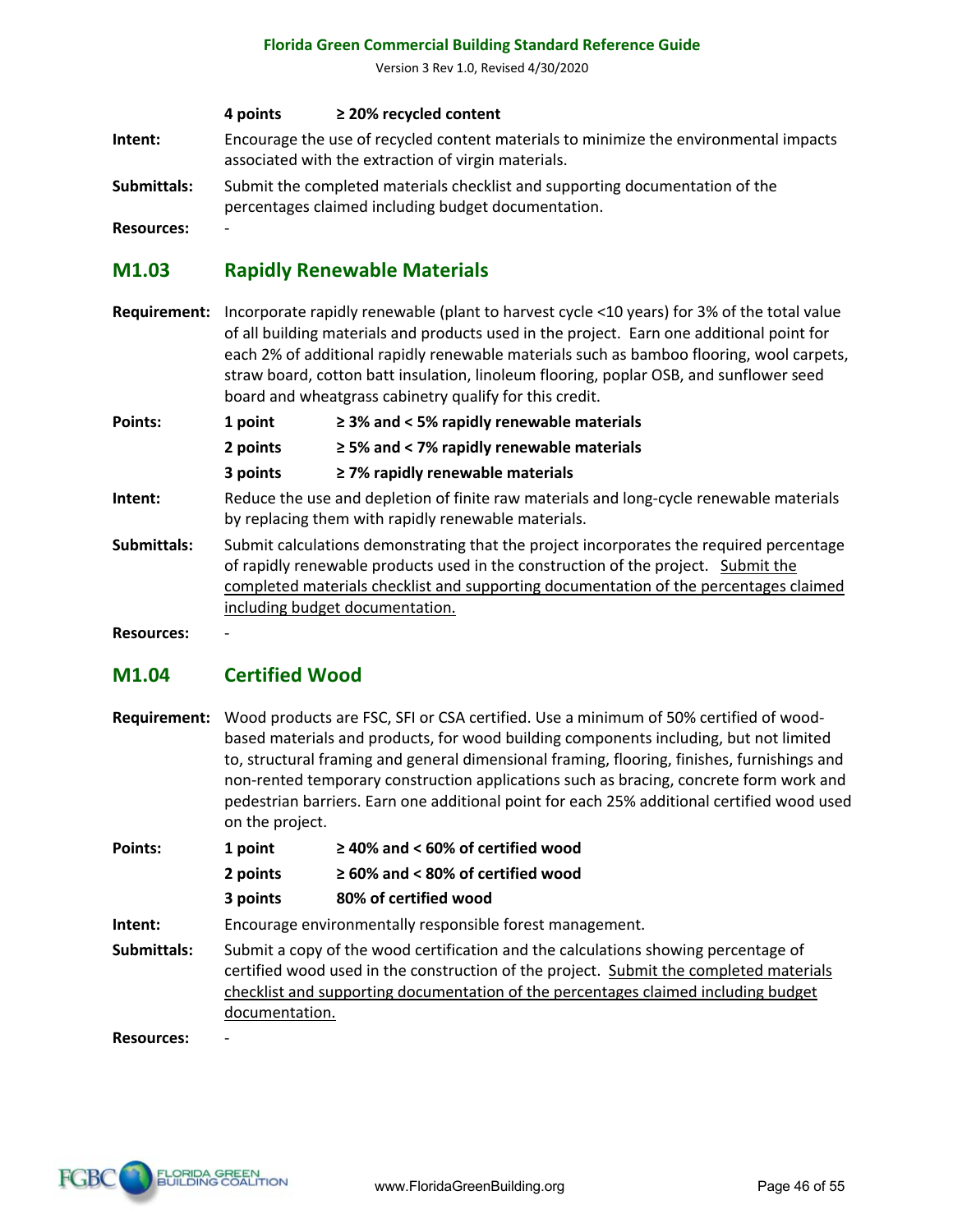#### **M1.05 Biobased Materials**

**Requirement:** Earn one point if 5% of the materials, based on cost, that are bio based such as solid wood, engineered wood, bamboo, wool, cotton, cork, agricultural fibers, or other bio based materials with at least 50% bio based content.

**Points: 1**

**Intent:** Encourage the use of natural products.

**Submittals:** Cut sheets of materials used and the calculations showing percentage of bio based materials used in the construction of the project. Submit the completed materials checklist and supporting documentation of the percentages claimed including budget documentation.

**Resources:** -

**M2 Waste Management**

#### **M2.01 Construction Waste Recycling**

**Requirement:** Develop and implement a waste management plan, quantifying material diversion goals. Recycle and/or salvage a minimum of 50% of construction, demolition and land clearing waste. Calculations can be done by weight or volume but must be consistent throughout. Earn additional points for increased diversion of waste.

**Points: 2 point: ≥ 50% < 75%**

**3 points: > 75% < 90%**

**4 points: > 90%**

- **Intent:** Divert construction, demolition and land clearing debris from landfill disposal. Redirect recyclable recovered resources back to the manufacturing process. Redirect reusable materials to appropriate sites.
- **Submittals:** Provide copies of the monthly waste reports indicating diverted waste and calculate the total waste material diversion rate

**Resources:** -

#### **M2.02 Leased Floor Coverings**

**Requirement:** Demonstrate that a minimum of 50% of the floor coverings utilized on the project are being leased from the manufacture and that once the floor coverings are no longer wanted, the manufacture will reclaim the floor coverings for recycling and materials reuse.

**Points: 1**

- **Intent:** To increase the reclamation and recycling of one of the largest volumes of landfill materials.
- **Submittals:** Provide a copy of the contract that highlights the terms of the purchase / lease of floor coverings that will be taken back by the manufacturer for recycling rather than disposal in landfill

**Resources:** -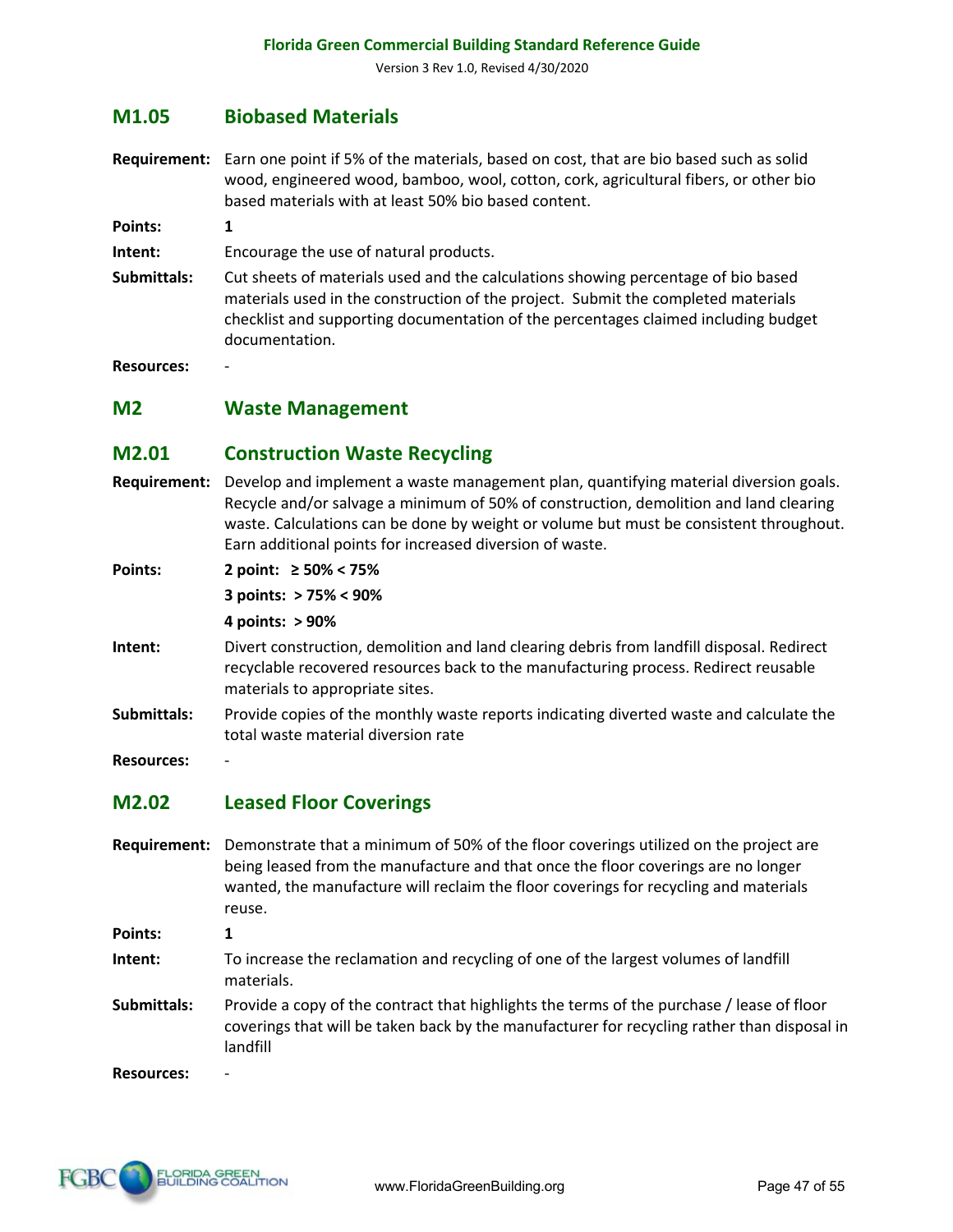#### **M2.03 Recyclable Materials**

**Requirement:** Use materials that at the end of their useful lifecycle can be recycled by the manufacturer into the raw materials stream of another product. The value of such products will constitute a minimum of 10% of the total value of the materials in the project. The materials selected to comply with this category must be recyclable through a structured existing program.

**Points: 1**

**Intent:** Increase the demand for materials that are recyclable at the end of their useful life cycle.

**Submittals:** Provide cut sheets for the products calculated as a part of this credit and information about the existing recycling facilities. This credit may also be claimed if the area has an established C&D waste recycling infrastructure.

**Resources:** -

#### **M2.04 Demountable / Adaptable Interiors**

**Requirement:** A minimum of 50% of the linear feet (LF) of interior wall partitions must be constructed from demountable / adaptable partitions.

**Points: 1**

- **Intent:** Reduce the amount of waste generated over the life of the building as a result of churn and remodeling.
- **Submittals:** Provide a floor plan indicating the location of the demountable wall partitions, a calculation of the total LF of partition walls and a calculation of the total LF of demountable walls. Also provide a cut sheet and photos of the installed wall systems used.

**Resources:** -

#### **M2.05 Durable Materials, Exterior Finish Materials**

**Requirement:** Use finishes systems and materials capable of withstanding the moisture and heat impacts of the local climate for a period of 30 years on 100% of the exposed exterior surfaces. Exterior surface products must have a minimum of a 30 year warranty.

**Points: 1**

- **Intent:** Improve the durability of the building envelope and reduce the need to replace existing structural finish components and materials over the expected lifetime of the building.
- **Submittals:** Provide plan details identifying the exterior materials, approved submittals and corresponding 30-year warranties for all materials that are 100% exposed.

**Resources:** -

#### **M2.06 Low Maintenance Finishes**

**Requirement:** Use interior and exterior finish materials that require minimal or no periodic cleaning. Use materials (on the floors, walls and ceilings) that can be maintained in a serviceable condition with minimal periodic cleaning for 100% of the interior finishes and 50% (by surface area) of the exterior finishes of the building.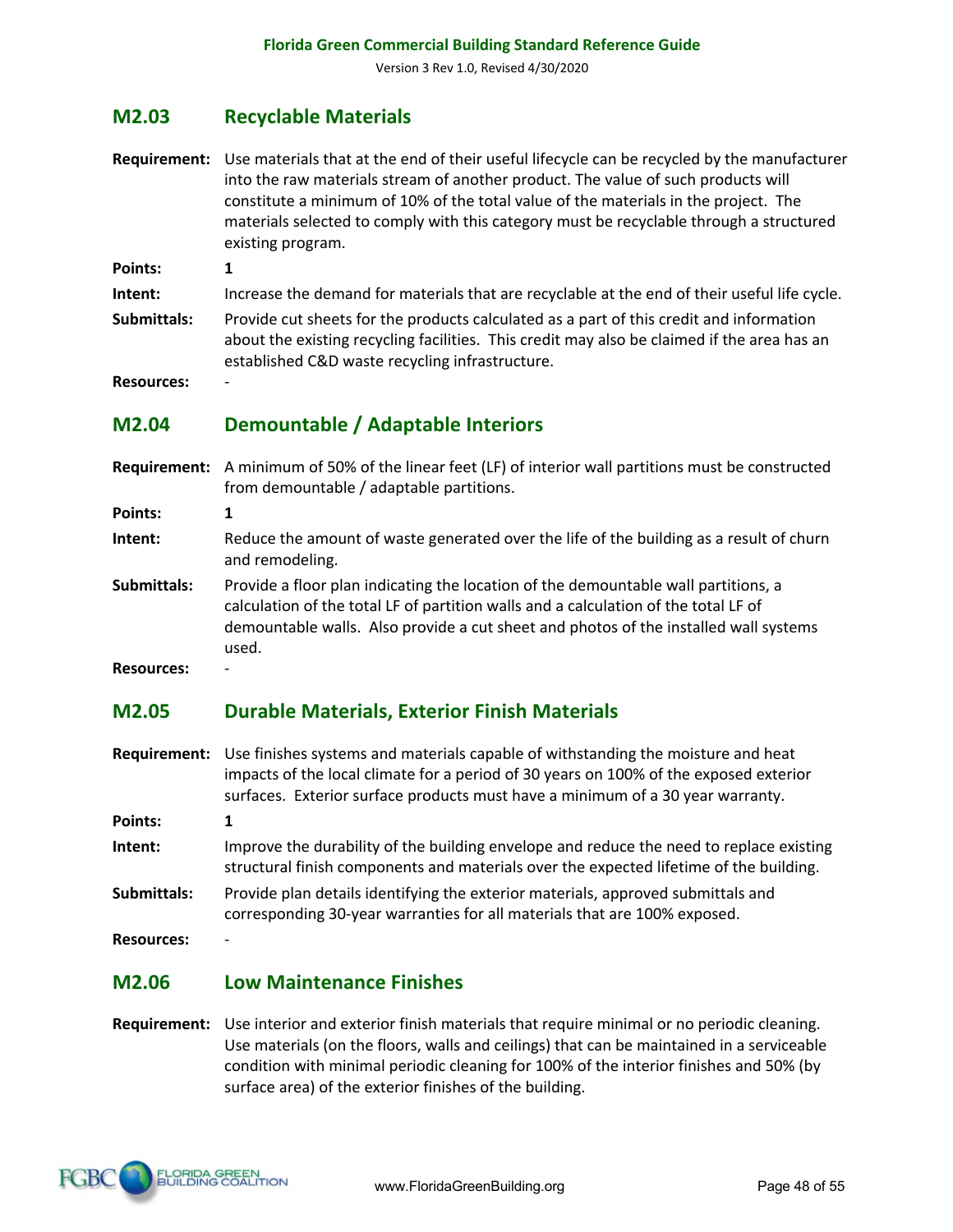Version 3 Rev 1.0, Revised 4/30/2020

| Points:     |                                                                                                                                                               |
|-------------|---------------------------------------------------------------------------------------------------------------------------------------------------------------|
| Intent:     | Reduce the need for harsh maintenance chemicals thereby reducing the source pollution<br>within and around the building and improving the indoor air quality. |
| Submittals: | Provide copies of the manufacturer's recommended maintenance procedures for the<br>interior and exterior finishes.                                            |
| Recourses.  |                                                                                                                                                               |

**Resources:** -

# **M3 Local/Regional Materials**

# **M3.01 Local Manufacturing**

|                   | Requirement: Earn one point by using a minimum of 25% (by cost) based on project cost (div 2-10) of<br>building materials and products that are manufactured* within a 700 mile radius of the                                                                                                                                                                  |                                                                                     |  |  |  |
|-------------------|----------------------------------------------------------------------------------------------------------------------------------------------------------------------------------------------------------------------------------------------------------------------------------------------------------------------------------------------------------------|-------------------------------------------------------------------------------------|--|--|--|
|                   | project site. Earn one additional point for each additional 25% of materials that are<br>manufactured within 700 miles of the project site.                                                                                                                                                                                                                    |                                                                                     |  |  |  |
|                   | *Manufacturing refers to the final assembly of components into the building product that<br>is furnished and installed by the tradesman. For example, if the hardware comes from<br>Dallas, Texas, the lumber from Vancouver, British Columbia and the truss is assembled in<br>Kent, Washington; then the location of the final assembly is Kent, Washington. |                                                                                     |  |  |  |
| <b>Points:</b>    |                                                                                                                                                                                                                                                                                                                                                                | 1 point: $\geq$ 10% < 15% of building materials manufactured within 700 mile radius |  |  |  |
|                   |                                                                                                                                                                                                                                                                                                                                                                | 2 points > 15% and <20% of building materials manufactured within 700 mile radius   |  |  |  |
|                   |                                                                                                                                                                                                                                                                                                                                                                | 3 points > 20% and < 25% of building materials manufactured within 700-mile radius  |  |  |  |
|                   |                                                                                                                                                                                                                                                                                                                                                                | 4 points > 25% of building materials manufactured within 700-mile radius            |  |  |  |
| Intent:           | Increase demands for building materials and products that are extracted and<br>manufactured within the region, thereby reducing the environmental impacts resulting<br>from transportation and supporting the regional economy.                                                                                                                                |                                                                                     |  |  |  |
| Submittals:       | Submit the completed materials checklist and supporting documentation of the<br>percentages claimed including budget documentation.                                                                                                                                                                                                                            |                                                                                     |  |  |  |
| <b>Resources:</b> |                                                                                                                                                                                                                                                                                                                                                                |                                                                                     |  |  |  |
| M3.02             | <b>Local Raw Materials Extraction</b>                                                                                                                                                                                                                                                                                                                          |                                                                                     |  |  |  |
|                   | Requirement: A minimum of 10% of the project materials are made from raw materials that are<br>harvested, extracted, or recovered within a 700-mile radius from project site. Earn<br>additional points for each additional 10% of the project materials that are extracted<br>within 700 miles of project site.                                               |                                                                                     |  |  |  |
| Points:           | 1 point                                                                                                                                                                                                                                                                                                                                                        | ≥ 5% and < 10% harvested, extracted or recovered within 700-mile radius             |  |  |  |
|                   | 2 points                                                                                                                                                                                                                                                                                                                                                       | > 10% and < 15% harvested, extracted or recovered within 700-mile radius            |  |  |  |

- **3 points > 15% and < 20% harvested, extracted or recovered within 700-mile radius**
- **3 points > 20% harvested, extracted or recovered within 700-mile radius**

**Intent:** Reduce the use of virgin materials.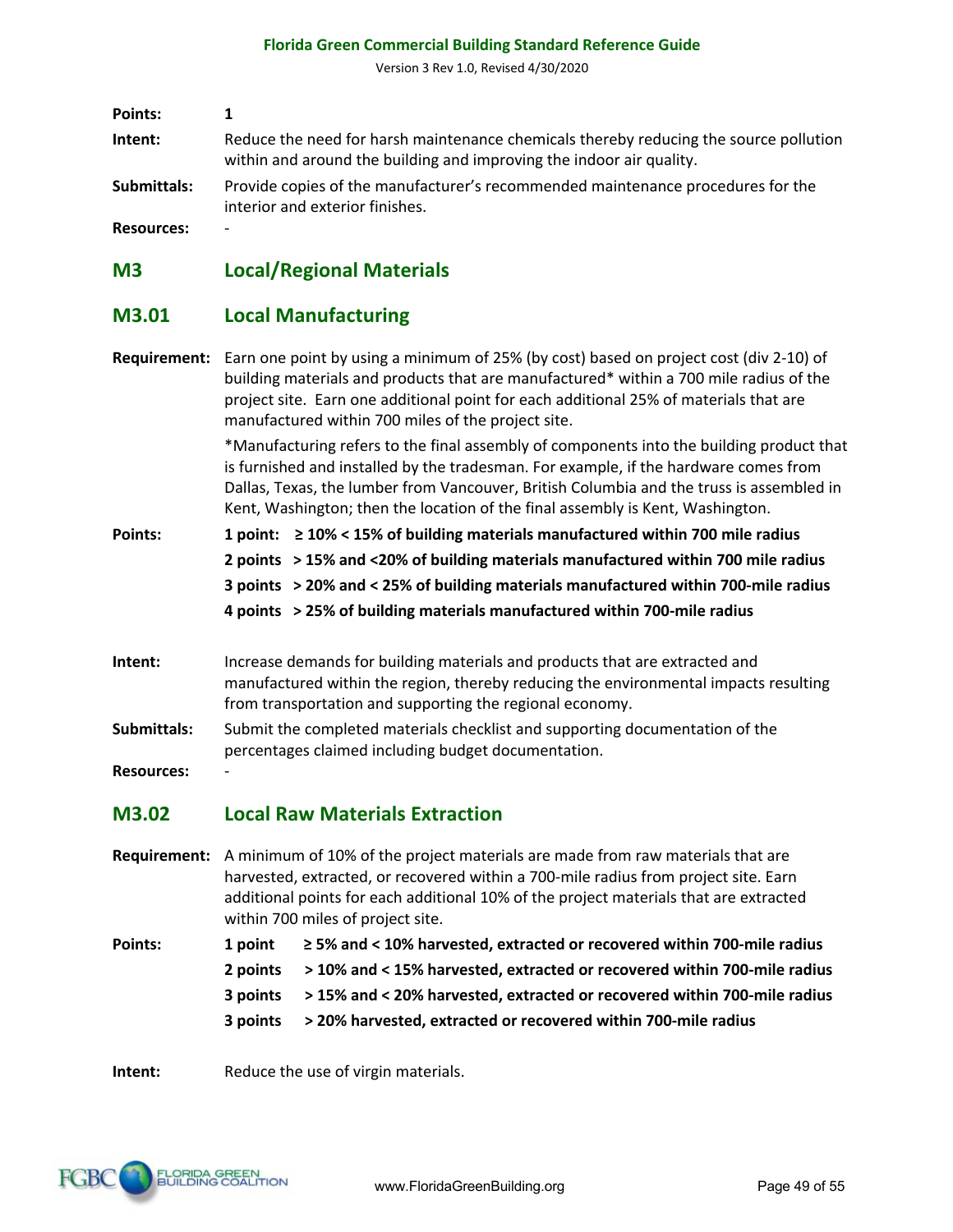Version 3 Rev 1.0, Revised 4/30/2020

**Submittals:** Submit the completed materials checklist and supporting documentation of the percentages claimed including budget documentation.

**Resources:** -

#### **M3.03 Resource Reuse**

Requirement**:** Use salvaged, refurbished or reused materials, products and furnishings for at least 5% of building materials (based on cost) to earn one point. An additional point may be earned by reusing 10% of materials. **Points: 1 point ≥ 5% and < 10% of salvaged, refurbished or reused 2 points ≥ 10% of salvaged, refurbished or reused Intent:** Reuse building materials and products in order to reduce demand for virgin materials and to reduce waste thereby reducing impacts associated with the extraction and processing of virgin resources. **Submittals:** Submit the completed materials checklist and supporting documentation of the percentages claimed including budget documentation. **Resources:** -

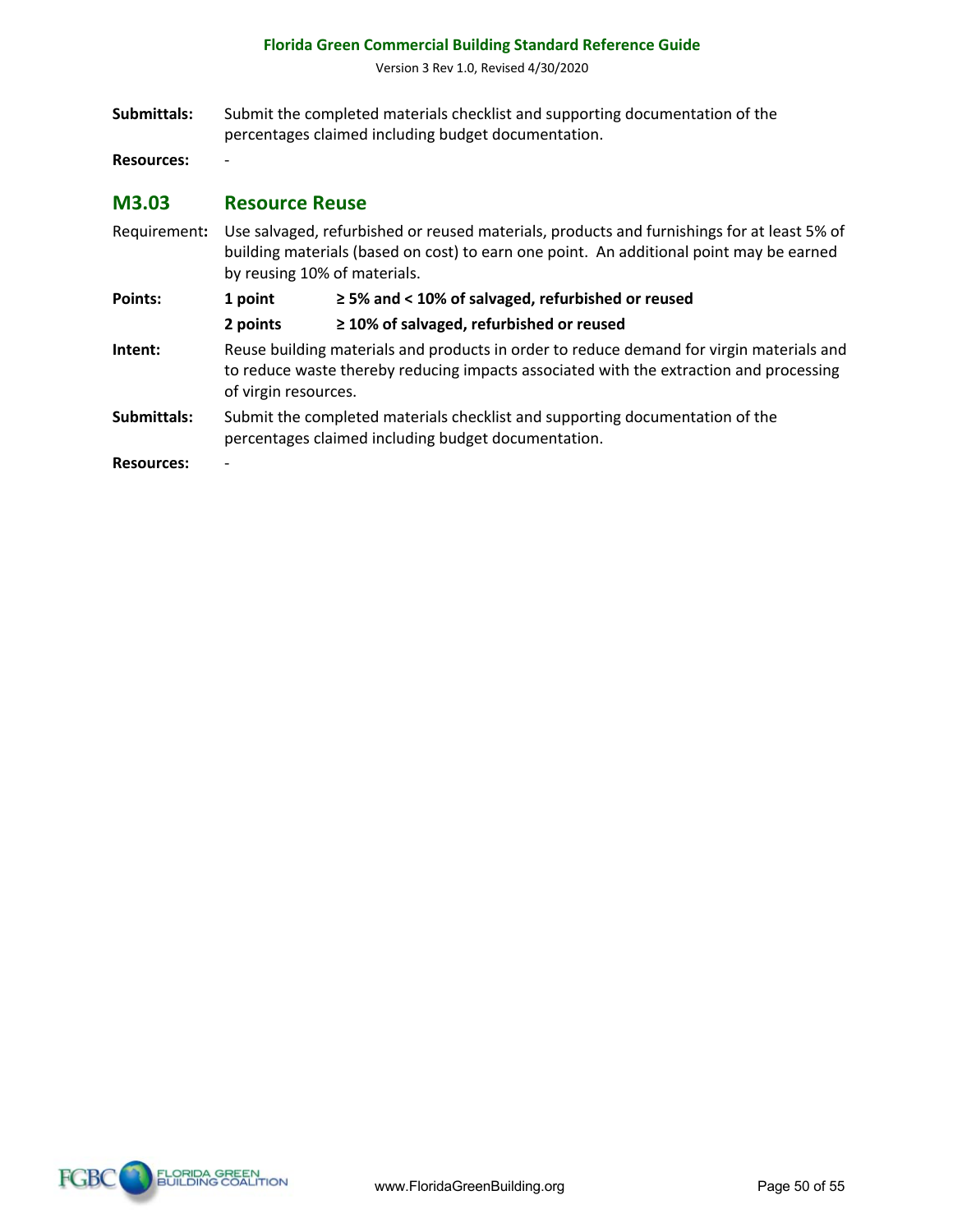# **CATEGORY 7: DISASTER MITIGATION**

#### **DM1 Hurricane Resistance**

### **DM1.01 Impact Glazing**

**Requirement:** ALL installed glazing is impact resistant.

- **Points: 3**
- **Intent:** Increase the structural integrity of the building during high wind conditions, reducing the potential for damage, thus decreasing the potential waste and need for replacement materials after the storm.
- **Submittals:** Provide the manufacturer's cut sheets for the impact resistant products indicating the required approvals and classifications. Photos of the window stickers and or shop drawings may also be provided.
- **Resources:** www.buildingcodeonline.com or http://hus.parkingspa.com/hc3.asp

#### **DM1.02 Building Integrated Hurricane Shutters**

**Requirement:** Building is equipped with solid, integrated Miami Dade approved hurricane shutters. Shutters that rain can penetrate or shutters that must be manually installed do not qualify for this credit.

**Points: 3**

- **Intent:** Improve the durability of the structure against high winds, driving rain conditions, and atmospheric pressurization; thereby reducing the potential for interior damage, and decreasing the potential waste and need for replacement after a storm.
- **Submittals:** Signed approved submittal and photos of installed shutters.
- **Resources:** www.buildingcodeonline.com or http://hus.parkingspa.com/hc3.asp

#### **DM1.03 Building Hardening**

- **Requirement:** Building is engineered to withstand design pressures that are 20 mph greater than the code requirements for the area.
- **Points: 2**

**Intent:** Increase the hurricane resistance of the building.

- **Submittals:** Design calculations and a narrative from the architect or structural engineer explaining measures taken to improve the buildings resistance to hurricanes.
- **Resources:** -

#### **DM1.04 Uninterrupted Operations**

**Requirement:** The building through use of renewable energy or generators must be able to continue operations during times of extended grid source power loss. The power back-up system must be designed to provide a minimum 8 hours of operation per day for 3 days.

**Points: 3**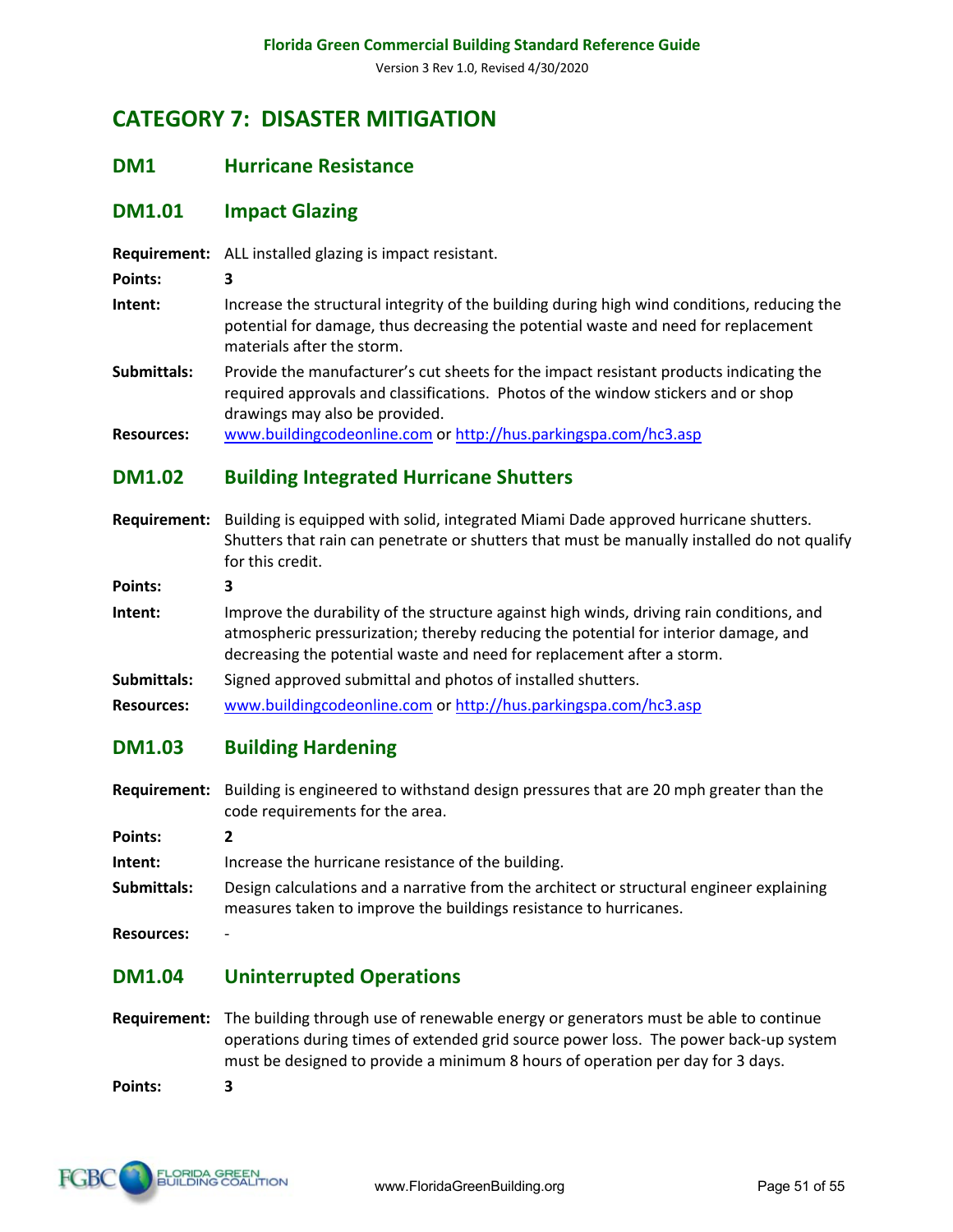Version 3 Rev 1.0, Revised 4/30/2020

| Intent: | Allow businesses to run and service the community after storm events. |  |  |
|---------|-----------------------------------------------------------------------|--|--|
|---------|-----------------------------------------------------------------------|--|--|

**Submittals:** Approved submittal and photos of installed system

**Resources:** -

#### **DM1.05 Building is Designated a Hurricane Shelter**

**Requirement:** The building is designed to meet or exceed the requirements for Florida hurricane shelters. Requirements may vary based on local jurisdiction and wind loads. The credits are only available if the building complies with the Hurricane Shelter requirements of the location.

**Points: 5**

**Intent:** Provide a durable building that can also service the community.

- **Submittals:** A brief narrative describing the features added to comply with the local hurricane shelter requirements.
- **Resources:** Florida Disaster Hurricane Shelters and Critical Facilities Library http://www.floridadisaster.org/Response/engineers/library.htm

Standards for Hurricane Evacuation Shelter Selection

http://www.floridadisaster.org/Response/engineers/SESPlans/2010SESPlan/documents/2 010-SESP-AppxCfinal.pdf

Performance Standards and Expectations of Hurricane Shelters

http://www.floridadisaster.org/Response/engineers/documents/06\_GHC-PerfStds-of-Shelters.pdf

ICC/NSSA Storm Shelter Standard (Draft)

http://www.floridadisaster.org/Response/engineers/documents/2006%20GHC%20ICC%2 0Tezak.pdf

2017 Florida Building Code—Building, 6th Edition Section 453.25 Public Shelter Design Criteria

https://www.floridadisaster.org/globalassets/dem/response/sesp/2018/appendices/2018-sesp-appendixb\_fbc-text\_final\_1-29-18.pdf

#### **DM2 Pest Management**

#### **DM2.01 Termite Prevention**

**Requirement:** The building uses an alternative to traditional soil poison for termite treatment. Systems may include the use of borate or Alkaline Copper Quaternary (ACQ) treated lumber or termite bait systems. To achieve this credit any and all plants, turf and irrigation lines must be a minimum of 3' from the foundation. Additionally, any foam insulation must terminate above ground. The exterior cladding of the building must also terminate a least 8" above grade. Rainwater from the roof must also be dispersed a minimum of 3' from the building foundation (by the use of downspouts or scuppers and extensions or splashblocks). All AC condensate lines must also discharge a minimum of 3' from the building.

**Points: 3**

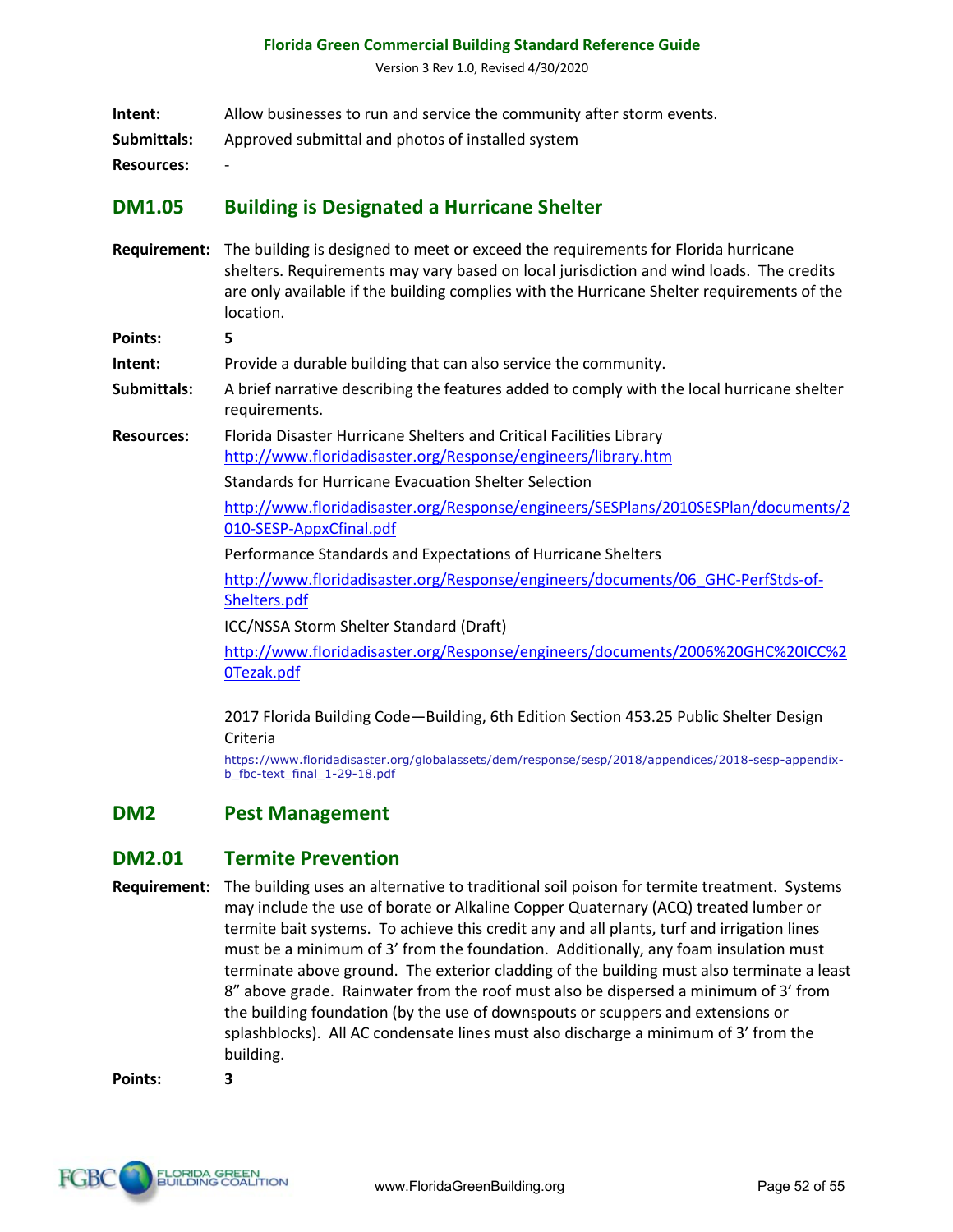Version 3 Rev 1.0, Revised 4/30/2020

- **Intent:** Increase the termite resistance of the building, reducing the potential for damage from termite infestation, thus decreasing the potential waste and need for replacement materials after the damage is detected.
- **Submittals:** Provide appropriate drawings and specifications, illustrating compliance to all requirements.

**Resources:** -

# **DM2.02 Physical Termite Barrier**

**Requirement:** Physical barriers must be used in addition to or in lieu or traditional termite treatments. Physical barriers include stainless steel mesh, elastomeric plumbing boots, or other means of physically sealing the slab penetrations.

**Points: 3**

**Intent:** Increase the termite resistance of the building, reducing the potential for damage from termite infestation, thus decreasing the potential waste and need for replacement materials after the damage is detected.

**Submittals:** Provide photos showing all sealed penetrations.

**Resources:** -

# **DM2.03 Integrated Pest Management**

- **Requirement:** Work with a skilled pest control professional to develop an Integrated Pest Management Plan that addresses the following four items:
	- Monitoring and prevention of pest populations.
	- Application of pesticides only "as needed" after prevention and physical controls have been implemented.
	- Selecting the least hazardous pesticides for control of targeted pests.
	- Precision targeting of pesticides to areas not contacted or accessible to the occupants.

**Points: 3**

**Intent:** Integrated pest management (IPM) is a process for achieving long term, environmentally sound pest suppression through the use of a wide variety of technological and management practices. Control strategies in an IPM program extend beyond the application of pesticides to include structural and procedural modifications that reduce the food, water, harborage, and access used by pests. IPM can reduce the use of chemicals and provide economical and effective pest suppression. IPM does not involve the complete elimination of the use of pesticides, nor does it involve solely substituting "good" pesticides for "bad" pesticides. IPM attempts to achieve a balance of both chemical and non-chemical methods to control pest problems. Integrated pest management (IPM) can reduce or eliminate the need for chemicals to control pests inside and outside of the building.

> To properly implement IPM, there are maintenance issues that need to be undertaken by the Owner after construction, therefore an IPM maintenance plan should be developed and included in an Owner's manual that is presented to the Owner.

**Submittals:** IPM plan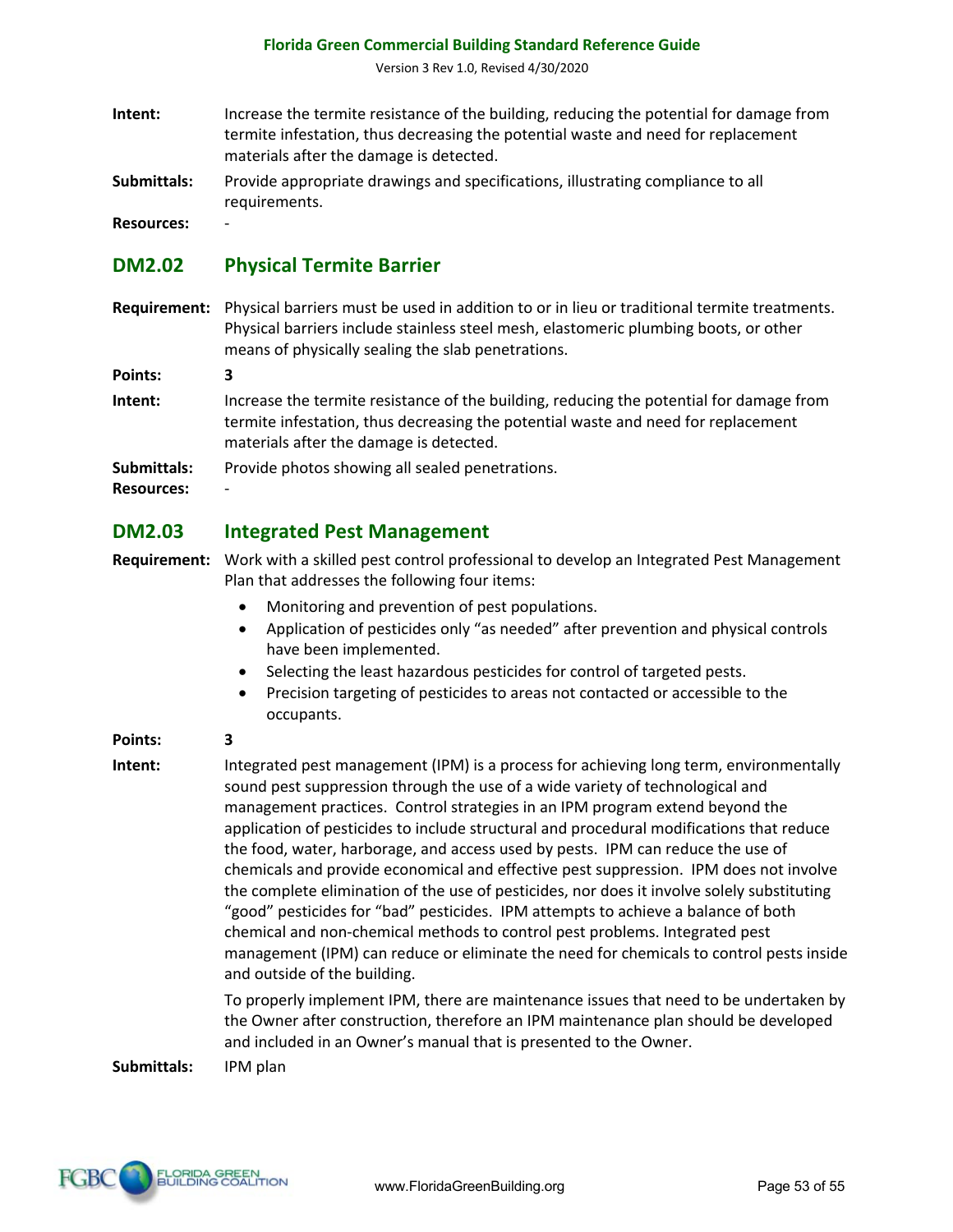Version 3 Rev 1.0, Revised 4/30/2020

**Resources:** An excellent source of information on IPM is the Sustainable Building Sourcebook by Austin Energy, Austin, TX. It can be found on the internet at http://nontoxictermite.sustainablesources.com/ Another source of information is "Integrated Pest Management for Schools: A Catalog of Resources", put together by the University of Florida Institute of Food and Agricultural Sciences, and available at: http://schoolipm.ifas.ufl.edu/school\_ipm.pdf.

#### **DM3 Flood**

### **DM3.01 Finished Floor Elevation (FFE)**

**Requirement:** FFE must be 12" above 100-year flood plain or finished grade adjacent to building, whichever is higher. All grades around building must slope away from the foundation a minimum of 6" at 10'-0" distance. The 100-year flood plain is determined by FEMA.

**Points: 2**

- **Intent:** Reduce the potential for flooding and the resulting moisture and mildew problems.
- **Submittals:** Provide the appropriate drawings illustrating the foundation design, floor elevation and grading requirements. Include a copy of the NFIP Elevation Certificate certified by the surveyor, engineer or architect showing the 100-year flood plain elevation or grade.
- **Resources:** -

# **DM3.02 All mechanical equipment pads**

- **Requirement:** All mechanical equipment pads must be 12" above 100-year flood plain or grade, whichever is higher. All grades around building must slope away from the foundation a minimum of 6" at 10'-0" distance. The 100-year flood plain is determined by FEMA.
- **Points: 2**
- **Intent:** Increase the longevity of equipment by providing a buffer from flood events.
- **Submittals:** Provide the appropriate drawings illustrating the foundation design, floor elevation and grading requirements. Include a copy of the NFIP Elevation Certificate certified by the surveyor, engineer or architect showing the 100-year flood plain elevation or grade.
- **Resources:** -

# **DM3.03 Buildings within 1 Mile of the Coast**

- **Requirement:** For building within 1 mile of the coast, or seaward of the Coastal Construction Control Line the FFE and equipment elevations are 24" above 100-year flood plain.
- **Points: 2**
- **Intent:** Increase the longevity of equipment by providing a buffer from flood events.
- **Submittals:** Provide the appropriate drawings illustrating the building proximity to the coast and the elevations of the FFE and equipment slabs. Include a copy of the NFIP Elevation Certificate certified by the surveyor, engineer or architect.

**Resources:** -

# **DM4 Fire Resistant Exterior Finishes**

**Requirement:** Project must utilize fire-resistant exterior wall cladding, roof covering or sub-roof, soffit and vent materials. An exterior cladding other than wood or vinyl must be used on all